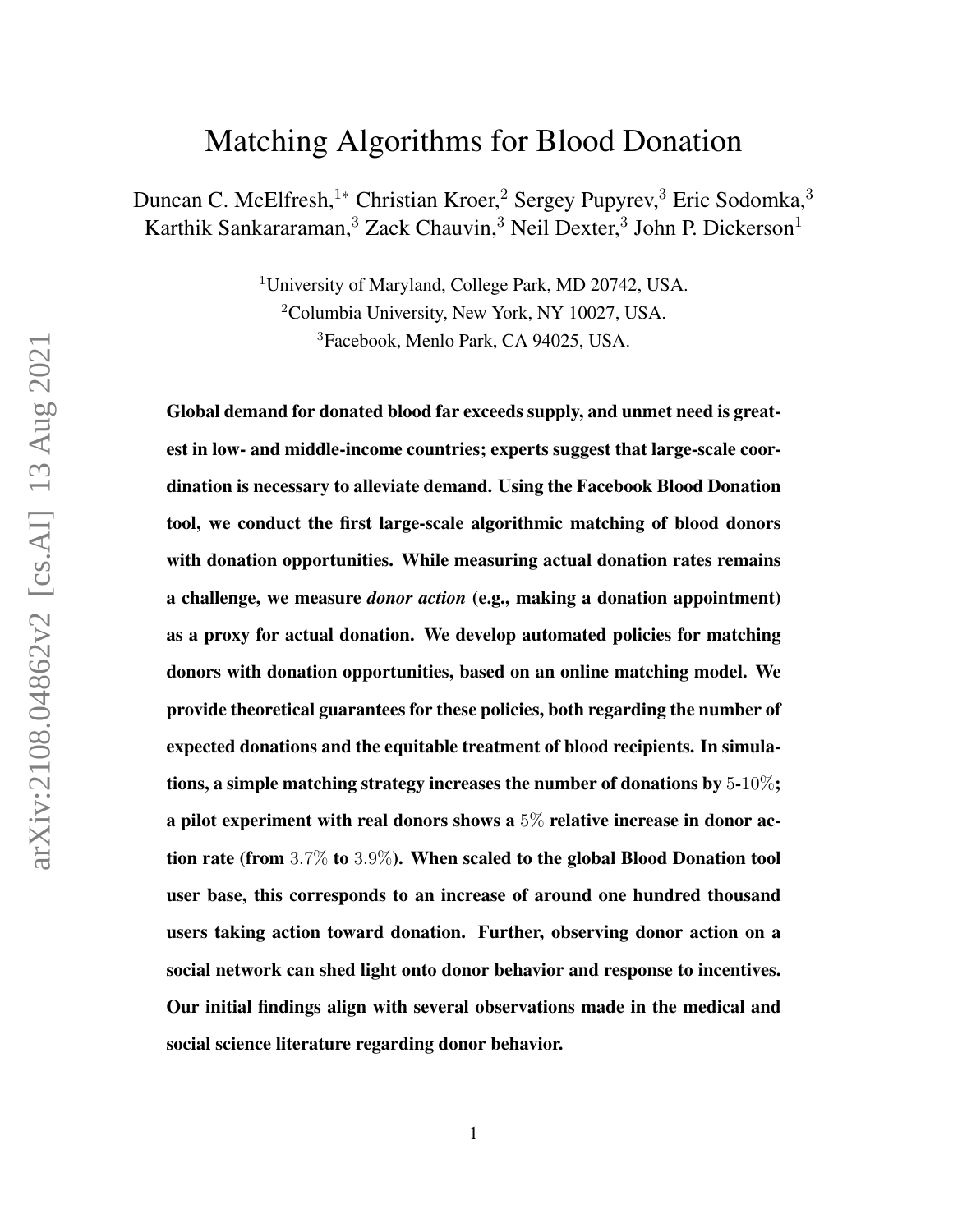# 1 Introduction

Blood is a scarce resource; its donation saves the lives of those in need. Countries approach blood donation in different ways, running the gamut from privately-run to state-run programs, with or without monetary compensation, and with varying degrees of public campaigns for action.<sup>[1](#page-1-0)</sup> As such, blood donation rates differ across different countries; for example, approximately 3.2%, 1.5%, 0.8%, and 0.5% of the population donates in high-, upper-middle-, lowermiddle-, and low-income countries, with varying rates of voluntary versus paid donors (*4*). Yet demand for blood still far exceeds supply, and unmet need is greatest in low- and middleincome countries (*5*). Thus, experts suggest that the blood supply chain—collection, testing, processing, storage, and distribution—be managed at a national level (*4, 5*).

Optimization-based approaches to blood supply chain management have a rich history in the operations research and healthcare management literature. (*2*) reviews over 100 publications in this space since 1963. The supply chain is roughly split into collection, testing  $\&$  processing, storage & inventory, and distribution & transfusion (*6*). Substantial research effort has gone into each of those segments (*7–11*). Yet, we note that most optimization-based research in the initial *collection* stage of the blood supply chain has focused on *prediction* of blood supply (e.g., during a crisis). In this work, we instead focus on the *creation* and *coordination* of blood supply via automated social prompts, subject to the expressed preferences and constraints of potential donors and the overall donation system. That is, we focus on the *donor recruitment* stage of the blood supply chain (see Figure [1\)](#page-2-0).

Donor recruitment has also been a topic of study for decades. Factors like social pressure (*12*), empathetic messaging (*13*), and non-monetary incentives (*14*) can increase donation

<span id="page-1-0"></span><sup>&</sup>lt;sup>1</sup>Some examples follow. China maintains state control of its donation centers, which take a mix of captive-, quota-, and voluntary-based donations (*1*). The US mixes state- and private-run donation that is primarily sourced via voluntary donations (*2*). Brazil has seen a recent shift from remunerated to non-remunerated (aka voluntary) donation at its initially state-run, and now Federally-run, centers (*3*).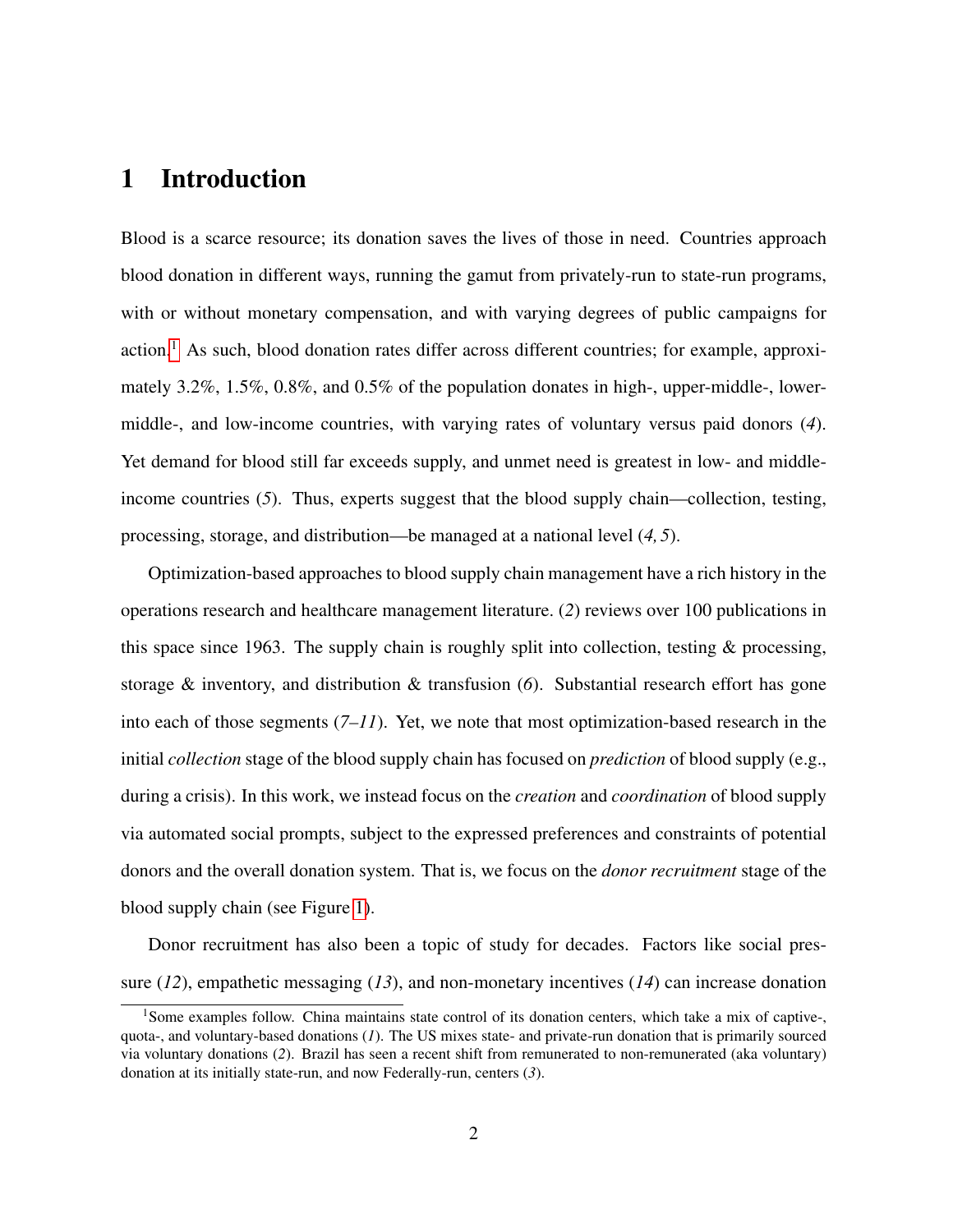<span id="page-2-0"></span>

Figure 1: Stages of the blood supply chain. Our work—donor recruitment—precedes the four stages of the blood supply chain as described in (*2*).

rates. Negative past experiences, and real or perceived barriers to donation, can also impede donation rates (*15–17*). Most importantly, this body of work suggests that *different donors are motivated by different factors*. In other words, personalized recruitment strategies—which respect diverse donor motivations, preferences, and perceived barriers to donation—should be more effective than a uniform recruitment strategy.

Our work leverages the widespread use of web-based applications (apps) and social media platforms, which already play a substantial role in blood donor recruitment. The American Red Cross, which provides about  $40\%$  of transfused blood in the United States,<sup>[2](#page-2-1)</sup> recently launched an app to connect blood donors with donation opportunities.<sup>[3](#page-2-2)</sup> A review by  $(18)$  identifies 169 free mobile apps for blood donation; though many of these apps have usability and privacy issues that may prevent widespread use. In a survey of donors at a German hospital, (*19*) finds that social media platforms Jodel and Facebook are a major motivation for donation—especially for first-time donors. Similar studies find that WhatsApp and Twitter help promote donation in Saudi Arabia (*20*) and India (*21*).

<span id="page-2-1"></span><sup>2</sup>[https://www.redcrossblood.org/donate-blood/how-to-donate/how-blood](https://www.redcrossblood.org/donate-blood/how-to-donate/how-blood-donations-help/blood-needs-blood-supply.html)[donations-help/blood-needs-blood-supply.html](https://www.redcrossblood.org/donate-blood/how-to-donate/how-blood-donations-help/blood-needs-blood-supply.html)

<span id="page-2-2"></span> $3$ <https://www.redcrossblood.org/blood-donor-app.html>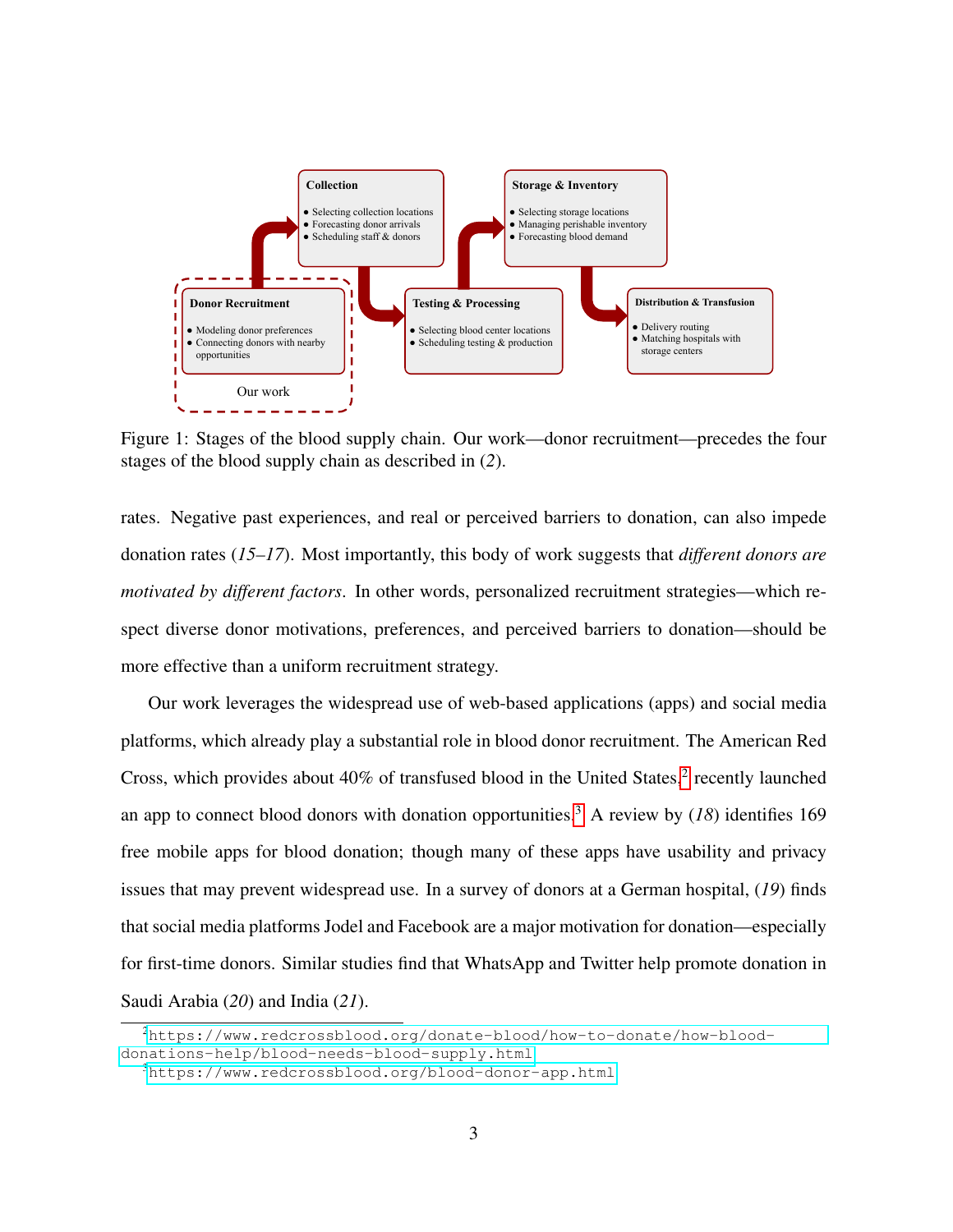<span id="page-3-0"></span>

Figure 2: (a) The Facebook Blood Donation tool interface, where users can search for donation opportunities, and opt in to receive notifications about nearby opportunities as they arise. (Source: [https://about.fb.com/news/2018/06/making-it-easier](https://about.fb.com/news/2018/06/making-it-easier-to-donate-blood)[to-donate-blood](https://about.fb.com/news/2018/06/making-it-easier-to-donate-blood).) (b) an example matching graph, with donors (Facebook users who opt in to receive notifications about nearby opportunities), recipients (e.g., hospitals and blood banks), and edges (potential notifications that can be sent to donors).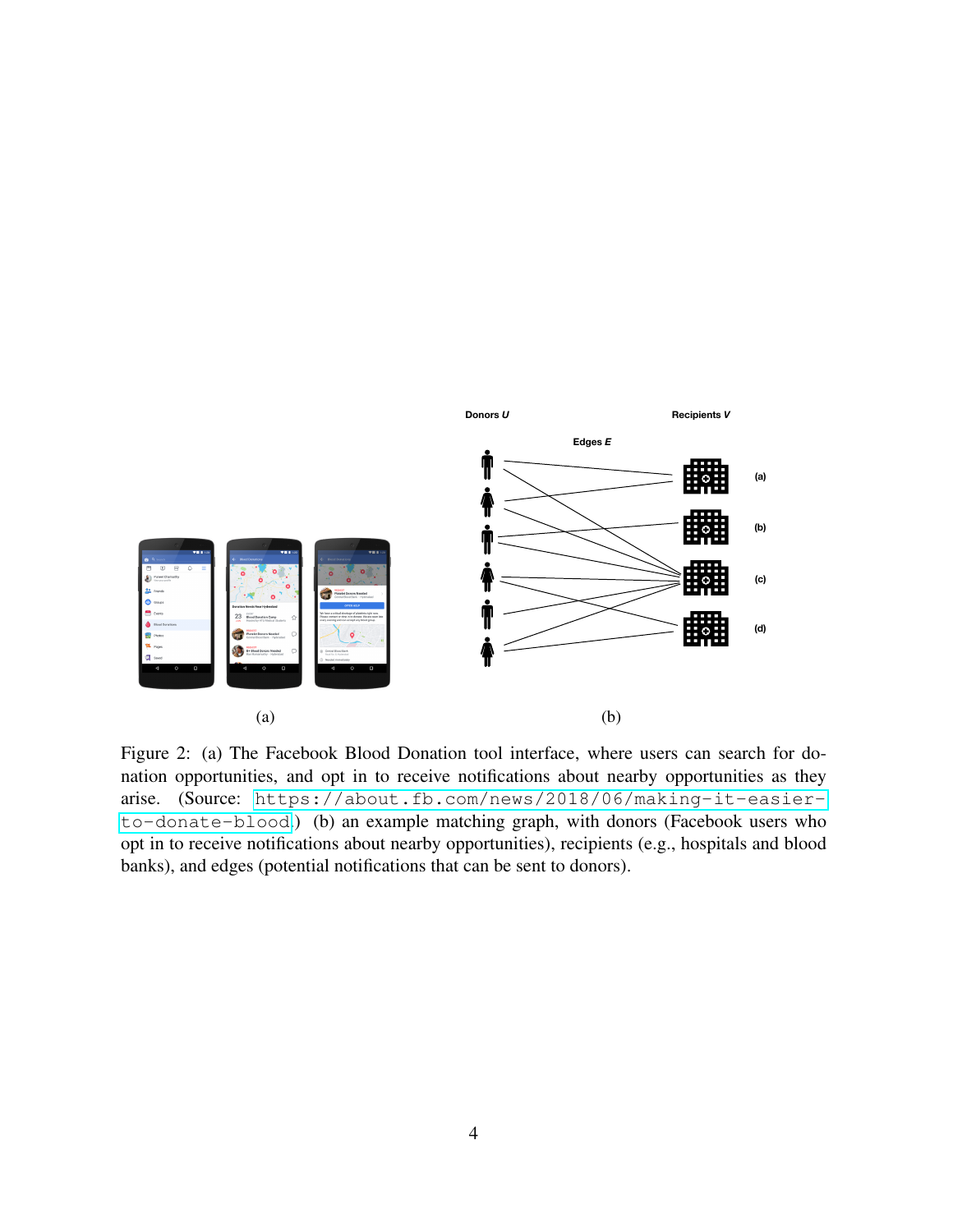Herein we propose a personalized donor recruitment strategy using the recently developed Facebook Blood Donation tool,<sup>[4](#page-4-0)</sup> which connects millions of potential blood donors with opportunities to donate, in several countries around the world. Users of this tool can opt in to receive notifications about nearby donation opportunities. Our strategy aims to notify donors about opportunities they are *more likely* to take action on. We frame this notification scenario as an online bipartite matching problem (*22*)—a well-studied paradigm which has been applied to a variety of settings including online advertising (*23*) and rideshare services (*24–26*). We demonstrate, both in computational simulations and in a real A/B test, that even a simple matching policy can substantially increase the likelihood of donor action.

### 2 Online Platform: the Facebook Blood Donation Tool

The advent of global social networks offers a unique opportunity to recruit and coordinate massive numbers of donors, in order to meet a large and unpredictable demand for donor blood. The Facebook Blood Donation Tool aims to seize this opportunity—leveraging the widespread use of its online platform to connect blood donors with nearby recipients (see Figure [2a\)](#page-3-0). Donors can also opt in to receive *notifications* about nearby donation opportunities. This tool is avail-able in several countries around the world;<sup>[5](#page-4-1)</sup> as of December 2020, more than 85 million people have registered with this tool.<sup>[6](#page-4-2)</sup>

In this paper we focus on a small but important feature of the Blood Donation Tool: automatic donor notifications. Our primary goal is to *increase the number of blood donations around the world* by carefully selecting *which opportunity* to notify each donor about, and *when* to no-

<span id="page-4-1"></span><span id="page-4-0"></span><sup>4</sup>https://socialgood.fb.com/health/blood-donations/

<sup>5</sup>As of February 2021, the Blood Donation Tool has been approved in Bangladesh, Brazil, Burkina Faso, Chad, Cote d'Ivoire, Egypt, England, Guinea, Hong Kong, India, Kenya, Mali, Mexico, Mongolia, Namibia, Netherlands, Niger, Northern Ireland, Pakistan, Peru, Rwanda, Senegal, South Africa, the United States, Taiwan, Wales and Zimbabwe (see <https://socialimpact.facebook.com/health/blood-donations/>).

<span id="page-4-2"></span><sup>6</sup><https://socialimpact.facebook.com/health/blood-donations/>.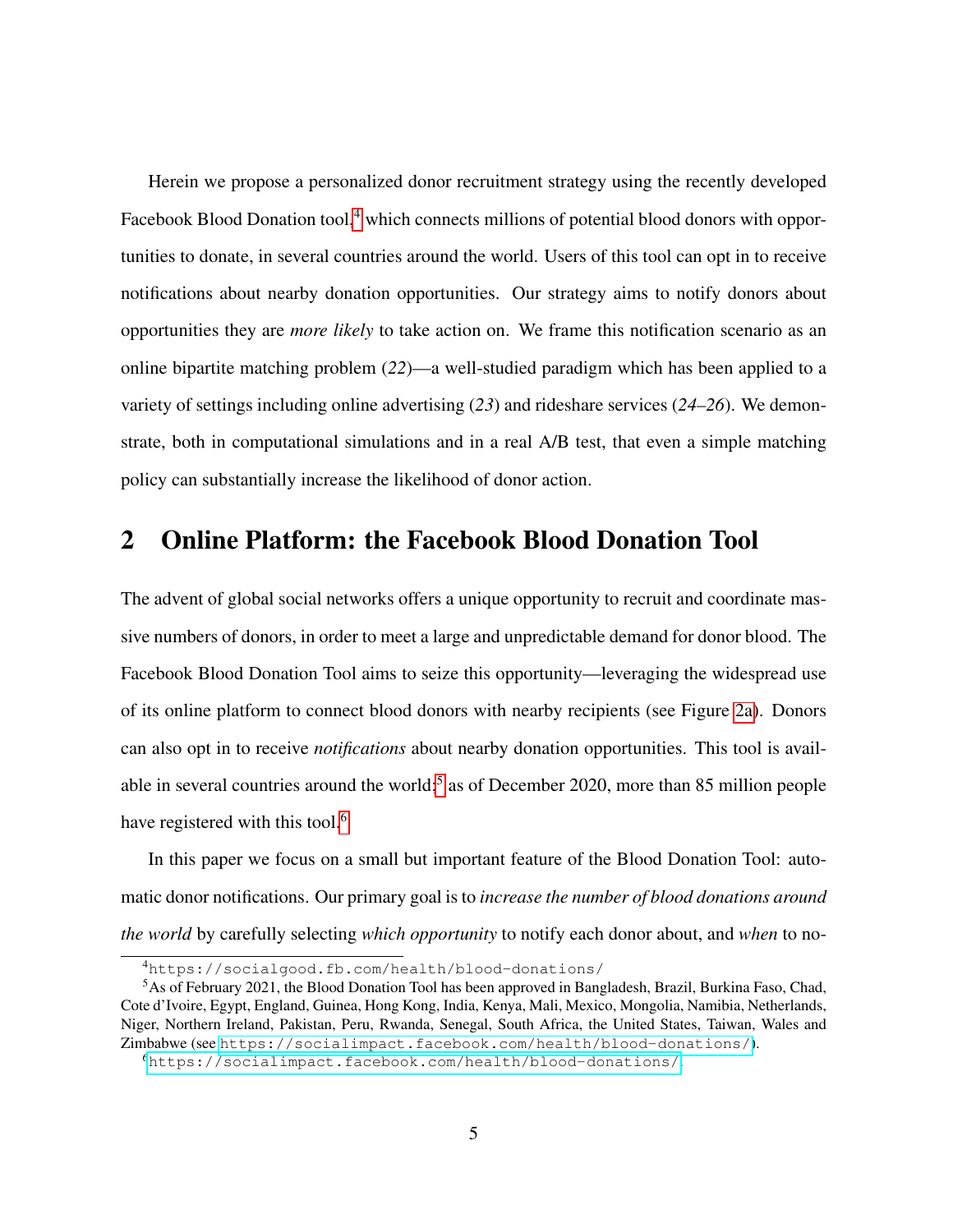tify them. We frame this question of donor notifications as an *online matching problem*. One might ask whether such a complicated approach is warranted in this setting—perhaps it does not matter how and when donors are notified. To better motivate our approach, we first answer the question: how can we tell whether a Facebook user donates blood after we notify them?

### 2.1 Measuring Donation: Meaningful Action.

To design notifications that effectively encourage blood donation, it is necessary to know *when* donations occur. However social networking platforms like Facebook cannot directly observe a user's action outside the platform. As a proxy, we instead observe when a donor takes *meaningful action* toward donation after being notified. In our context, Meaningful Actions (MA) include user behaviors such as creating a reminder to donate, or calling a blood bank; note that these actions are only observed if taken within the Facebook platform.

It is beyond the scope of this study to validate MA as a proxy for actual donation, however initial results indicate that MA is a reliable indicator. For example, a 2018 Facebook study with its partner donation sites in India and Brazil found that 20% of donors said that Facebook influenced their decision to donate blood.<sup>[7](#page-5-0)</sup> In the remainder of this paper, we focus on increasing the number of donor MAs as a proxy for increasing the number of donations. Our goal is to design a notification policy that chooses both (a) *when* to notify a donor, and (b) *which donation opportunity* to notify them about. The next step in designing this policy is to understand *which* notifications are likely to prompt donor MA. We begin with some high-level observations.

As an initial analysis we consider all notifications sent to donors using the Facebook Blood Donation tool over a one-month period.<sup>[8](#page-5-1)</sup> Below we describe some high-level observations; we leave a deeper analysis to future work.

#### 1. Users rarely take meaningful action in response to notifications: between  $3\%$  and  $4\%$

<span id="page-5-0"></span><sup>7</sup> Ibid.

<span id="page-5-1"></span><sup>8</sup>Hundreds of millions of notifications.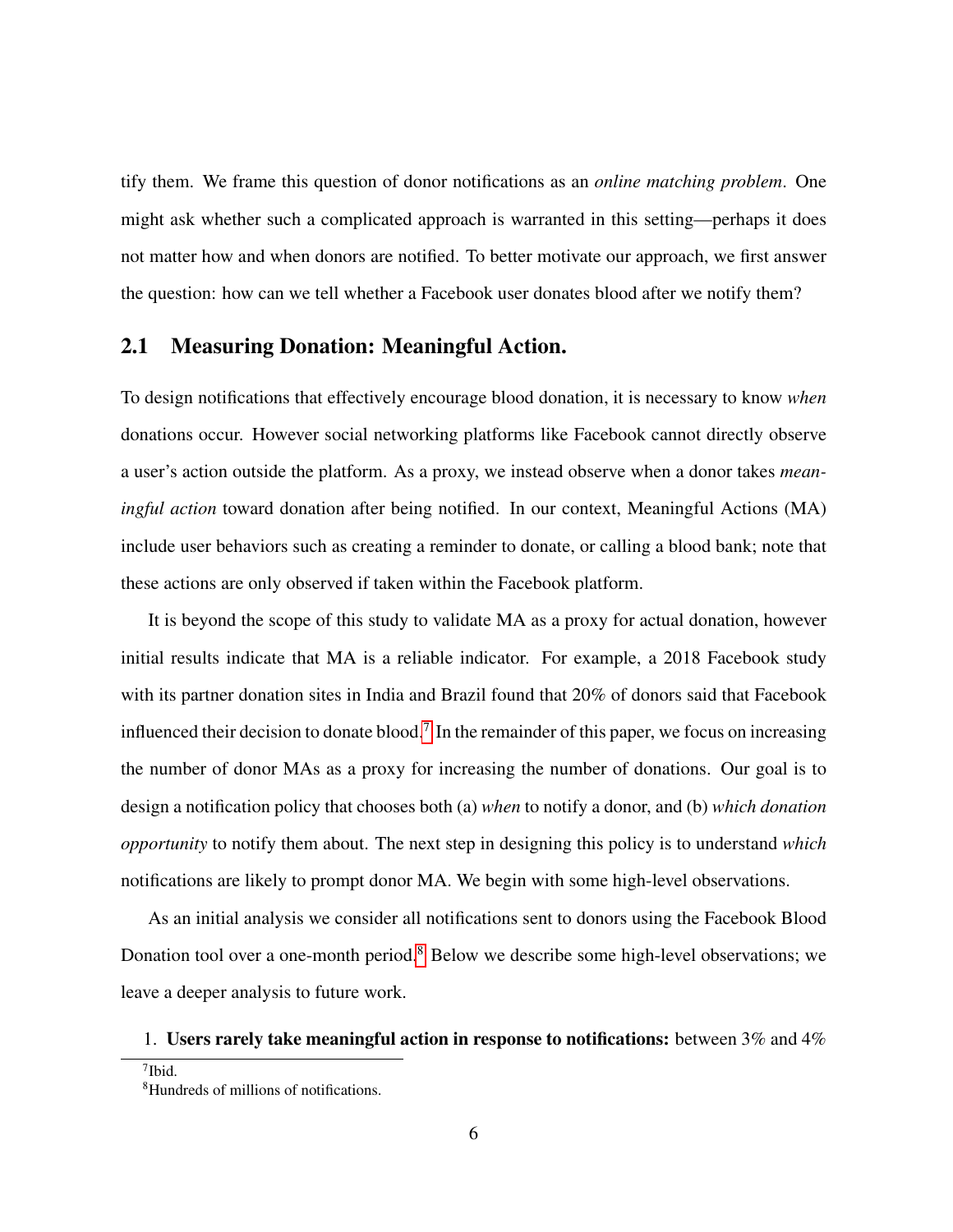of all notifications lead to meaningful action.

- 2. More-engaged donors are more likely to take meaningful action: Donors who tend to use Facebook every day are about 43% more likely to take meaningful action in response to a notification than those who use Facebook about once per week.
- 3. New users are more likely to take action: donors who joined Facebook within the last year are about 35% more likely to take action in response to a notification that those who have been users for longer.
- 4. Older donors are more likely to take action: donors over 30 years old are about 22% more likely to take action in response to a notification than donors under 30.
- 5. Donors are more likely to take action if they are notified about a nearby opportunity: Donors who are notified about opportunities less than 3km away are 20% more likely to take action than those who are notified about further-away opportunities.
- 6. Donors are more likely to take action if they haven't been notified recently: Donors who haven't been notified about a donation opportunity in the past 60 days are about 12% more likely to take action in response to a notification than those who have been notified in the past 60 days.

We emphasize that several of these observations have been reflected in prior studies: (1) reflects the observation of (*12*) and (*19*) that social pressure and influence from family or friends can increase donation rates. (5) reflects the finding of (*15*) and (*16*) that logistical barriers to donation can impede donation rates. (6) reflects the finding of (*27*) that blood donors can be burdened by receiving too many notifications.

The likelihood of donor MA varies significantly across several features of both the blood donor (e.g., when they were last notified) and donation opportunity (e.g., location). To better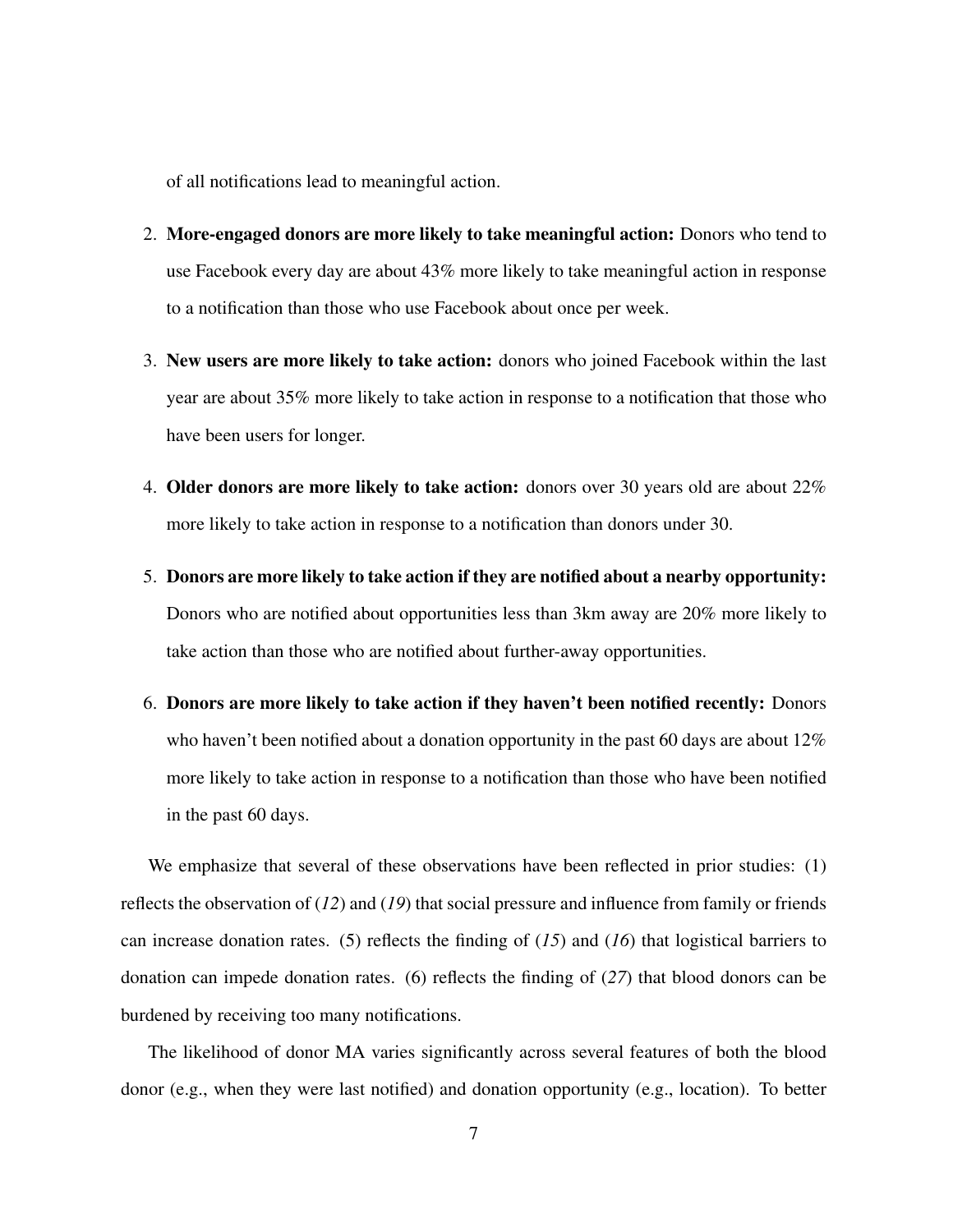

<span id="page-7-0"></span>Figure 3: Density of estimated likelihood of MA, for all notifications in the training data. understand these dependencies we train a predictive model for estimating likelihood of donor MA, using all available data from prior notifications. This model is used in both our offline and

#### <span id="page-7-1"></span>2.2 Machine Learning Model for Donor Action

online experiments.

To develop a machine learning (ML) model of donor action, we use all prior notifications sent by the Facebook Blood Donation tool. This model takes an individual notification as input, and predicts the *probability* that the donor will take action. Each notification is represented by a set of *features* of both the donor and the donation opportunity (i.e., the independent variables); the dependent variable is binary (i.e., whether or not the donor took MA). Before being deployed, this ML model and application passed through Facebook's internal review process to protect user privacy.

Prior to training this model, we use industry-standard feature selection techniques to identify the most important features for predicting donor MA; these features are (in decreasing order of importance, with importance percentage in parenthesis): (1) whether the donor recently took meaningful action  $(18\%, (2)$  donor age  $(8.5\%, (3)$  donor city  $(7.5\%, (4)$  the number of Facebook friends the donor has  $(7.3\%)$ , (5) the distance between donor and recipient  $(6.8\%)$ . Other relevant features include the number of local donors (6.5%), number of times a donor has viewed the hub in the last 30 days, and the number of days since the donor's last notification.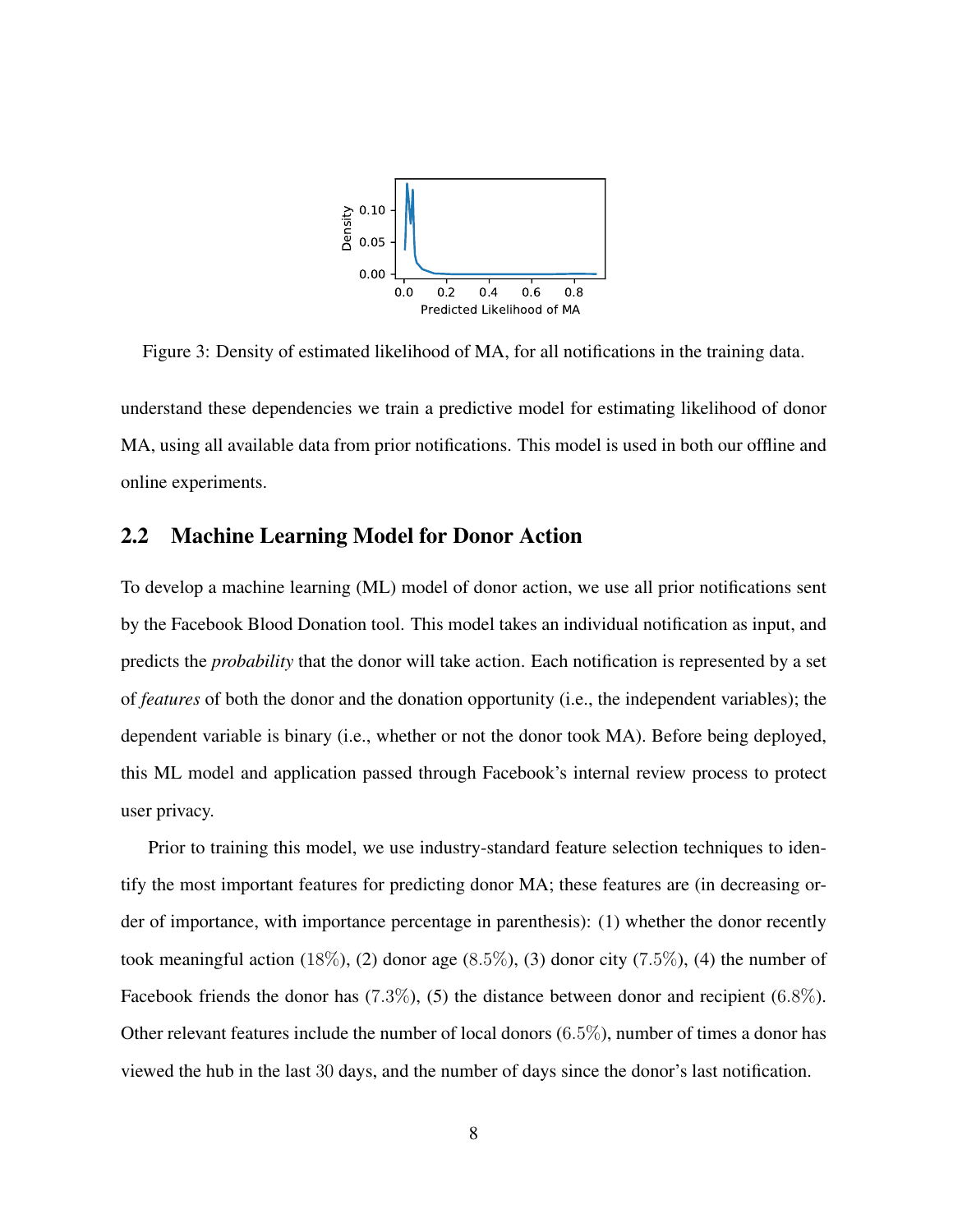Using the selected features, we train a gradient boosted decision tree (GBDT) model. We use standard parameter-sweep techniques to obtain the learning rate of 0.1, 120 trees, a maximum tree depth of 5 and a maximum number of leaves of 120. This model is trained using 10-fold cross-validation on 80% of the the training data and an additional  $10\%$  for validation; it achieves an AUC of 0.66 and logistic loss of 0.45, averaged over all training folds. Training this model is particularly challenging because of the small number of "positive" examples (i.e., the number of donor MAs). Figure [3](#page-7-0) shows the density of prediction scores returned from this model, over all training data. Most prediction scores are between 0-10%, with an average of 3.43%—quite close to the observed likelihood of MA.

We use this model to estimate *how likely* it is that a donor will take action, when notified about a particular donation opportunity. Next we describe how this model is used to design a notification policy: by framing blood donor recruitment as a *matching* problem.

### 3 Matching Framework for Blood Donation

We represent a blood donation problem as a weighted bipartite *donation graph*  $G = (U, V, E)$ , with donors  $u \in U$  and donation opportunities (or *recipients*)  $v \in V$ .<sup>[9](#page-8-0)</sup> Each vertex has a set of *attributes* (e.g., blood type, geographical location, and so on), and these attributes determine whether a donor  $u$  can donate to a recipient  $v$ —i.e., whether  $u$  and  $v$  are *compatible*. Compatible pairs  $(u, v)$  are connected by edges  $e = (u, v) \in E$ ; we denote all edges adjacent to vertices  $u \in U$   $(v \in V)$  as  $E_u$ :  $(E_{:v})$ .

If an edge  $e = (u, v)$  exists, then donor u can be *notified* about  $v$ .<sup>[10](#page-8-1)</sup> We discretize time into days  $t \in \mathcal{T} \equiv \{1, \dots T\}$ , with a finite-time horizon T. In our setting both donors an recipients

<span id="page-8-0"></span><sup>9</sup>We use the terms "donors" and "recipients" as shorthand for *prospective* donors and recipients. Facebook does not make any determination about a person's eligibility to donate blood; these are potential donors who sign up to receive notifications of blood donation opportunities.

<span id="page-8-1"></span> $10$ In this initial work, we assume the set of potential donors and donation centers do not change, although this *longer-term dynamism* is certainly interesting to consider as future research.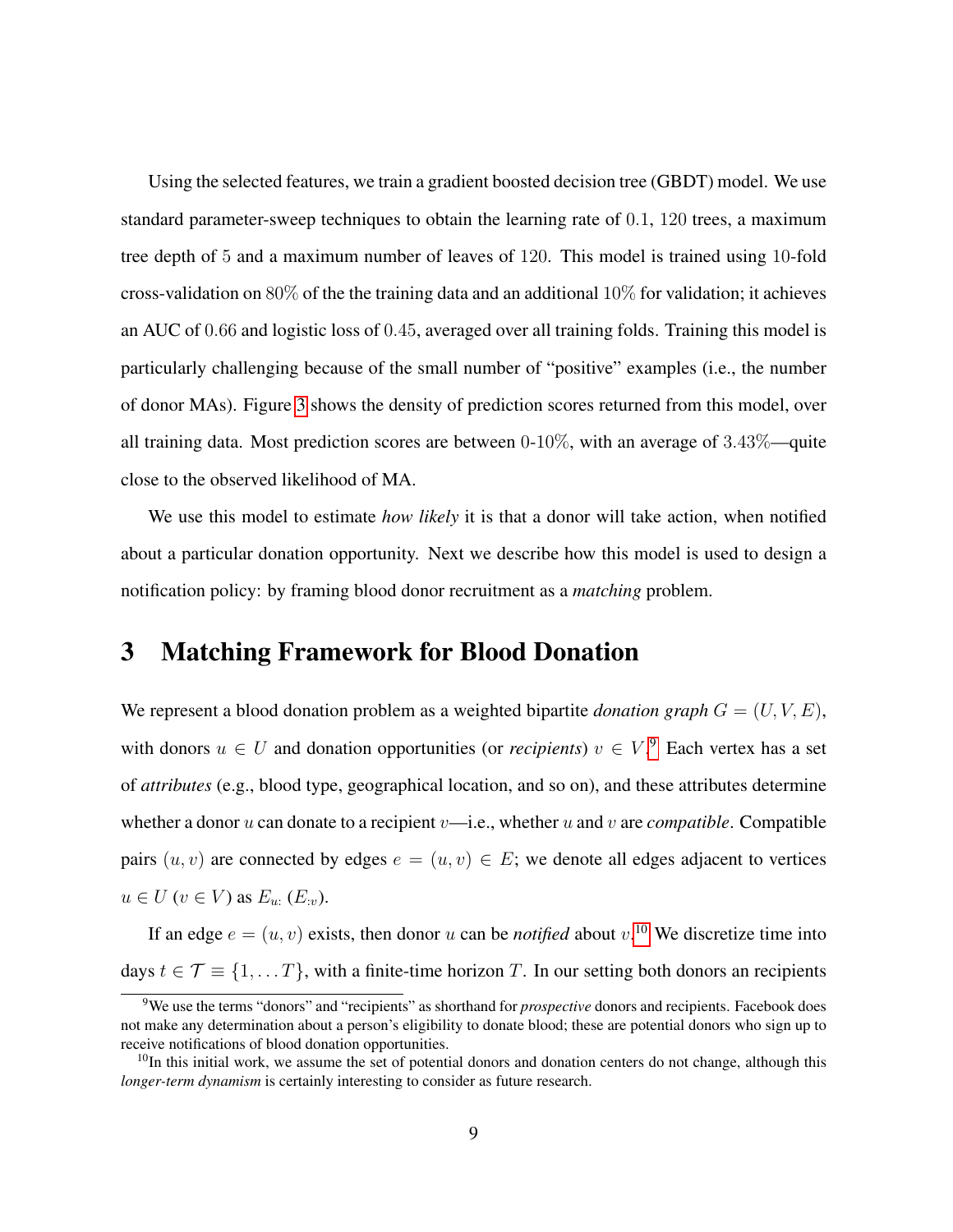are dynamic, in the sense that some donors and recipients are available at certain time steps. This notion of dynamism is designed specifically to represent a blood donation setting.

We assume that donors may receive only one notification at each time step, however *any number* of donors may be notified about the same recipient on any time step. Thus, our setting more-closely resembles b-matching (*28*) than traditional bipartite matching.

**Edge Weights:** Each edge  $(u, v)$  has weight equal to the *probability* that donor u donates to recipient v once notified (i.e., the predicted MA likelihood, see  $\S2.2$ ); we assume that edge weights  $w_{et}$  are indexed by edge e and time step t. In other words, some edges (notifications) are more likely than others to result in donation: for example, certain people may be more likely than others to donate (e.g., people who have donated frequently in the past, as observed by (*29*)) and people may prefer to donate on specific days more than others.

**Recipients:** We consider both *static* recipients  $S \subseteq V$ , such as blood banks and hospitals, and *dynamic* recipients (or *events*)  $D \subseteq V$ , such as blood drives or emergency requests. Static recipients are available during *all* time steps, and edges into these recipients are always available. *Events* arrive in an online manner, and are available only during certain time steps. We assume that the *distribution* of recipient availability is known and defined by  $p_{vt} \in [0, 1]$ : the probability that recipient v is available at time t. The distribution of recipient arrivals  $p_{vt}$  is assumed to be known; this is a primary input to our matching algorithms. We use  $\hat{p}_{vt}$  to denote a *realization* of recipient arrivals, which is 1 if donor  $v$  is available at time  $t$  and 0 otherwise. We assume that realized recipient arrivals  $\hat{p}_{vt}$  are revealed on each time step t. In other words, at time step t' all realized arrivals  $\hat{p}_{vt}$  are known for time steps t with  $1 \le t \le t'$ .

Donors: After a donor signs up with the Facebook Blood Donation Tool, we say they are *available* to receive notifications (i.e., to be matched) at any time. While there is essentially no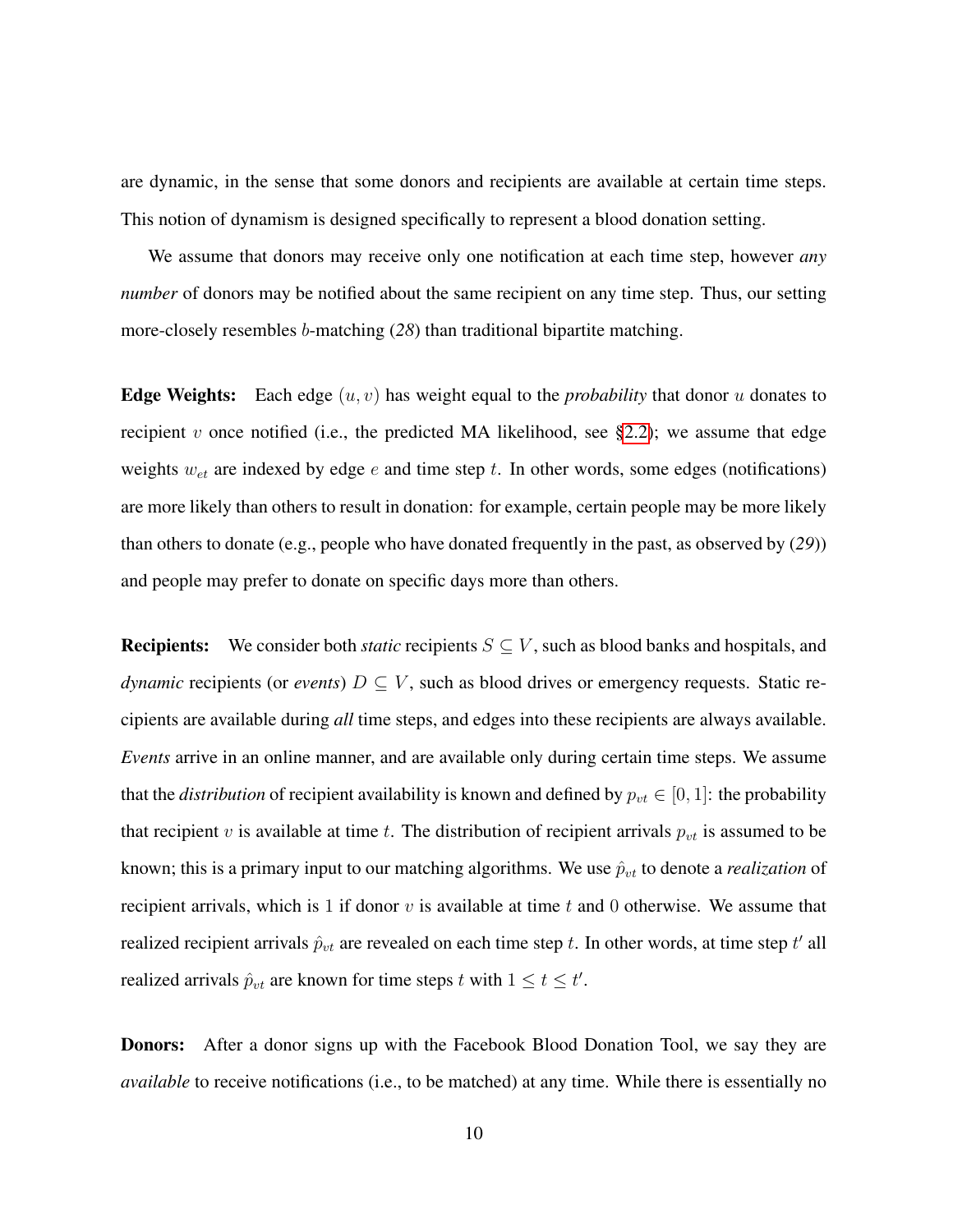limit on the number of notifications that can be sent on via online platform, there is a legal limit on how often people can donate blood. This limit is meant to protect donor health, and is often set by local governments or health authorities.<sup>[11](#page-10-0)</sup> Thus, due to legal and health considerations, and out of respect for donors' time and attention, we limit how often each donor is notified: this limit is one notification every  $K \in \mathbb{Z}_+$  days. Since not all notifications lead to donation, it is reasonable to set  $K$  to 7 or 14 days—much shorter than the donation rate limit.

**Balancing Priorities:** In general there are several priorities when matching blood donors and recipients: we aim to increase the number of active blood donors, maximize the number of donations, respect donor privacy and preferences, satisfy recipients' needs, and so on. Deciding which of these policies is most important is a matter of policy, and is beyond the scope of this paper. Here we consider two priorities which we believe are relevant to any blood donor matching platform: (a) increasing the overall number of donations from a fixed donor pool, and (b) treating recipients equitably. While the justification for priority (a) is perhaps obvious, priority (b) requires more discussion.

### 3.1 Equitable Treatment of Recipients

In an online blood donor matching platform, notification policies have a far greater potential to impact recipients than donors. From a donor's perspective, a change in notification policy might mean that they receive notifications at a slightly different rate, or that they are encouraged to donate to a different recipient. (Recall that donors can always browse for opportunities using the Blood Donation tool; they need not pay attention to notifications.) However from a recipient's perspective, a change in notification policy can drastically impact the number of notifications encouraging donors to visit their facility. For example if predictive models suggest that edge weights to centrally-located hospitals are high, while edge weights to rural hospitals

<span id="page-10-0"></span><sup>11</sup>Typically 8 weeks or longer; see <https://www.redcrossblood.org/faq.html>.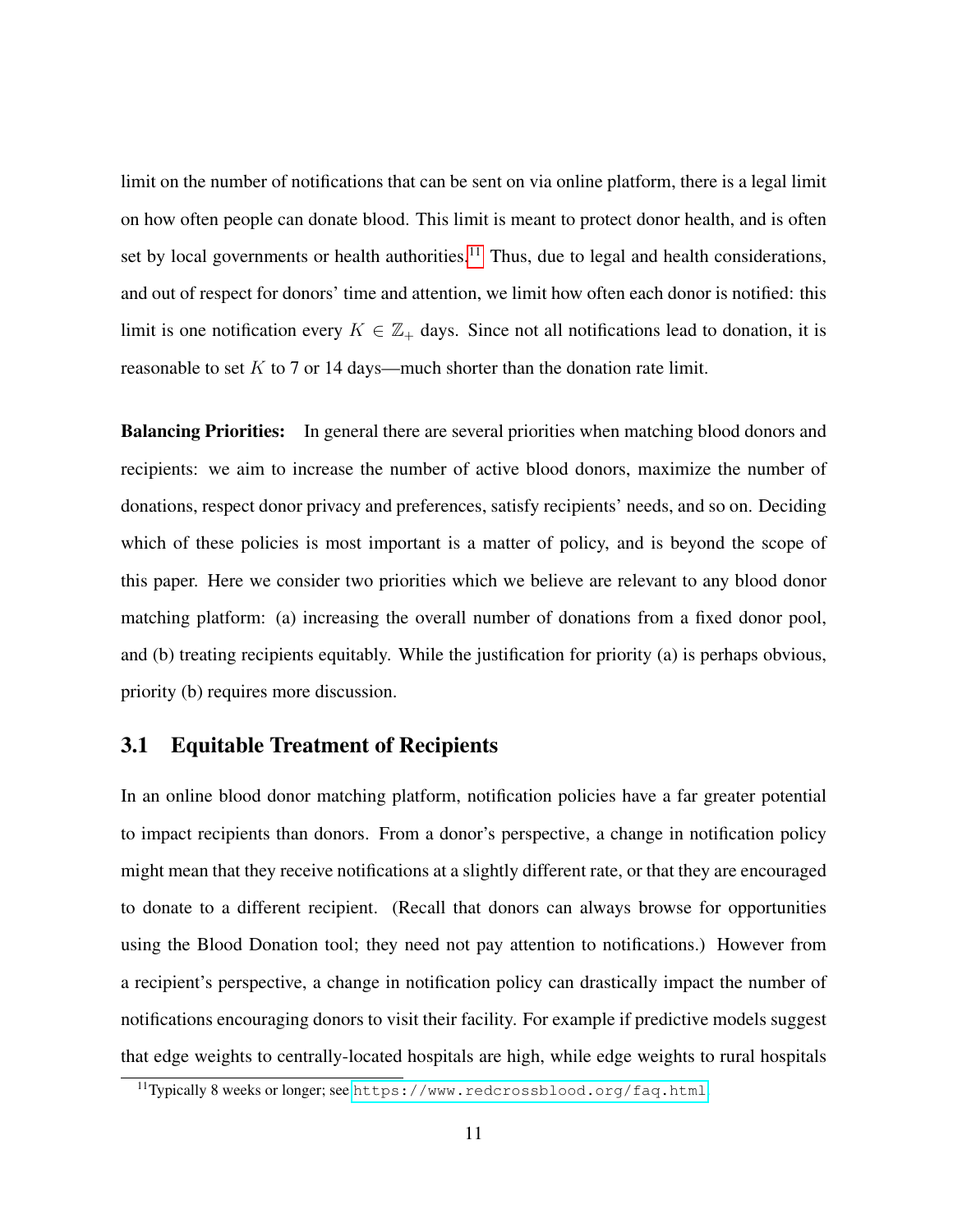are near zero, then a simple edge-weight-maximizing policy would never notify donors about rural hospitals (indeed we report a similar distance-based effect in Section [5\)](#page-22-0). Furthermore, two-sided matching platforms—such as the Facebook Blood Donation tool—are most effective when both sides of the market benefit from participating. If donors are never notified about rural recipients then these recipients might choose to leave the platform, which is a strictly worse outcome for everyone. For these reasons we consider the *fairness* of different notification policies.

Our approach is inspired by the problem of *fair division* in economics (*30*), and specifically the notion of weighted proportional fair division (*31*). In weighted proportional fair division, a finite set of resources is divided among agents such that each agent values their allocation proportional to their *weight*—where greater weight represents greater endowment or priority. In our setting, different recipients have different numbers of compatible donors (e.g., due to their location), or different edge weights (e.g., due to donor preferences or recipient accessibility); it may not be reasonable to, for example, guarantee that each recipient is matched with the same total edge weight. Instead we endeavor to match each recipient with edge weight proportional to their *normalization score*—where normalization scores are provided as input to the matching policy. Furthermore, since individual edges cannot be divided between recipients, it is not always possible to guarantee exact proportionality for all recipients. Instead we use a relaxed notion of proportionality, based on the normalized edge weight matched with each recipient.

**Definition 1** ( $\gamma$ -Proportional Matching). Let  $Y_v$  be the total weight matched with recipient *v over time horizon*  $\mathcal{T}$ *, and let*  $m_v$  *be the normalization score for v. This matching is*  $\gamma$ *proportional for*  $\gamma \in (0, 1]$  *if* 

$$
\gamma \frac{Y_{v'}}{m_{v'}} \le \frac{Y_v}{m_v}
$$

*for each*  $v, v' \in V$ *.*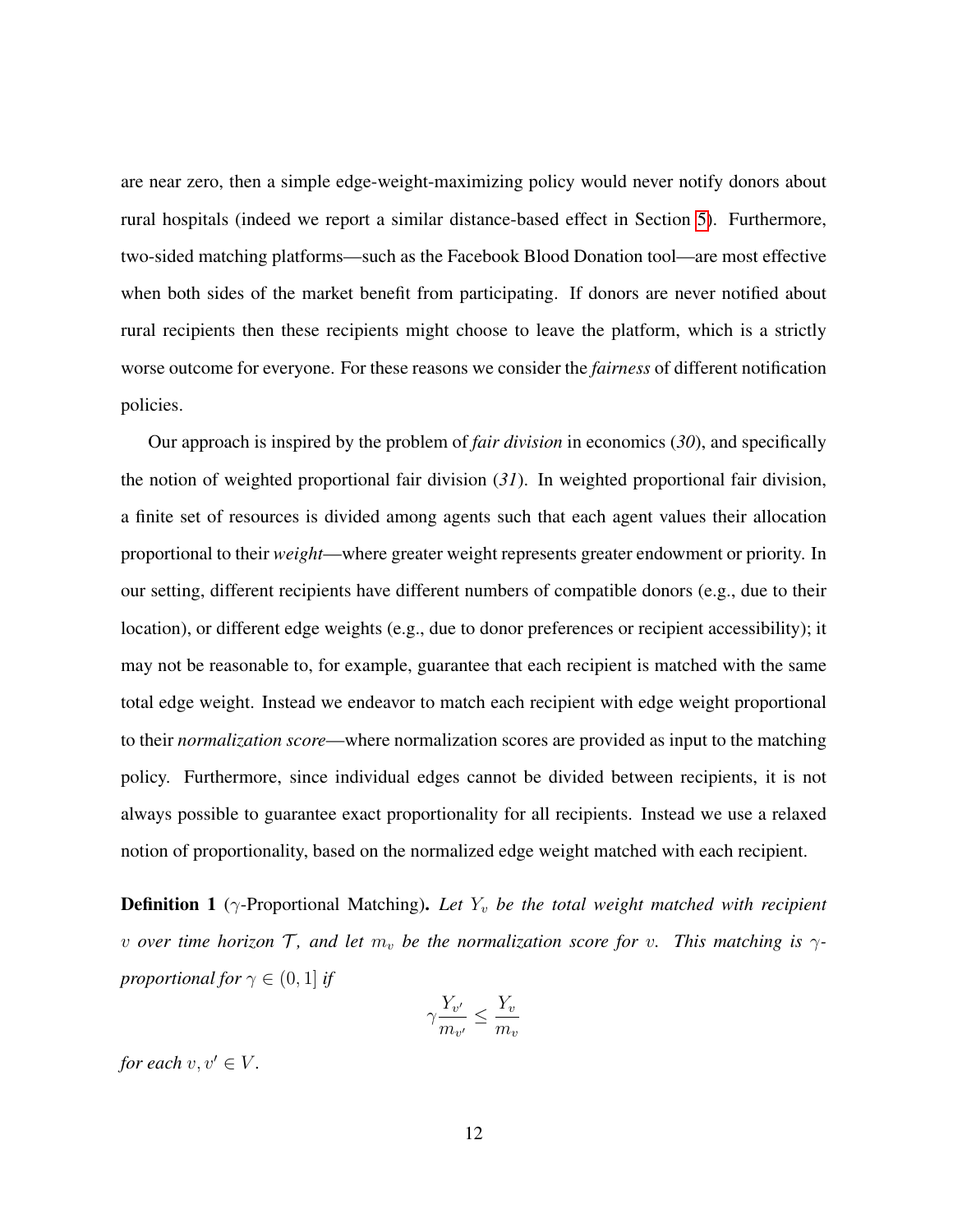In other words, a matching is γ-proportional if the normalized matched weight for recipient v is at least fraction  $\gamma \in (0,1]$  of the normalized matched weight for all other recipients. Note that with  $\gamma = 1$ , all recipients receive the same normalized matched weight.

By this definition, it is always γ-proportional to allocate *zero* matched weight to all recipients (i.e.,  $Y_v = 0$  for all  $v \in V$ ); we refer to this the *empty* allocation. We are interested in non-empty allocations; thus, one might wonder how hard it is to find *any*  $\gamma$ -proportional allocation which matches at least one edge. We refer to this as the  $\gamma$ -proportional allocation problem.

**Definition 2** ( $\gamma$ -Proportional Allocation Problem). *Input:*  $\gamma \in (0,1]$ , *donation graph*  $G =$  $(U, V, E)$ *, edge weights*  $w_e \in \mathbb{R}_+$  *for each*  $e \in E$ *, and normalization scores*  $m_v \in \mathbb{R}_+$  *for each*  $v \in V$ . All recipient availability is known ahead of time. Does there exist a non-empty set of edges in E', with  $E' \subseteq E$ , which covers each donor at most once, and is  $\gamma$ -proportional to all recipients?

<span id="page-12-0"></span>**Theorem 1.** *The*  $\gamma$ -proportional allocation problem is NP-hard for every  $\gamma \in (0, 1]$ *.* 

In other words, it is intractable to identify a  $\gamma$ -proportional allocation when recipient availability is known. Furthermore, recipient availability is often unknown: some recipients may host regular week-long blood drives, and others may only accept donation in response to patient needs. Instead we focus on proportionality in *expectation*—over all possible realizations of recipient availability.

### <span id="page-12-1"></span>4 Matching Policies

We aim to match donors with recipients such that we maximize edge weight (maximize the number of MAs), such that the outcome is  $\gamma$ -proportional for recipients. Here we define matching policies which trade off between both of these goals. These policies assume that donor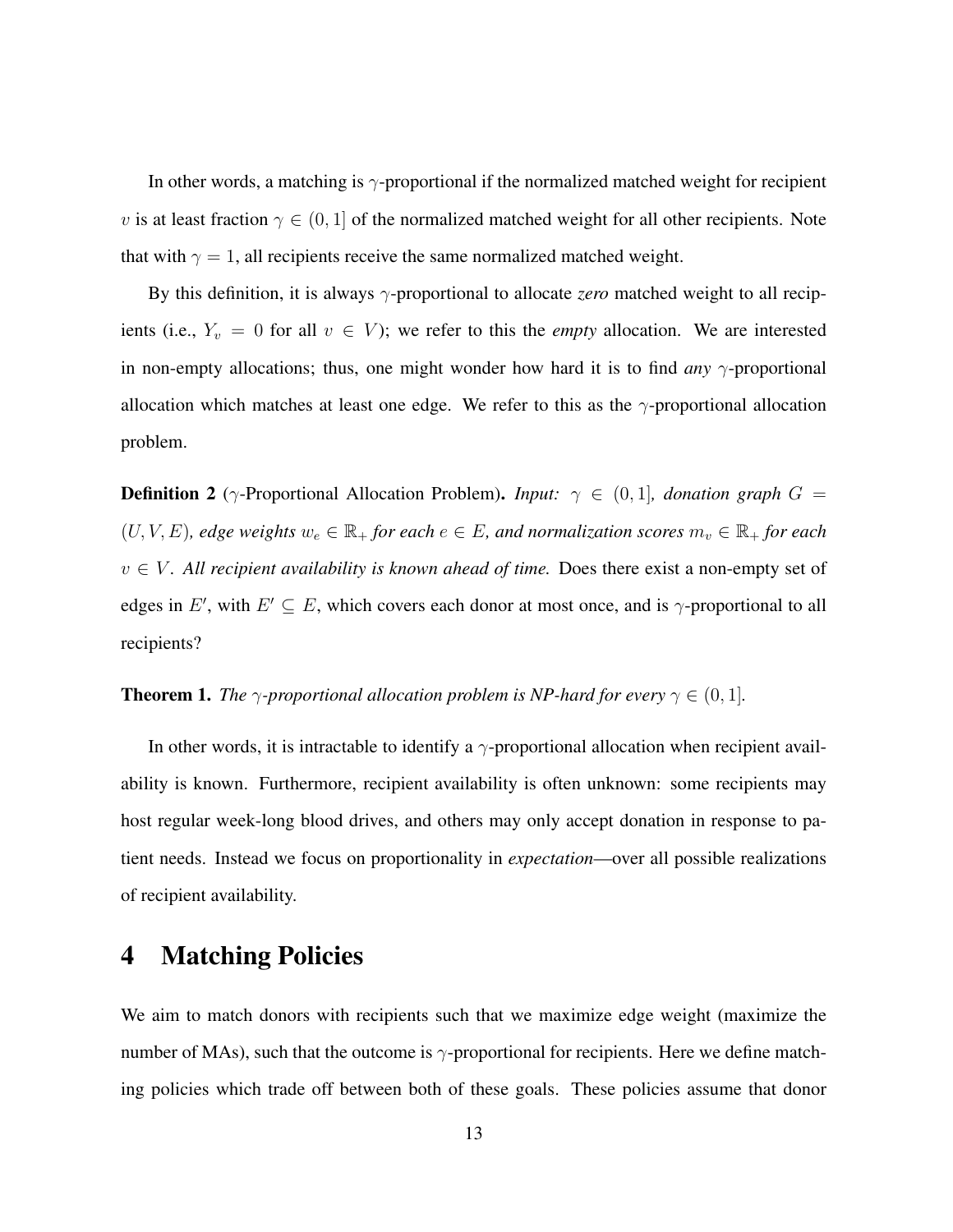availability is *fixed*, that is, we are given as input the time steps in which each donor can be notified. This is a natural constraint for fielded notification systems, which may only notify donors, for example, on certain days of the week. In the Electronic Companion [\(C\)](#page-44-0) we briefly discuss policies which also select *when* to notify each donor.

Each matching policy takes as input a bipartite graph  $G = (U, V, E)$  with edge weights  $w_{et}$ , normalization scores  $m_v$ , recipient arrival distribution  $p_{vt}$ , and time horizon T. At each time step t, all observed demand realizations  $\hat{p}_{vt}$  for all  $t' \leq t$  are "revealed" to the policy, and may be used as input.

We use parameters  $a_{ut}$  to denote the (exogenous) donor availability on each time step: donor u may be matched on time step t only if  $a_{ut} = 1$ . We denote the set of available edges for recipient *u* on time *t* by  $E_{u}^{t} \equiv \{(u', v') \in E \mid u' = u, a_{ut} = \hat{p}_{v't} = 1\}.$ 

In order to benchmark practical matching policies, we compare them with an unrealistic *offline optimal* policy, which has complete knowledge of the "true" demand realization  $\hat{p}_{vt}$ . The offline optimal policy is defined using any optimal solution to Problem [1.](#page-13-0)

<span id="page-13-0"></span>
$$
\max \sum_{t \in \mathcal{T}} \sum_{e \in E} w_{et} x_{et}
$$
\n
$$
\text{s.t.} \quad x_{et} \in \{0, 1\} \qquad \forall e \in E \ t \in \mathcal{T}
$$
\n
$$
s_v \in \mathbb{R} \qquad \forall v \in V
$$
\n
$$
x_{et} \leq \hat{p}_{vt} a_{ut} \qquad \forall e = (u, v) \in E, t \in \mathcal{T}
$$
\n
$$
\sum_{e \in E_{u}^t} x_{et} \leq a_{ut} \qquad \forall u \in U, t \in \mathcal{T}
$$
\n
$$
s_v = \frac{1}{m_v} \sum_{t \in \mathcal{T}} \sum_{e \in E_{v}^t} x_{et} w_{et} \qquad \forall v \in V
$$
\n
$$
\gamma s_v \leq s_{v'} \qquad \forall v, v' \in V, v \neq v'.
$$
\n
$$
(1)
$$

Here variables  $x_{et}$  are 1 if edge is matched at time t and 0 otherwise; auxiliary variables  $s_v$ denote the normalized matched weight for recipient  $v$ . An offline optimal policy for this setting is defined using an optimal solution to Problem [1.](#page-13-0)

**Definition 3** (Offline Optimal Policy OPT( $\gamma$ )). Let  $x_{et}^*$  be an optimal solution to Problem [1,](#page-13-0) for  $d$ emand realization  $\hat{p}_{et}$ . At each time  $t \in \mathcal{T}$ , OPT( $\gamma$ ) matches all edges  $e \in E$  such that  $x_{et}^* = 1$ .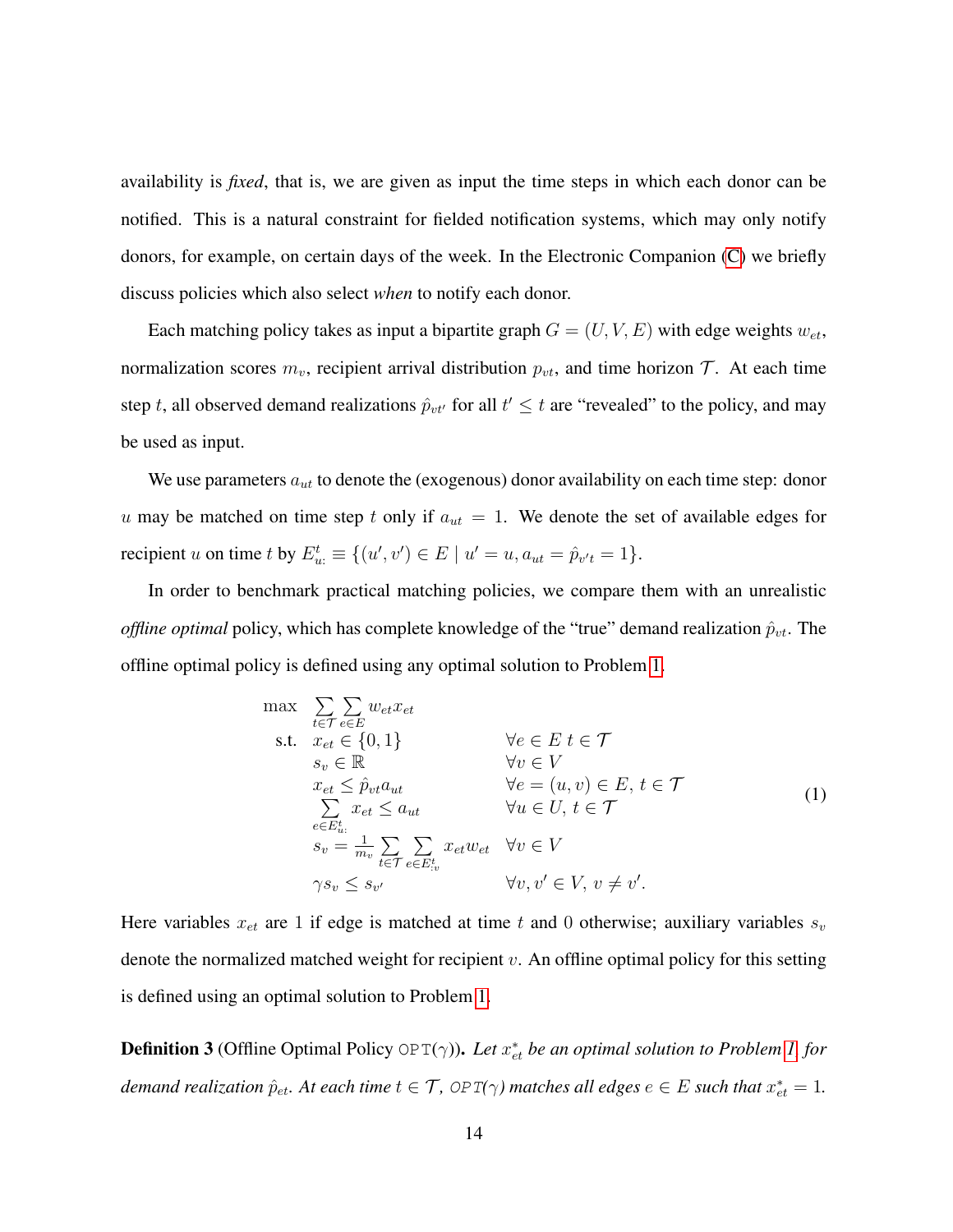*Policy* OPT*(*0*) refers to the offline-optimal matching policy without proportionality constraints.*

**Corollary 1.** *It is NP-hard to identify policy OPT*( $\gamma$ *), for every*  $\gamma \in (0, 1]$ *.* 

As a direct corollary of Theorem [1,](#page-12-0) Problem [1](#page-13-0) is NP-hard for every  $\gamma \in (0,1]$ . Thus, even if the demand realization is known, it is computationally hard to find an optimal matching. Of course, in realistic settings the demand realization is not known. Instead, our proposed policies use distributional information (exogenous parameters  $p_{vt}$ ) to match donors and recipients. We compare these realistic policies to  $OPT(\gamma)$  using two evaluation metrics:

**Competitive Ratio.** Let  $E[OPT(0)]$  be the expected matched weight by  $OPT(0)$ , over all demand realizations. Let  $E[ALG]$  be the expected matched weight by matching policy ALG, over all demand realizations and (if ALG is stochastic) all policy realizations. The competitive ratio is

$$
CR \equiv \min_{G, p, a} \frac{E[\text{ALG}]}{E[\text{OPT}(0)]},
$$

where the minimization is over all possible matching graphs, demand distributions, and donor availability. In other words, CR is the *worst-case* ratio of expected matching weight over all possible matching scenarios.

**Expected Proportionality.** Let  $E[Y_v]$  be the expected weight matched by an a matching policy, over all demand realizations and (if ALG is stochastic) all policy realizations. The expected proportionality of policy ALG is

$$
EP \equiv \min_{G, p, a} \max_{\gamma \in [0,1]} \{ \gamma E[Y_v] / m_v \le E[Y_{v'}] / m_{v'} \ \forall (v, v') \in V, \ v \neq v' \},\
$$

where as before  $m_v$  is a fixed normalization score for recipient v, and the minimization is over all possible graphs, demand distributions, and donor availability. In other words, if policy ALG is guaranteed to be  $\gamma$ -proportional in expectation then  $EP = \gamma$ . Note that  $EP$  may be 0, meaning that there is no  $\gamma > 0$  such that the expected outcome is  $\gamma$ -proportional.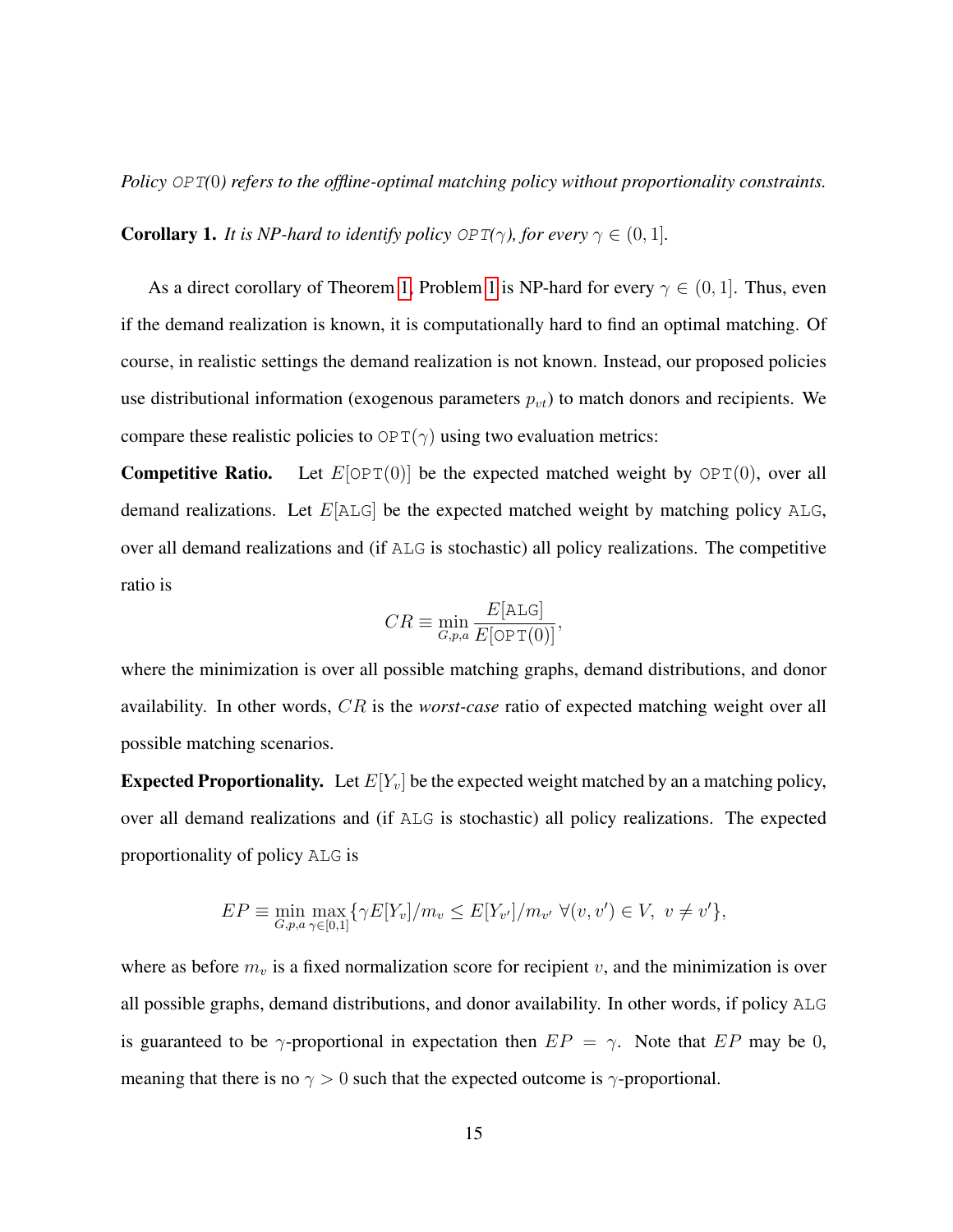For the remainder of this section we assume that agent normalization scores are determined by a uniform random notification policy, defined below.

**Definition 4** (Uniform Random Policy Rand (fixed-time)). At each time step  $t \in \mathcal{T}$ , for each *available donor* u*:* Rand *matches* u *using an edge in* E t u: *chosen uniformly at random.*

**Definition 5** (Normalization Score  $m_v$ ). Let  $E[Y_v]$  be the expected weight matched with re*cipient* v*, over all recipient demand realizations and (for randomized policies) over all policy realizations. The scaling factor for recipient* v *is*  $m_v \equiv E[U_v]$ .

Using these normalization scores we imply that policy Rand, and its outcome, are "fair"; we emphasize that this is only one choice of normalization scores, and in practice the notion of fairness/proportionality should be defined by stakeholders.

Metrics  $CR$  and  $EP$  help us characterize the expected performance of fixed-time matching algorithms. In the following two sections we analyze two classes of policies: *myopic* policies use only information from the current time step to make matching decisions (this includes both policies implemented in our online experiments); *non-myopic* policies take into account the demand distribution for future time steps.

Myopic Policies only take into account the information available at each time step. We consider two simple baseline myopic policies, Max and Rand (defined above). Policy Max is defined below.

**Definition 6** (Max-Weight Policy Max). At each time step  $t \in \mathcal{T}$ , for each available donor u: let  $W \equiv \max_{e \in E_w^t} w_{e t}$  be the maximum edge weight for any of u's available edges at time t. Max matches  $u$  using any edge in  $E_{u:}^t$  with edge weight  $W$ , and if multiple edges have weight W *then one is chosen randomly.*

First, note that Rand has  $EP = 1$  by definition. On the other hand, Max does not.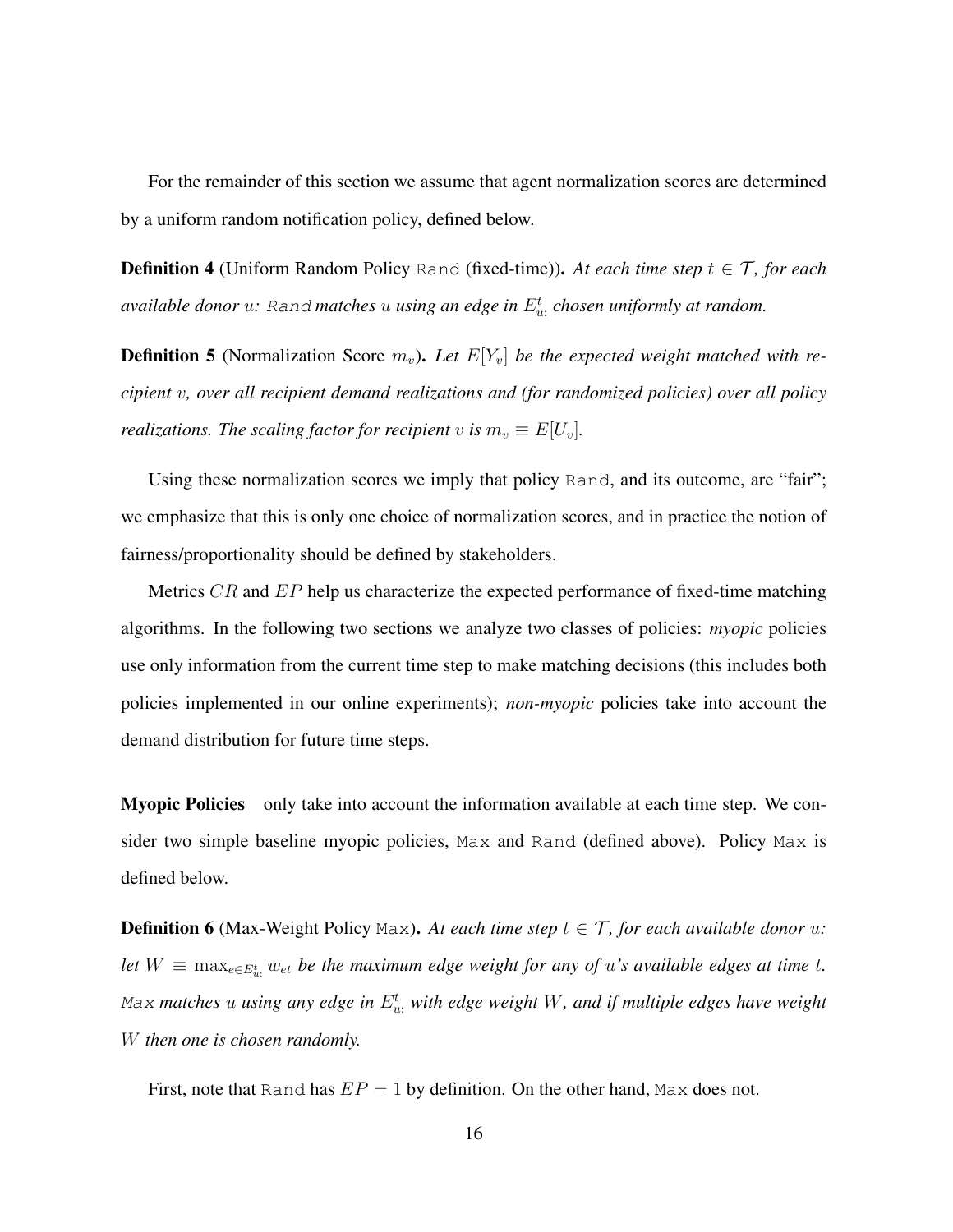<span id="page-16-0"></span>**Lemma 1.** Max is  $EP = 0$ ; that is, in the worst case Max is 0-proportional in expectation.

Intuitively Max ignores normalization weights  $m<sub>v</sub>$ , meaning that it does not guarantee proportionality. In the worst case, Max can leave some recipients can unmatched, meaning that  $EP = 0$ . On the other hand, Max *always* maximizes matched weight.

<span id="page-16-1"></span>**Lemma 2.** Max achieves competitive ratio  $CR = 1$ . Further, without proportionality con*straints* ( $\gamma = 0$ ), Max *is equivalent to an offline-optimal policy* (*OPT*(0*)*).

On the other hand, since Rand ignores edge weight, its worst-case competitive ratio is low.

<span id="page-16-2"></span>**Lemma 3.** Rand achieves a competitive ration of at most  $CR = 1/N$  when there are N *recipients.*

Baseline policies Max and Rand represent two ends of a spectrum: on one side, Max prioritizes maximizing edge weight, at the cost of proportionality for recipients; on the other side, Rand treats all recipients "fairly" (for one specific notion of fairness), but does not prioritize edge weights. To balance these objectives in a principled way, we might randomly choose between Max and Rand at each time step, for each donor. This is the purpose of myopic policy RandMax, defined below.

**Definition 7** (Hybrid Policy RandMax( $gamma$ ). At each time step  $t \in \mathcal{T}$ , and for each avail*able donor*  $u \in U$ , this policy randomly chooses to (a) match the donor using policy Max (with *probability*  $1 - \gamma$ *), or (b) match the donor using policy Rand (with probability*  $\gamma$ *).* 

Since this policy randomly mixes Max (which is equivalent to an offline-optimal policy with  $\gamma = 0$ ), and Rand (which is a "perfectly" proportional policy in this setting), this hybrid policy effectively balances the objectives of maximizing matched weight and proportionality for recipients.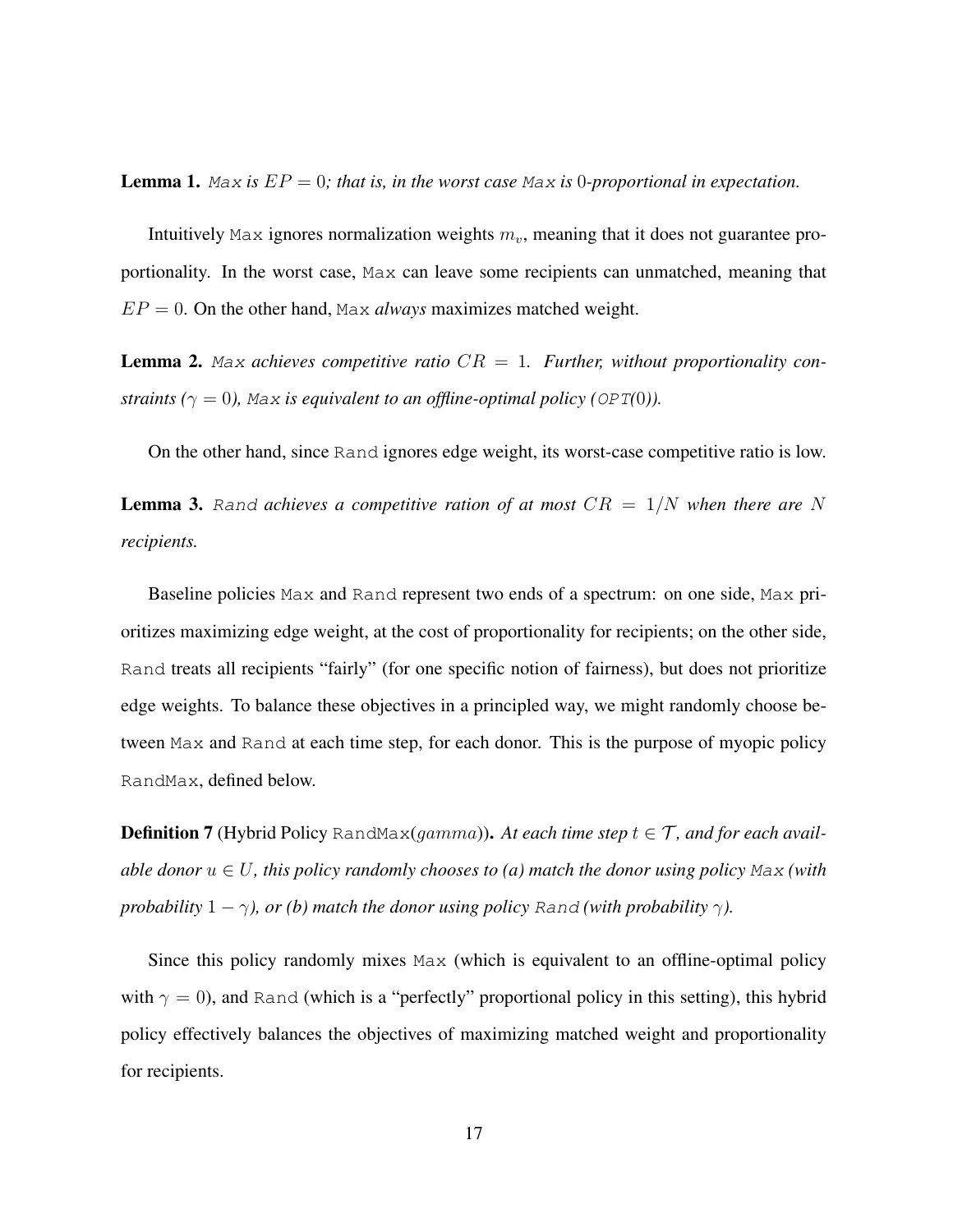**Lemma 4.** RandMax( $\gamma$ *)* has  $CR = 1 - \gamma$  and  $EP = \gamma$ , for all  $\gamma \in [0, 1]$ .

In other words, this hybrid policy strikes a balance between matched weight  $(CR)$  and proportionality (EP), set by parameter  $\gamma$ . However this hybrid policy may not be Pareto optimal: for  $\gamma \in (0, 1)$  there may be another policy with stronger guarantees on both proportionality  $EP$ and competitive ration CR.

We leave the task of identifying a Pareto optimal policy to future work; instead we propose a class of stochastic policies with moderate guarantees on  $CR$  and  $EP$ , though their performance is far better than these guarantees in computational experiments.

The policies introduced in this section are based on the optimal solution to an LP formulation of our matching problem. As a baseline for these policies we use an LP relaxation of the offline optimal MILP, Problem [1.](#page-13-0) We refer to this relaxation as Problem [1-](#page-13-0)LP (not stated ex-plicitly). This problem is nearly identical to Problem [1,](#page-13-0) with two differences: (1) variables  $x_{et}$ are continuous (on interval [0, 1]) rather than binary, and (2) demand realization  $\hat{p}_{vt}$  is replaced by demand distribution  $p_{vt}$ .

Before defining matching policies based on Problem [1-](#page-13-0)LP, we make some important observations. First, Problem [1-](#page-13-0)LP yields a valid upper bound for Problem [1](#page-13-0)

<span id="page-17-0"></span>Lemma 5. Let  $Z_{LP}$  denote the optimal objective of Problem [1-](#page-13-0)LP for a matching problem *defined by*  $U, V, E, m_v, p_{vt}, \mathcal{T}$  *and*  $\gamma \in [0, 1]$ *. Let*  $E[OPT(\gamma)]$  *be the expected objective of the offline-optimal policy, over all demand realizations. Then,*  $Z_{LP} \geq E[OPT(\gamma)]$ .

This result lets us use Problem [1-](#page-13-0)LP as an upper-bound on the matched weight for any matching policy; we use this as a baseline for which to compare other matching policies.

We consider two classes of LP-based policies: *non-adaptive* policies (which pre-commit to a set of edges that may be matched), and *adaptive* policies (which may change their matching decisions at each time step).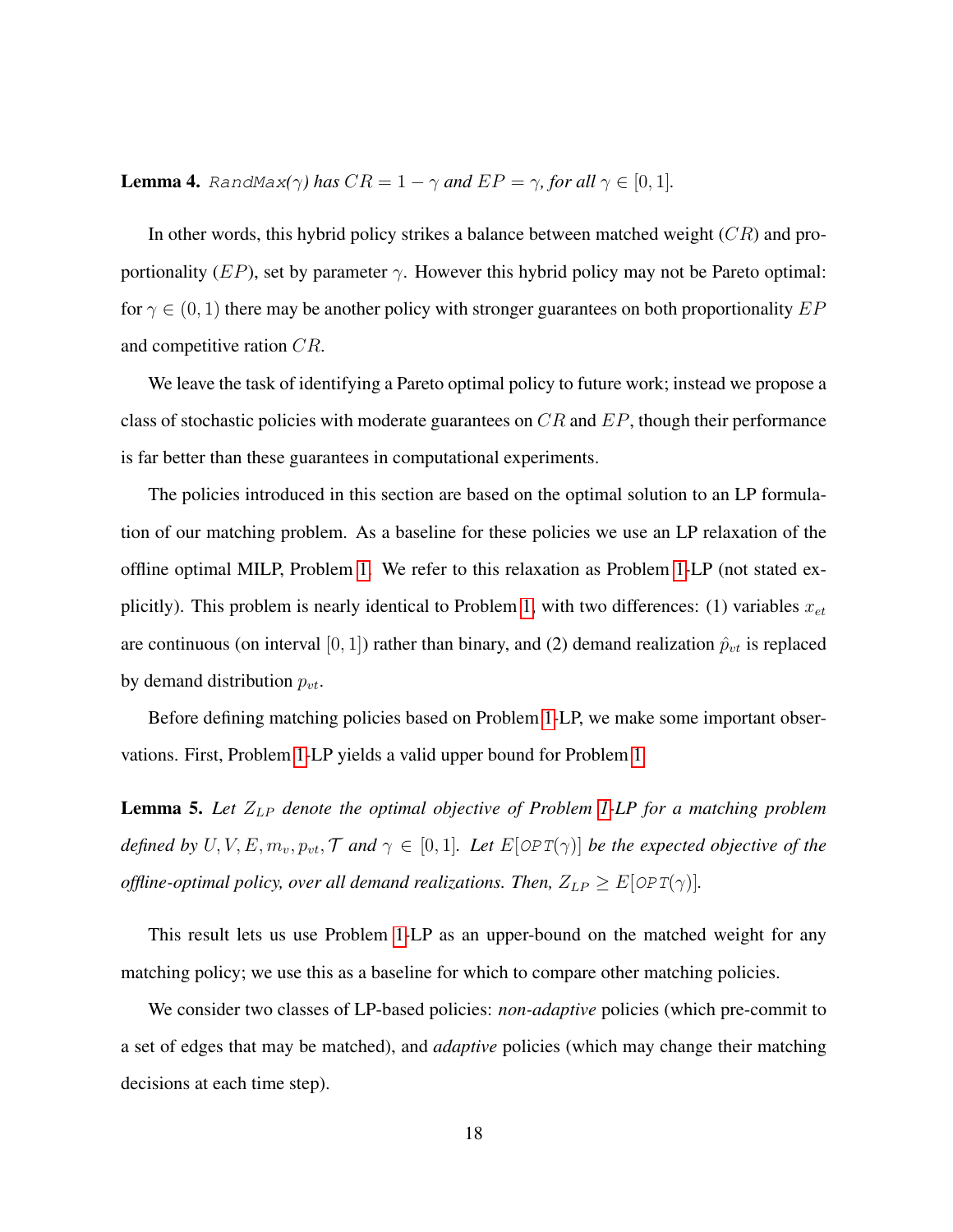#### 4.1 Non-adaptive Policies

We consider a class of non-adaptive policies which *pre-match* at most one edge for each donor at each time step—that is, matching decisions may not adapt at each time step as new information is revealed. At each time step, if the donor is pre-matched to an edge and the edge's recipient is available, then this edge is matched; otherwise the donor remains unmatched during this time step. Of course, this does not guarantee that all donors are matched at each time step—and therefore the competitive ratio can be quite low.

Warm-Up: Policies based on Problem [1.](#page-13-0) First we consider a non-adaptive policy based on an optimal solution for Problem [1-](#page-13-0)LP.

**Definition 8** (NAdapLP $(\alpha, \gamma)$ ). Let  $x_{et}^*$  denote an optimal solution to Problem [1-](#page-13-0)LP with pro*portionality parameter*  $\gamma \in [0, 1]$  *and*  $\alpha \geq 0$ *. For each time step*  $t \in \mathcal{T}$  *and each donor*  $u \in U$ *,*  $edge e \in E_u$  is pre-matched with probability  $\alpha x_{et}^*/p_{vt}$ , and the donor is not pre-matched with *probability*  $1 - \alpha \sum_{e=(u,v) \in E_u} x_{et}^*/p_{vt}$ . At each time step, all donors are matched using their *pre-matched edge, if the pre-matched donor is available.*

In this policy, parameter  $\alpha$  is a scaling factor used to ensure that each edge assignment distribution is *valid*—that is, that  $\alpha \sum_{e=(u,v)\in E_u:} x_{et}^*/p_{vt} \le 1$  for all  $u \in U$ . Note that this policy can only be implemented if each of these distributions are valid. Conveniently, the probability that any edge is matched by NAdapLP( $\alpha$ ,  $\gamma$ ) is expressible in terms of the optimal solution to Problem [1-](#page-13-0)LP used to define this policy.

<span id="page-18-0"></span>**Lemma 6.** Let  $x_{et}^*$  be the optimal solution used in policy NAdapLP( $\alpha$ ,  $\gamma$ ). The unconditional *probability that edge*  $e$  *is matched at time*  $t$  *<i>by policy NAdapLP*( $\alpha, \gamma$ ) *is*  $\alpha x_{et}^*$ .

Lemma [6](#page-18-0) leads to some additional observations about this policy.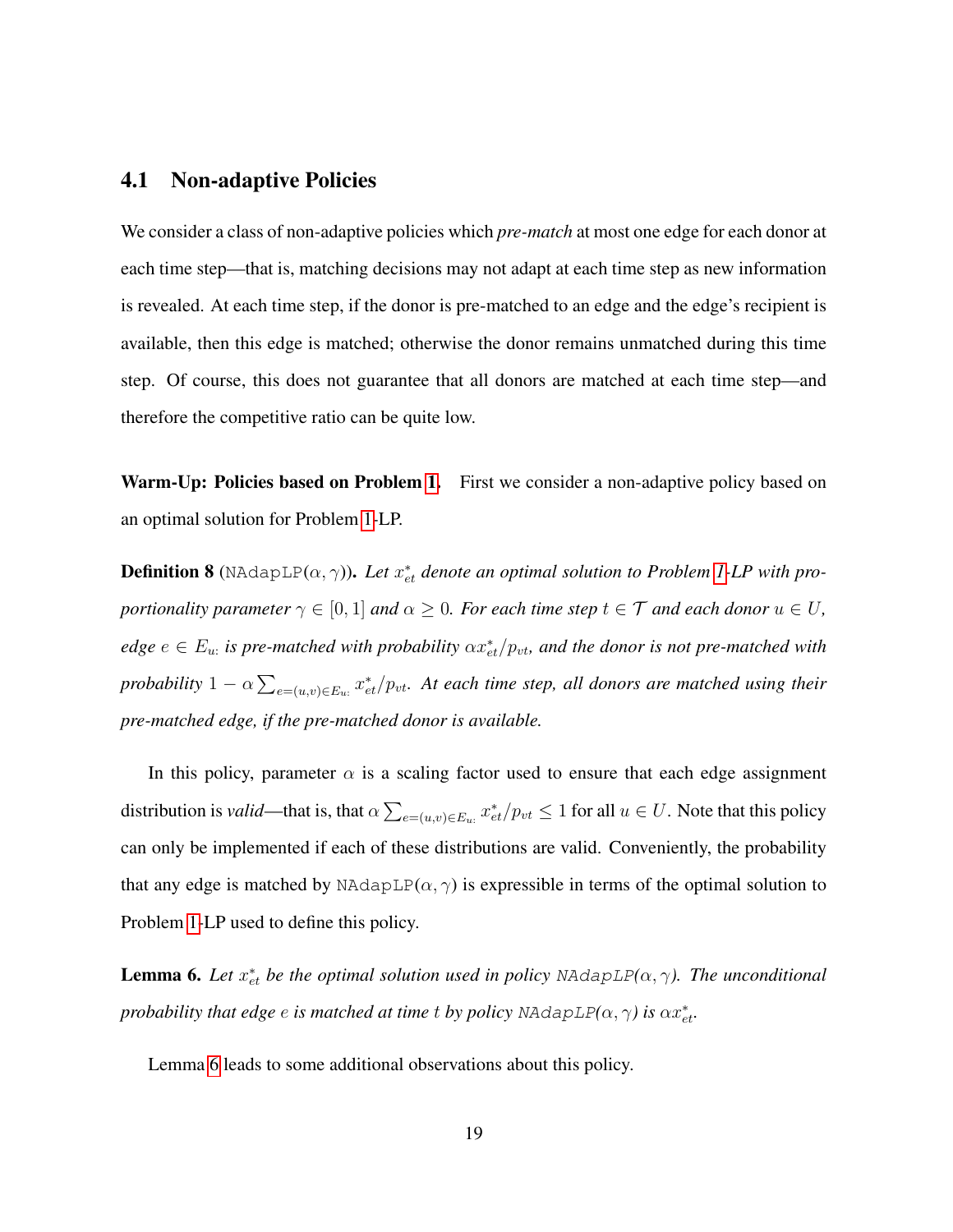<span id="page-19-1"></span>**Corollary 2.** NAdapLP( $\alpha$ ,  $\gamma$ ) has competitive ratio  $CR = \alpha$ .

**Corollary 3.** NAdapLP( $\alpha$ ,  $\gamma$ ) is always  $\gamma$ -proportional in expectation, that is,  $EP = \gamma$ .

Both corollaries follow directly from Lemma [6](#page-18-0) and the constraints of Problem [1-](#page-13-0)LP. These results suggest that we can arbitrarily increase the weight matched by NAdapLP( $\alpha$ ,  $\gamma$ ) by increasing  $\alpha$ ; however these policies are not guaranteed to be *valid*. This policy can only be implemented if  $\alpha$  is small enough that each edge assignment distribution is valid.

<span id="page-19-0"></span>**Lemma 7.** *Policy* NAdapLP( $1/D, \gamma$ ) is always valid and achieves a competitive ratio of  $CR =$ 1/D and  $EP = \gamma$  for all  $\gamma \in [0,1]$ , where D is the maximum degree of any donor: D  $\equiv$  $\max_{u \in U} |E_{u}:|.$ 

In other words, Policy NAdapLP( $1/D, \gamma$ ) is always implementable; thus there always exists a non-adaptive policy which achieves expected proportionality  $EP = \gamma$  and competitive ratio  $CR = 1/D$  for all  $\gamma \in [0, 1]$ . This competitive ratio guarantee is quite weak, and we might ask whether a better non-adaptive policy exists. Indeed it does, and we discuss this policy next.

**Optimal**  $\gamma$ **-Fair Non-Adaptive Policies** Here we aim to identify a policy which is  $\gamma$ -proportional in expectation ( $EP = \gamma$ ), and also maximizes matched weight (and thus CR); we refer to this as an *optimal* γ-proportional non-adaptive policy. To identify this policy, we first observe that *any* non-adaptive policy can be characterized by the probability that it pre-matches edge e at time t:  $y_{et} \in [0,1]$ ; using these statistics, the unconditional probability that  $e = (u, v)$  is matched at time t is  $y_{et}p_{vt}$ . Note that for any non-adaptive policy, the probability that donor u is pre-matched at time t is at most 1 if u is available and 0 otherwise; thus, statistics  $y_{et}$  must satisfy conditions  $\sum_{e \in E_u:} y_{et} \le a_{ut}$  for all  $u \in U$ , and  $t \in \mathcal{T}$ . If a non-adaptive policy is  $\gamma$ -proportional, then  $y_{et}$  must satisfy conditions

$$
\gamma s_v \le s_{v'} \quad \forall v, v' \in V
$$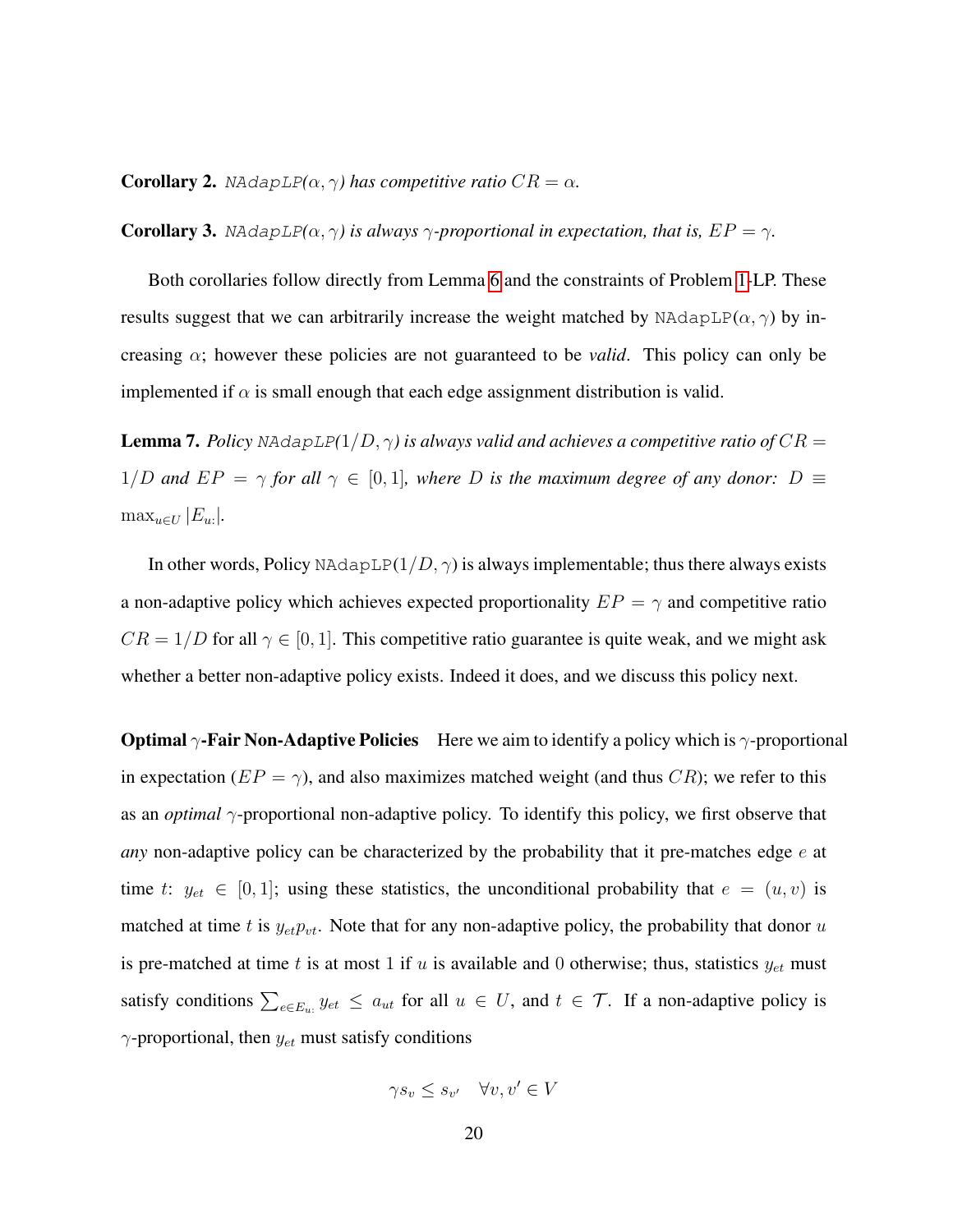with

$$
s_v = \frac{1}{m_v} \sum_{t \in \mathcal{T}} \sum_{e \in E^t_{\cdot v}} y_{et} p_{vt} w_{et} \quad \forall v \in V.
$$

Aggregating these conditions, we observe that the statistics  $y_{et}$  of any  $\gamma$ -proportional nonadaptive policy is a feasible solution to the following LP.

<span id="page-20-0"></span>
$$
\max \sum_{t \in \mathcal{T}} \sum_{e \in E} w_{et} y_{et} p_{vt}
$$
\n
$$
\text{s.t.} \quad y_{et} \in [0, 1] \qquad \forall e \in E \ t \in \mathcal{T}
$$
\n
$$
s_v \in \mathbb{R} \qquad \forall v \in V
$$
\n
$$
\sum_{e \in E_u} y_{et} \le a_{ut} \qquad \forall u \in U, t \in \mathcal{T}
$$
\n
$$
s_v = \frac{1}{m_v} \sum_{t \in \mathcal{T}} \sum_{e \in E_{iv}^t} y_{et} p_{vt} w_{et} \qquad \forall v \in V
$$
\n
$$
\gamma s_v \le s_{v'} \qquad \forall v, v' \in V, v \neq v'.
$$
\n
$$
(2)
$$

Furthermore, a solution to Problem [2](#page-20-0) corresponds to a non-adaptive policy; we use an optimal solution to this problem to define a  $\gamma$ -proportional non-adaptive policy.

**Definition 9** (NAdapOpt $(\gamma)$ ). Let  $y_{et}^*$  be an optimal solution to Problem [2.](#page-20-0) For each time  $step\ t \in \mathcal{T}$  and each donor  $u \in U$ , a pre-matched edge is drawn with probability  $y_{et}^*$ ; with probability  $1-\sum_{e\in E_u^t}y_{et}^*$  no edge is pre-matched. At each time step  $t$  and for each available *donor* u*, if the donor is pre-matched with an available recipient, then the pre-matched edge is matched.*

<span id="page-20-1"></span>**Lemma 8.** NAdapOpt( $\gamma$ ) achieves expected proportionality  $EP = \gamma$  and maximal competitive *ratio over all non-adaptive policies, with*  $CR \geq 1/D$  *(where D is the maximum degree of any donor).*

Both non-adaptive policies described in this section are  $\gamma$ -proportional in expectation ( $EP =$  $\gamma$ ), thought their competitive ratio guarantee is somewhat weak. This is expected, since nonadaptive policies cannot change their matching decisions between time steps—they pre-match at most one edge for each donor at each time step. Some pre-matched edges will in fact be unavailable, depending on the particular demand realization (which is not known in advance).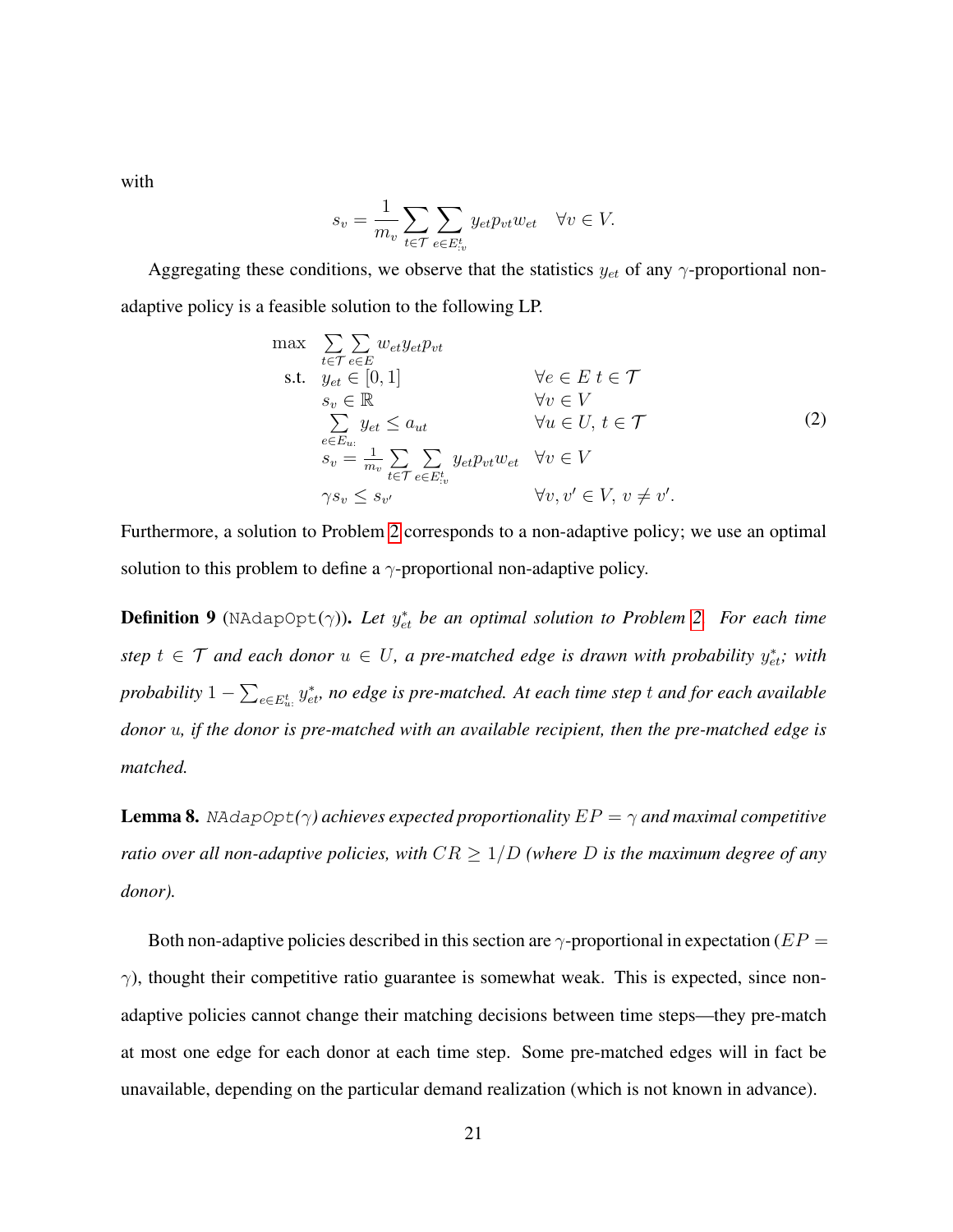### 4.2 Adaptive Policies

Adaptive policies can use any available information in order to make matching decisions including observed demand realizations, prior matching decisions, and the distribution of future demand. We leave a general characterization of adaptive policies to future work; here we consider a simple class of adaptive policies that naturally extends the non-adaptive policies from the previous section. This policy class, AdaptMatch, takes as input the set of edges pre-matched by a non-adaptive policy, denoted by M, where  $M_{ut} = e \in E$  if u is pre-matched along edge e at time t, and  $M_{ut} = \emptyset$  if u remains unmatched at time t. AdaptMatch uses pre-matched edges when possible, and if a pre-matched edge is not available it matches donors using either Rand (with probability  $\gamma$ ) or Max (with probability  $1 - \gamma$ ). Algorithm [1](#page-21-0) gives a pseudocode description of this matching algorithm.

|                | <b>ALGORITHM 1:</b> AdaptMatch: Adaptive matching policy                                                                   |  |  |  |  |  |  |
|----------------|----------------------------------------------------------------------------------------------------------------------------|--|--|--|--|--|--|
|                | <b>Input:</b> donors V, recipients U, edges E, time steps $\mathcal{T}$ , donor availability, pre-matched edges $M_{ut}$ , |  |  |  |  |  |  |
|                | parameter $\gamma \in [0, 1]$ .                                                                                            |  |  |  |  |  |  |
|                | <b>Output:</b> Matched edges at each time step                                                                             |  |  |  |  |  |  |
|                | <b>1</b> for each time step $t \in \mathcal{T}$ do                                                                         |  |  |  |  |  |  |
| $\overline{2}$ | <b>for</b> each available donor, $u$ <b>do</b>                                                                             |  |  |  |  |  |  |
| 3              | <b>if</b> u has a pre-matched edge $M_{ut}$ , and this edge is available <b>then</b>                                       |  |  |  |  |  |  |
| 4              | Match u using pre-matched edge $M_{ut}$ ;                                                                                  |  |  |  |  |  |  |
| 5              | else                                                                                                                       |  |  |  |  |  |  |
| 6              | Flip a weighted coin with "heads" probability $\gamma$ ;                                                                   |  |  |  |  |  |  |
| 7              | <b>if</b> heads then                                                                                                       |  |  |  |  |  |  |
| 8              | Match u with policy Rand;                                                                                                  |  |  |  |  |  |  |
| 9              | else                                                                                                                       |  |  |  |  |  |  |
| 10             | Match $u$ with policy Max;                                                                                                 |  |  |  |  |  |  |

<span id="page-21-0"></span>Note that this adaptive policy matches strictly more edges (in expectation) than their nonadaptive counterparts. Thus, expected matched weight (and  $CR$ ) is strictly larger for AdaptMatch than the non-adaptive policy it is based on.

While competitive ratio is at least as large for these policies ( $CR \geq 1/D$ ) as for their non-adaptive counterparts, there is no meaningful guarantee on expected proportionality. We leave more sophisticated adaptive policies to future work. However, while these approximate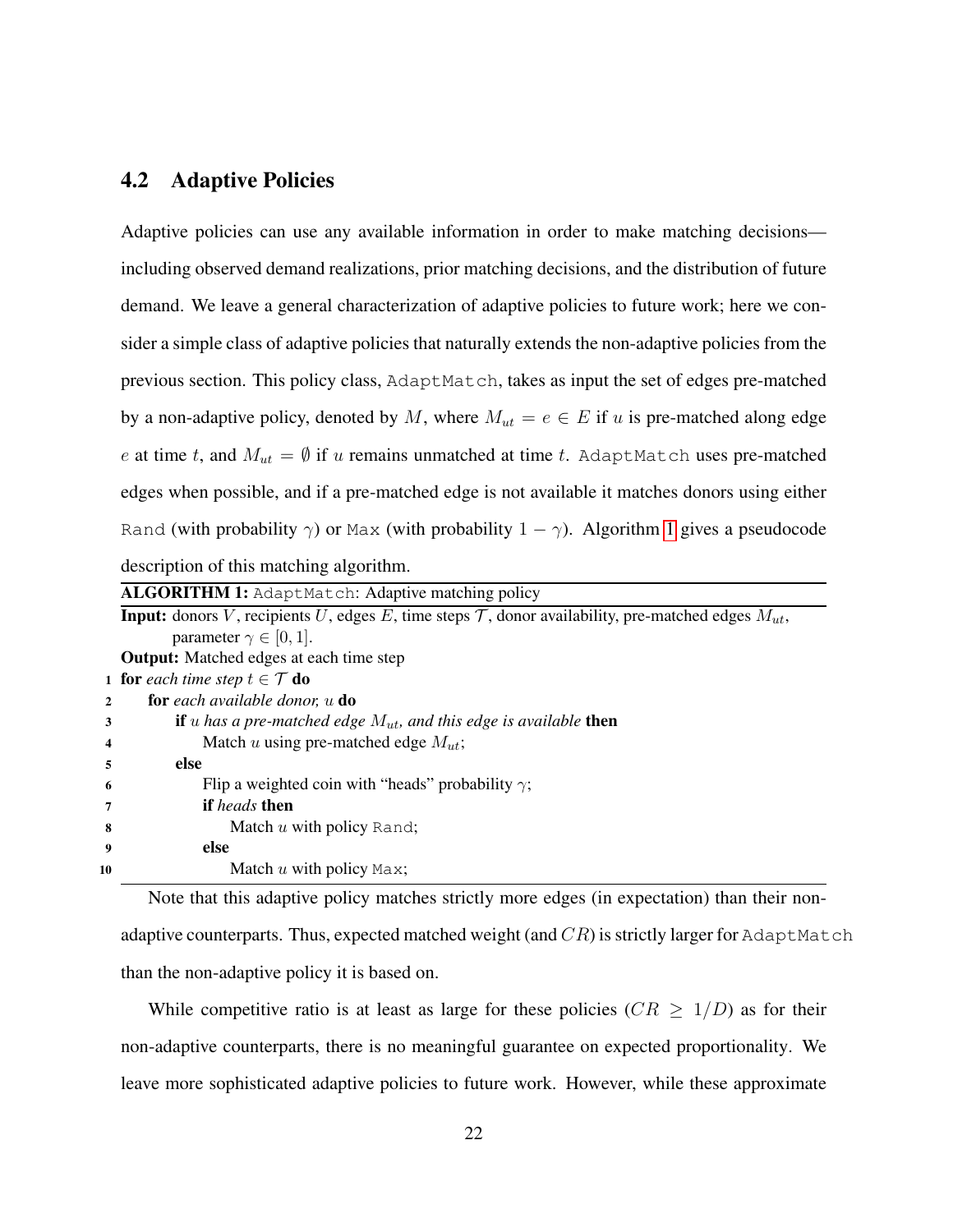adaptive policies do not have strong guarantees on  $CR$  or  $EP$ , they perform far better than these guarantees well in computational experiments (see § [5.1\)](#page-22-1).

# <span id="page-22-0"></span>5 Results

Prior to deploying new matching policies in an online setting, it is important to assess their performance in simulations. Section [5.1](#page-22-1) outlines computational simulations with real data from the Facebook Blood Donation Tool, using our proposed matching policies; Section [5.2](#page-25-0) describes our online experiment with the Facebook blood donation tool. In the Electronic Companion [\(A\)](#page-35-0) we also present results using synthetic, publicly available data.

### <span id="page-22-1"></span>5.1 Computational Simulations

We developed open-source simulation code for these simulations, which implements each of our proposed policies; details of these simulations are discussed in the Electronic Companion [A.](#page-35-0) All code used in these simulations is available in the supplementary material, and on Github.<sup>[12](#page-22-2)</sup> Data related to the Facebook blood donation tool cannot be released due to concerns for user privacy. We test each matching policy from the previous section using data from the Facebook Blood Donation tool, and we ran separate simulations for 12 major cities around the world. For each city we create a blood donation graph, consisting of donors  $V$  and recipients  $U$  registered with the Blood Donation tool; edges are created between donors and recipients within 15km of each other, and edge weights are calculated by the GBTD models described in Section [2.2.](#page-7-1) Each of these cities has on the order of 1000 donors, 100 recipients, and 100,000 edges.

We require that donors are notified exactly once every  $K = 14$  days, and the first day each donor is notified is chosen randomly from  $t \in \{1, \ldots, 13\}$ ; recipient availability parameter  $p_{vt}$ are determined from past notifications. The realized recipient availability used in these exper-

<span id="page-22-2"></span> $12$ Link removed during review. All code is included in the supplementary file code.zip.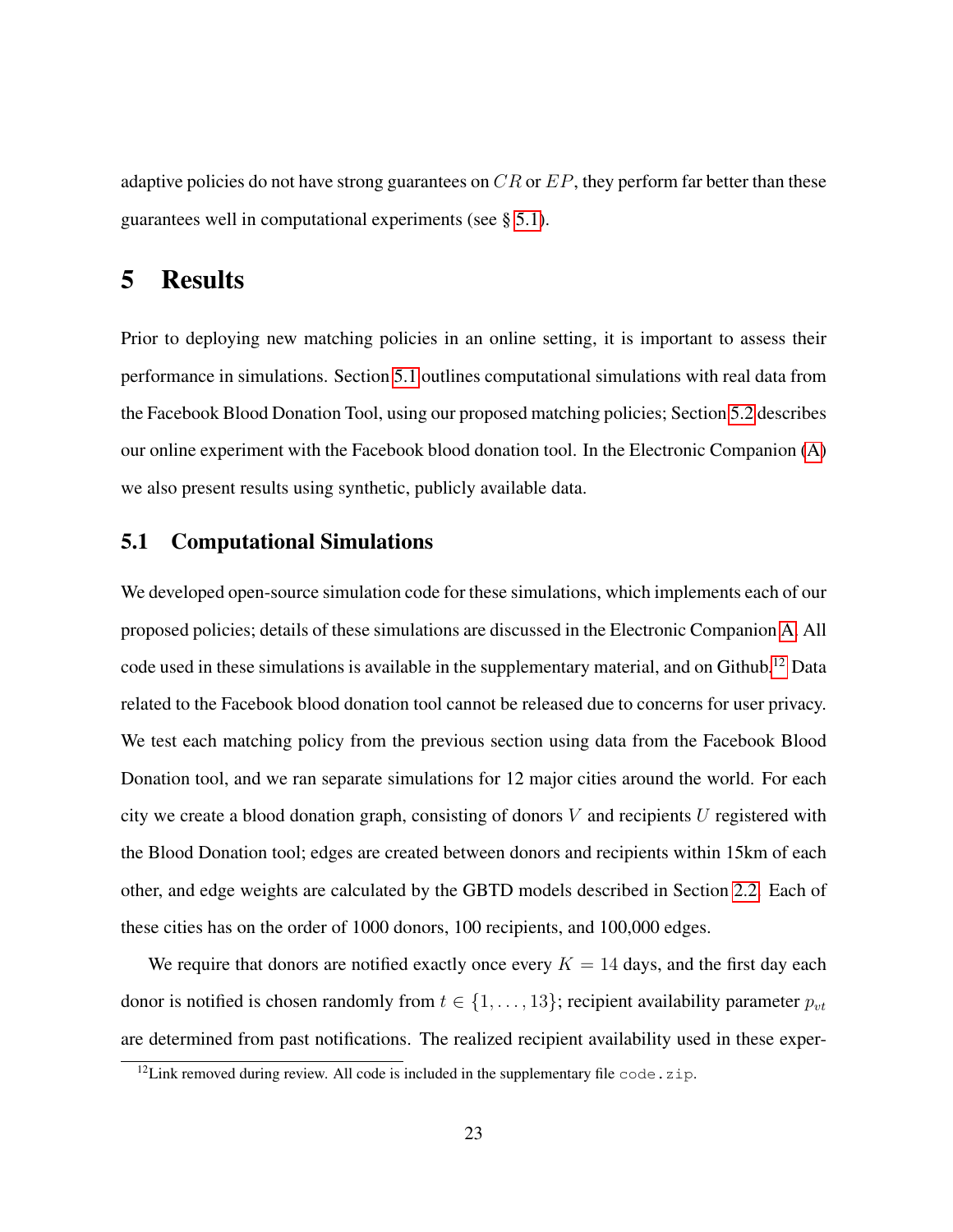iments is randomly drawn using parameters  $p_{vt}$ , and this realization is fixed for the remainder of the experiment. Each simulation runs for 60 days, so each donor is notified exactly 4 times. Since policies Rand and AdaptMatch are random, we run 50 independent trials with these policies. We define recipient normalization scores  $m<sub>v</sub>$  as the average weight matched to v over all 50 trials of Rand.

For policy Max we calculate the total matched weight, and for Rand and AdaptMatch we calculate the average matched weight over all trials. We also calculate the (average) weight matched to each recipient,  $Y_v$ . Using the recipient weights we calculate a measure of proportionality Gamma, defined as

$$
Gamma \equiv \max\{ \gamma \in [0,1] \, | \, \gamma Y_v / m_v \le Y_{v'} / m_{v'} \forall v, v' \in V \}.
$$

Simulation Results Simulation results for all 12 cities are shown in Figure [4.](#page-24-0) For each city we simulate matching using policies Max, Rand, and AdaptMatch. We implement several versions of AdaptMatch: each uses a fixed parameter  $\gamma \in \{0.0, 0.1, \ldots, 1.0\}$ , and pre-matched edges  $M \equiv N \text{AdapOpt}(\gamma)$ . These plots in Figure [4](#page-24-0) illustrate the trade-off between overall matched weight and proportionality (or fairness) for recipients. While Max maximizes matched weight in this setting, it does not guarantee a proportional outcome: in all cities except for City 1 and City 9, Gamma is zero for Max, meaning that some recipients are never matched by this policy. On the other hand, Rand is proportional by definition (and  $Gamma = 1$ ), though this policy does not maximize matched weight. However, Rand always matches at least 90% of the maximum possible matched weight in all simulations, and more than 95% in five out of the 12 cities.

While policy AdaptMatch does not have strong guarantees on matched weight or proportionality, it mediates smoothly between the extremes of Rand and Max, according to parameter  $\gamma$ . In some cases, this policy matches more weight than Rand, while still achieving a nearly-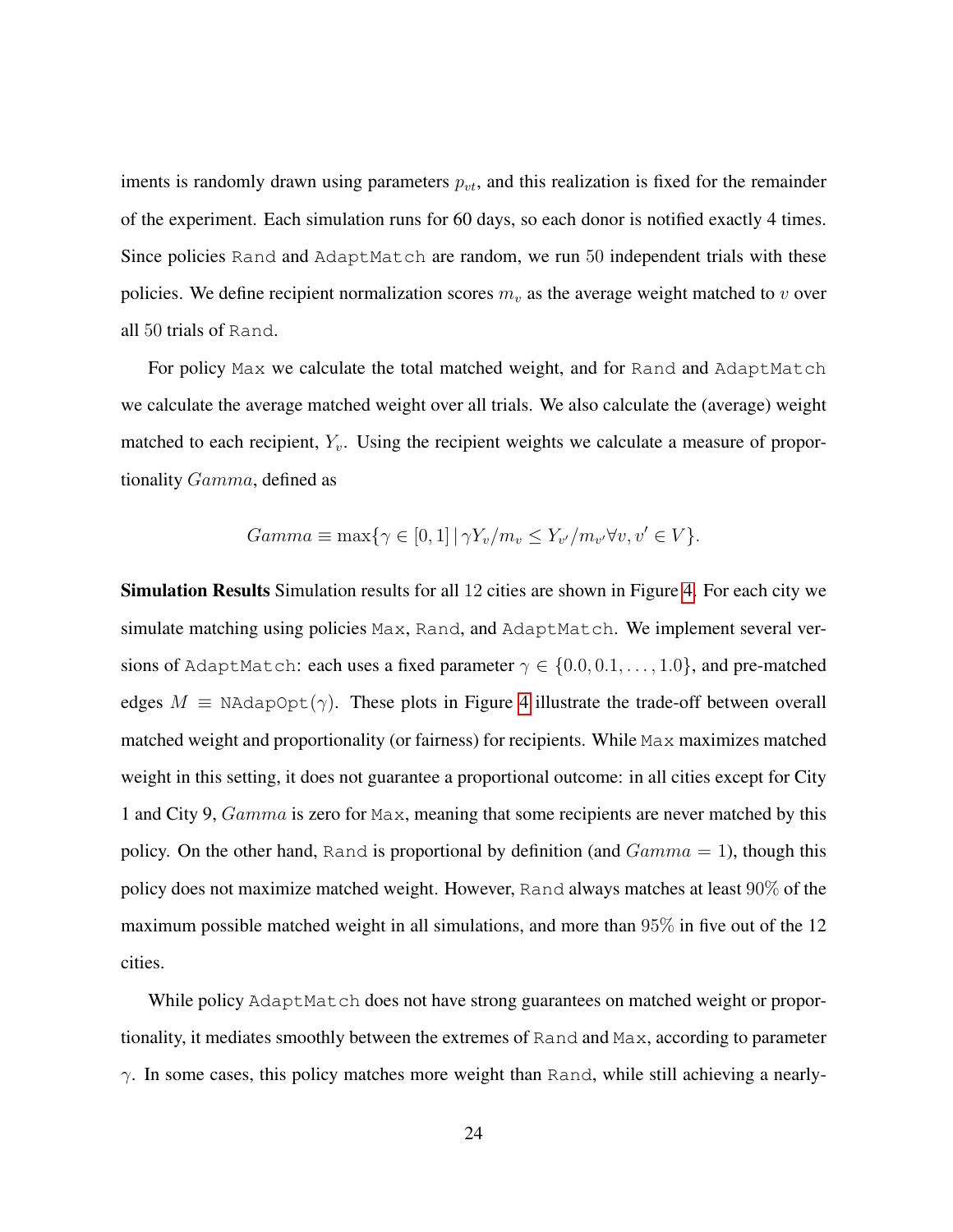<span id="page-24-0"></span>

Figure 4: Simulation results for 12 cities around the world. Each plot corresponds to one 60 day trial in each city. The vertical axis shows the fraction of matched weight, compared to Max; the horizontal axis shows proportionality metric  $Gamma$ . Policy Max is shown as a red circle, Rand is a blue "x", and AdaptMatch is a green "+" (for  $\gamma = 0.0, 0.1, \ldots, 1.0$ . Arrows on each plot indicate the values of  $\gamma$  used by AdaptMatch.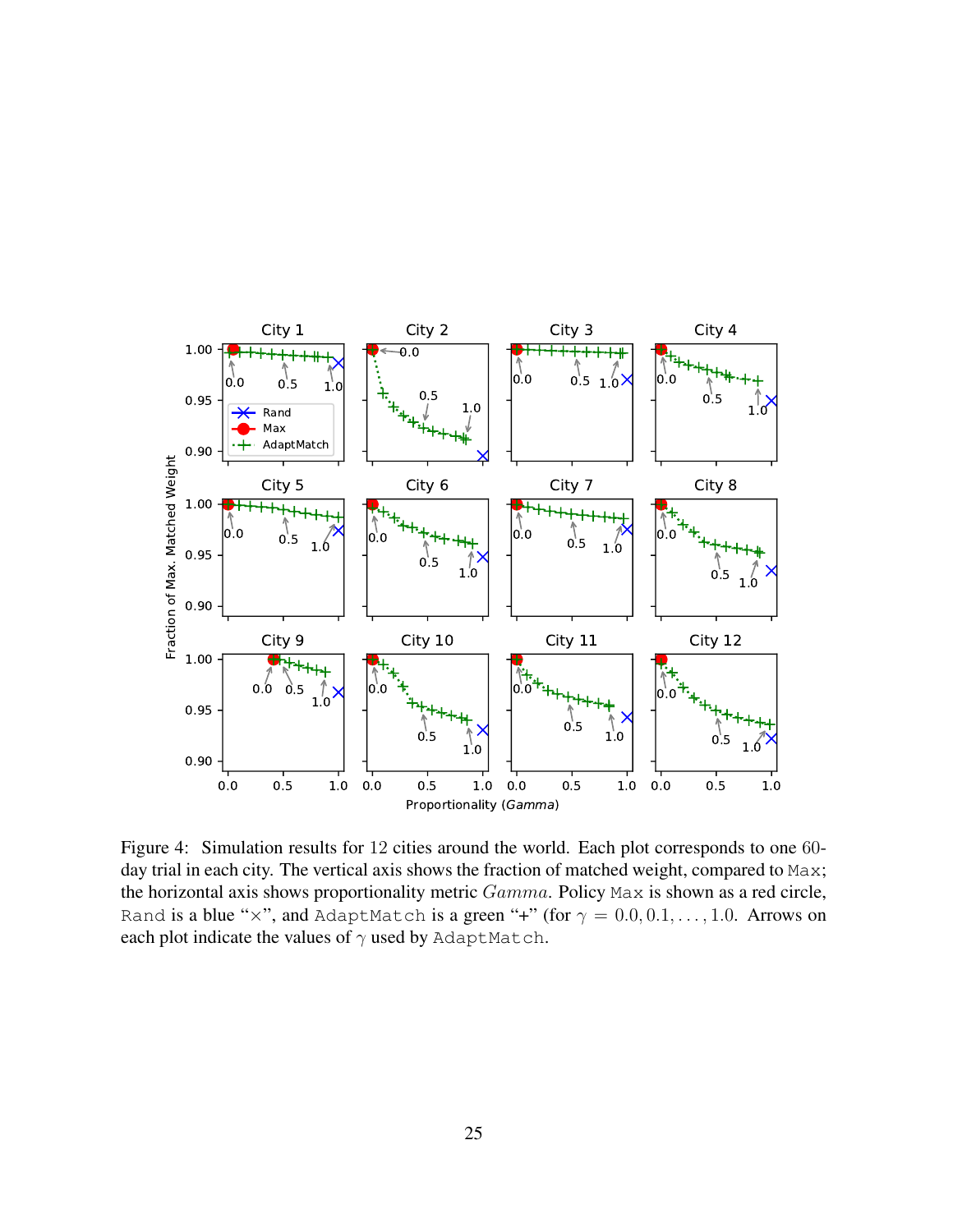proportional outcome (Gamma equal to 1), as in Cities 3, 5, and 7.

#### <span id="page-25-0"></span>5.2 Online Experiments

As a proof-of-concept, we compare the max-weight matching policy ( $Max$ ) to the random baseline policy (Rand, which is similar in behavior to the notification policy currently used by the Facebook Blood Donation tool), in an online experiment. The goal of this experiment is to answer the question: *can we increase the overall number of donor meaningful actions* by carefully selecting *which recipient* to notify each donor about. Both of these policies notify donors once every 14 days; they only differ in *which recipient* each donor is notified about. Rand selects a nearby recipient at random, while Max selects a nearby recipient with the greatest likelihood of donor MA—according to our predictive model.

To compare these policies we design a randomized an online experiment, including hundreds of thousands of donors registered with the Facebook Blood Donation tool. We randomly partition these donors into a control group (who were notified using policy Rand) and a test group (who were notified using policy Max). As in our simulations, we include *only* static recipients (e.g., hospitals and large blood banks), who are always available to receive donations.

Potential Impact on Donors and Recipients. This experiment was approved by an internal review board. We emphasize that the impact of these experiments is minimal: the only difference between the test and control group in this experiment is *which* donation opportunity the donor is notified about. The impact on blood recipients is less clear: due to our experimental design we cannot effectively measure the proportionality of each notification policy in a meaningful way. However it is possible that any optimization-based matching policy (e.g., Max or AdaptMatch) prioritizes certain recipients over others. This may marginalize recipients in rural areas or those with a limited Facebook presence. More thorough analysis of these impacts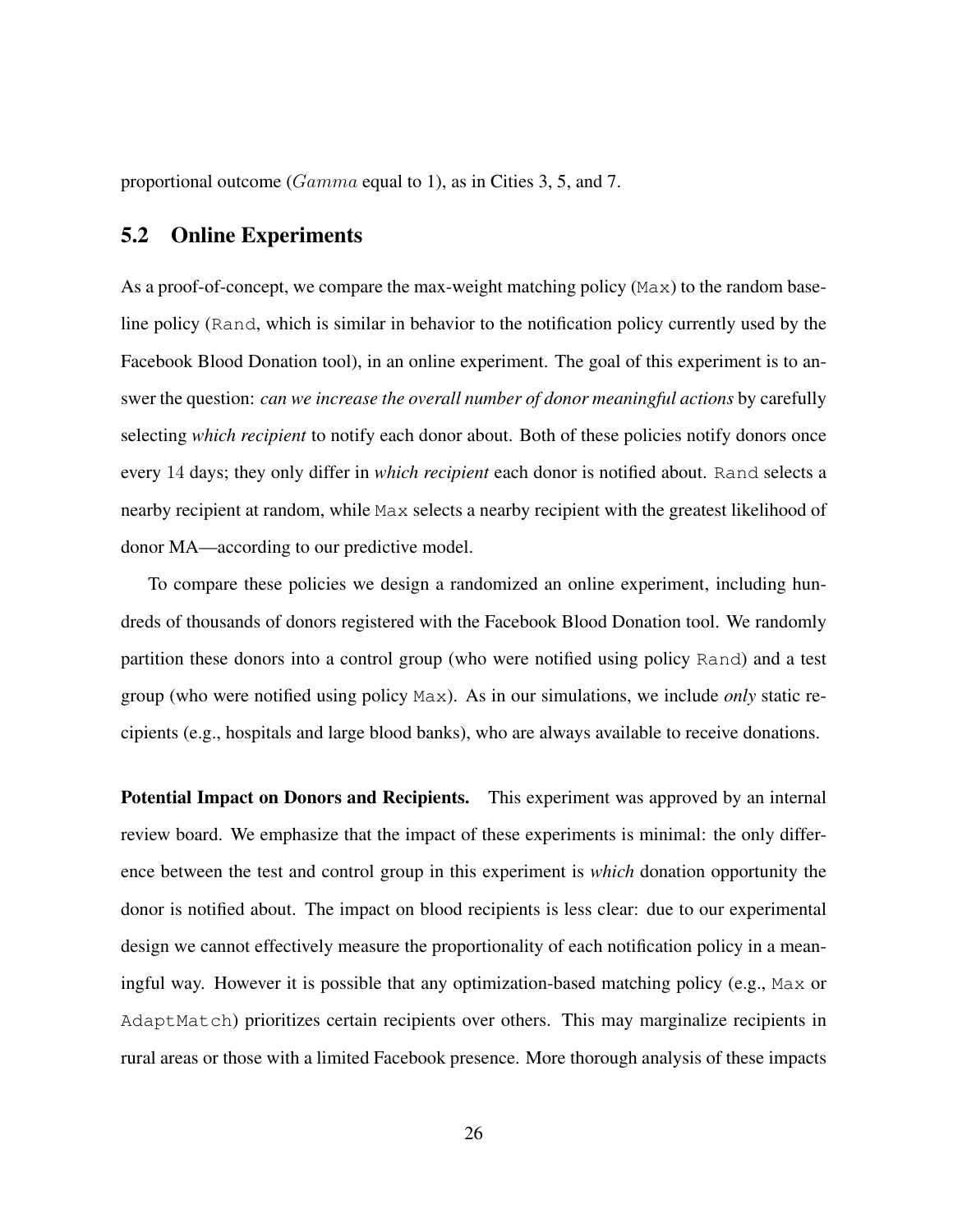<span id="page-26-0"></span>Table 1: Online Experiments - Number of notifications (#Notifs) and meaningful actions (#MA), over the online experiment. Notifications are separated into those sent to donors with only one compatible recipient (1R), and those sent to donors with two or more compatible recipients (+2R). Wilson score intervals are for the percentage of notifications that lead to MA are presented as  $C \pm R/2$ , where the 95% confidence interval is  $[C - R/2, C + R/2]$ .

|              | Control (Rand) |                   |                                | $Test$ (Max) |                   |                                |
|--------------|----------------|-------------------|--------------------------------|--------------|-------------------|--------------------------------|
| Notif. Group |                | $\#MA$ $\#Notifs$ | $\%MA$                         |              | $\#MA$ $\#Notifs$ | $\%MA$                         |
| 1R           |                |                   | $10,534$ 215,544 $4.7 \pm 0.1$ |              |                   | $10,755$ 214,841 $4.8 \pm 0.1$ |
| $+2R$        |                |                   | 15,551 420,230 $3.7 \pm 0.1$   |              |                   | 16,054 412,387 $3.9 \pm 0.1$   |

is necessary before more widespread adoption of these policies.

Online Experiment Results This experiment ran from Nov. 23 to Dec. 17, 2019 (25 days); in total, 1,359,980 donors were notified using either policy Rand or Max. In this experiment many donors had only one compatible recipient—in this case, the donor was *always* notified about this recipient, regardless of the notification policy. For clarity, we distinguish between notifications sent to donors who had only one compatible recipient (1R), and those sent to donors with two or more compatible recipients (+2R). Thus we only expect to observe a difference between control and test groups for  $+2R$  notifications; we expect the same outcome for  $(1R)$  notifications. Table [1](#page-26-0) shows the number of notifications and meaningful actions for notifications of each type  $(1R \text{ and } +2R)$ , in both the test and control group. Note that only  $+2R$  notifications are relevant for comparing the test and control groups, though we report both for transparency. The key result in these tables is the percentage of notifications that led to meaningful action (%MA, a number on [0, 100]). We report the Wilson score interval for %MA as  $C \pm R/2$ , where  $[C - R/2, C + R/2]$  is the 95% confidence interval.

In the remaining discussion we consider only the  $+2R$  notifications, as there is no difference between the test and control group for 1R notifications. For the overall experiment, %MA is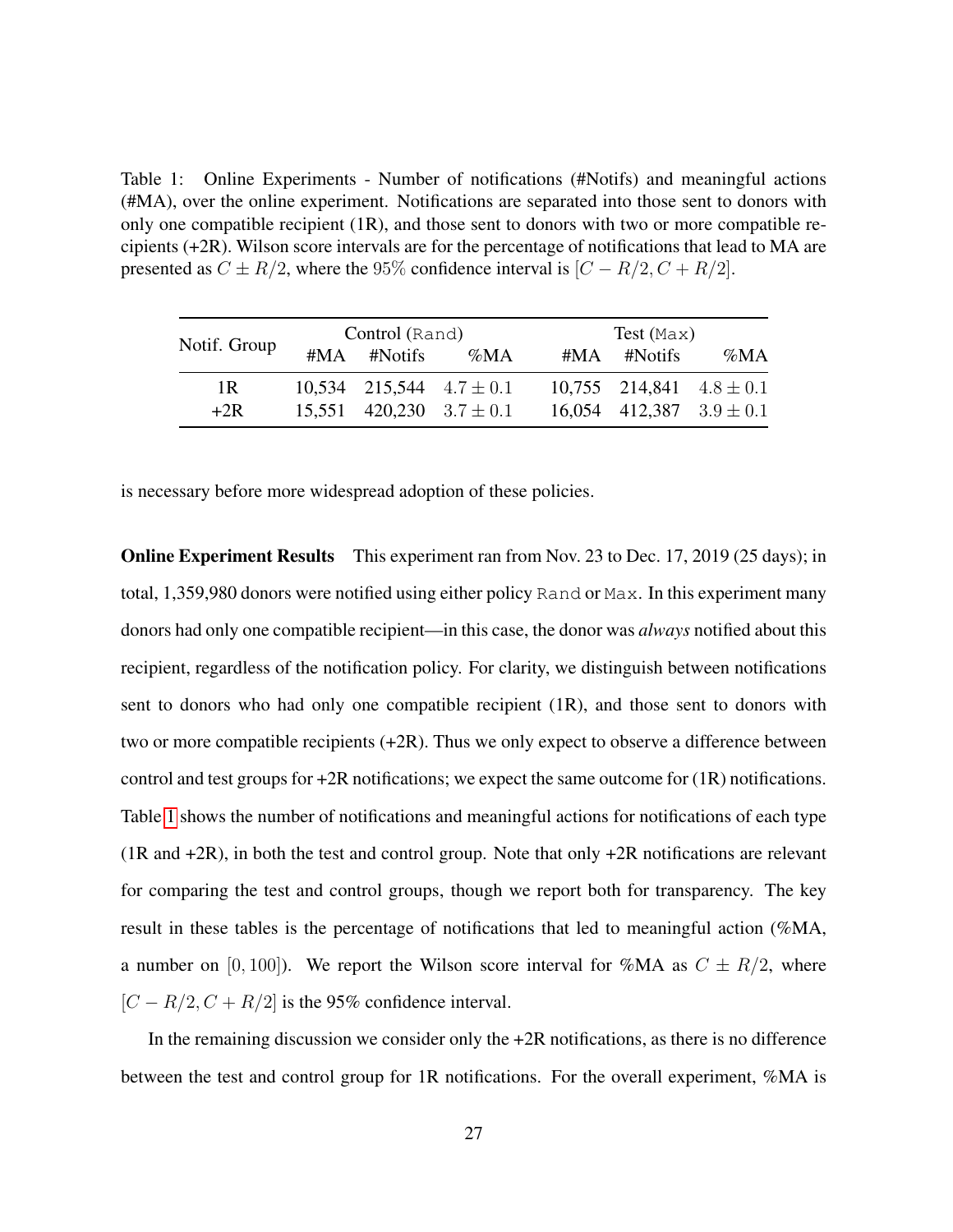about 5% higher for Max than for Rand. To better understand the differences between the control and test groups, we use two statistical tests to compare the notifications sent by Max and Rand.

Overall Comparison We use both a two-sided and one-sided Chi-square test to compare %MA (+2R notifications only) for the control and test groups, over all notifications sent during this experiment. Let  $P_{\text{Rand}}$  and  $P_{\text{Max}}$  represent %MA for the control (Rand) and test (Max) groups, respectively. The two-sided test checks the null hypothesis **H0:**  $P_{\text{Rand}} = P_{\text{Max}}$ , with alternative  $P_{\text{Rand}} \neq P_{\text{Max}}$ ; the one-sided test checks null hypothesis H0:  $P_{\text{Rand}} = P_{\text{Max}}$ , with alternative  $P_{\text{Rand}} < P_{\text{Max}}$ . We can reject *both* of these null hypotheses with  $p \ll 0.01$ . In light of the results presented in Table [1,](#page-26-0) these statistical test suggests Max achieves a small ( $\sim$  5%) but significant improvement over Rand in terms of overall %MA. In the next set of statistical tests we compare each *day* of the experiment as a separate trial.

Daily Paired Comparison Next we treat day of the experiment as a set of *paired measurements* of both  $P_{\text{Rand}}$  and  $P_{\text{Max}}$ . For each day of the experiment (26 days in total) we calculate sample estimates of  $P_{\text{Rand}}$  and  $P_{\text{Max}}$ —i.e., the 100 times the ratio of MAs to overall notifications. Note that donors are notified once every 14 days, meaning that the set of donors notified on any particular day is nearly disjoint from the donors notified on any other day of the experiment; for this reason we treat the measurements of  $P_{\text{Rand}}$  and  $P_{\text{Max}}$  on different days as independent.

We use a two-sided Wilcoxon signed-rank test to check the null hypothesis **H0:** the median difference between daily  $P_{\text{Max}}$  and  $P_{\text{Rand}}$  is zero. We reject this null hypothesis ( $p \ll 0.01$ ), further confirming that notification policy Max yields a higher MA rate than Rand. For illus-tration, Figure [5](#page-28-0) shows the 95% confidence intervals for  $P_{\text{Rand}}$  and  $P_{\text{Max}}$ , using the aggregated number of notifications and MAs for each day of the experiment. In the Electronic Companion [\(A.1\)](#page-38-0) we show the results for each individual day, as well as the cumulative rates.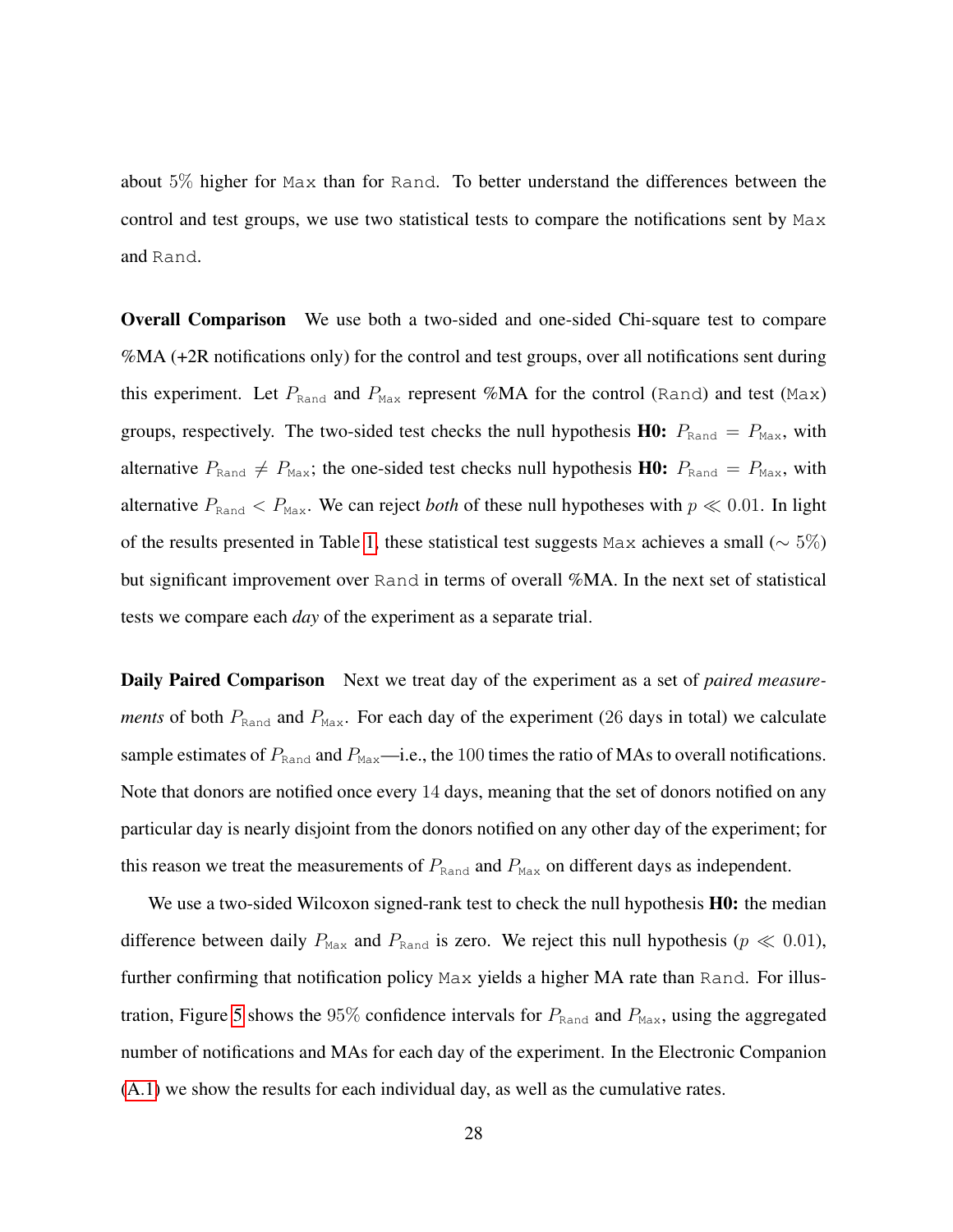<span id="page-28-0"></span>

Figure 5: Aggregate MA rate for both Rand and Max, for each day in the experiment. Rates are calculated using the cumulative number of notifications and MAs at each day in the experiment. Error bars show the 95% confidence interval (Wilson score interval), and points indicate the center of the interval.

# 6 Discussion

We introduce the problem of connecting blood donors with demand centers in a time-dependent setting, with uncertain demand. We formalize this as an online matching problem, with the priorities of *efficiency* (maximizing the number of donations) and *fairness* (proportionality) for recipients. We propose a class of stochastic policies for this setting, to which we compare a realistic randomized baseline. In simulations we see a clear trade-off between the overall number of donations and proportionality (Figure [4\)](#page-24-0); the particular trade-off between these objectives depends on the notification policy used. Policy Max (which maximizes edge weight/expected donations) results in a 5-10% increase in the overall number of expected donations, compared to a random baseline (Rand). However Max tends to favor certain recipients over others. In our simulations, Max completely ignores some recipients in 11 out of the 12 cities tested—presumably because these recipients are associated with lower edge weights. On the other hand, Rand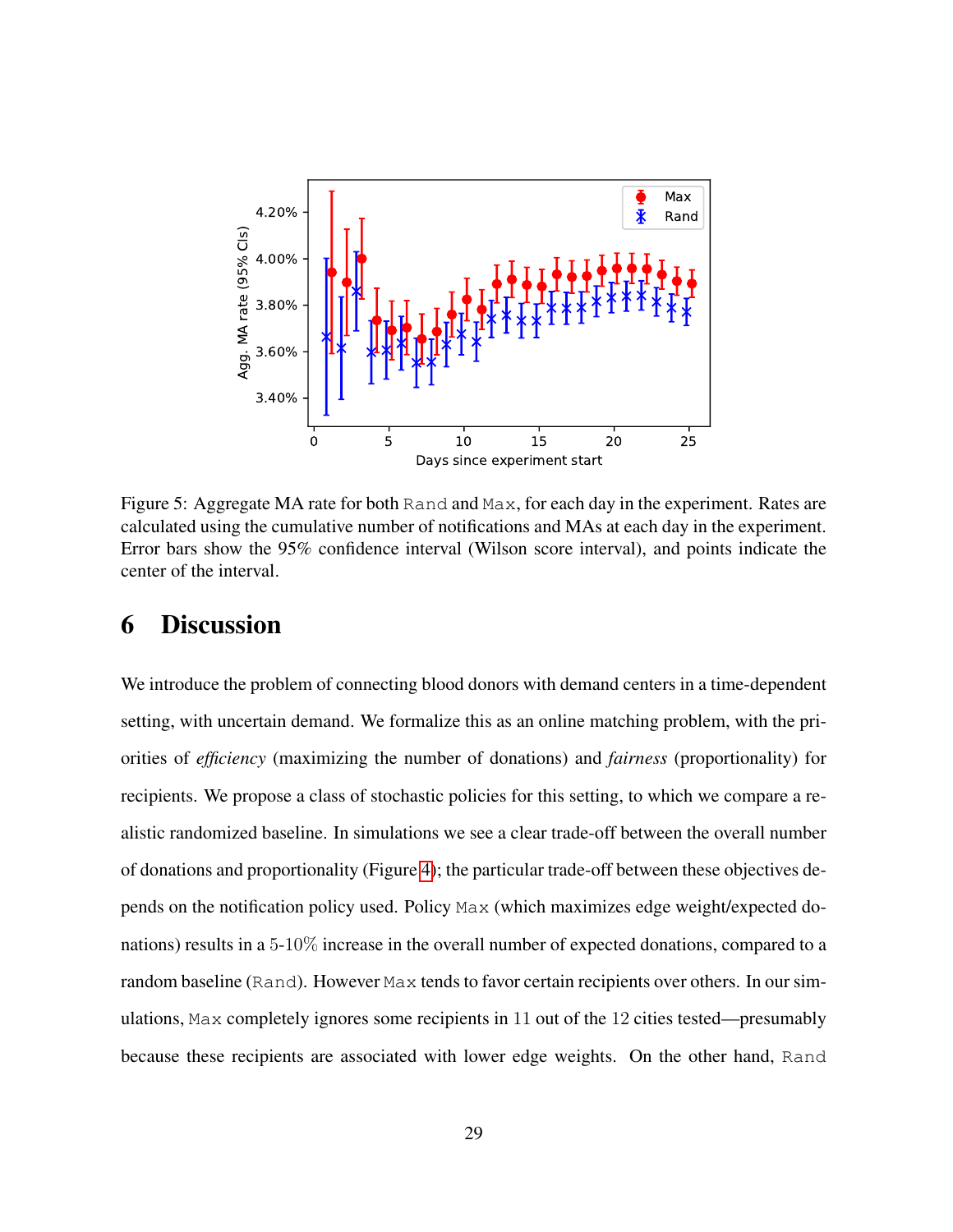always sends a "fair" amount of notifications to each recipient, regardless of edge weight (according to the definition of fairness and proportionality used in this study). To mediate between the extremes of Rand and Max, we propose a class of stochastic policies (AdaptMatch); in simulations these policies effectively control the balance between the overall expected number of donations and proportionality across recipients, using parameter  $\gamma$ .

As a proof-of-concept we run an online experiment via the Facebook Blood Donation Tool, comparing notification policies Rand and Max. We find that Max results in about 5% more meaningful actions (a proxy for donations) than Rand. In relative terms this improvement seems small, however the implications are quite meaningful. This experiment investigated *one small improvement* to the notification strategy used by the Facebook Blood Donation Tool, i.e., whether the donor is notified about a nearby donation opportunity at random (Rand), or notified about a particular opportunity selected by a predictive model ( $Max$ ). Several other modifications to the notification policy might yield similar improvements: for example by changing *how often* each donor is notified, by more carefully planning for *future donation needs*, or by tailoring notifications to each donor's unique preferences and values.

The potential impact of this work is considerable. Indeed, if our observed results generalize to the entire community of Facebook blood donors, then a 5% increase in donor action cor-responds to at about 170, 000<sup>[13](#page-29-0)</sup> *more* donors taking meaningful action toward donation when notified. Even if few of these meaningful actions lead to actual donation, the increase is still substantial.

Before implementing these policies at a large scale in practice, it is important to understand their potential impacts on both blood donors and recipients. In this study impact on donors is minimal; the only difference between notification policies is *which donation opportunity* they

<span id="page-29-0"></span><sup>&</sup>lt;sup>13</sup>Our results reported in Table [1](#page-26-0) suggest that policy Max leads has a meaningful action rate of 3.9%, compared to 3.7% for policy Rand. The difference is  $0.2\%$ —or 160,000 of the estimated 85 million donors registered with the Blood Donation Tool (<https://socialimpact.facebook.com/health/blood-donations/>).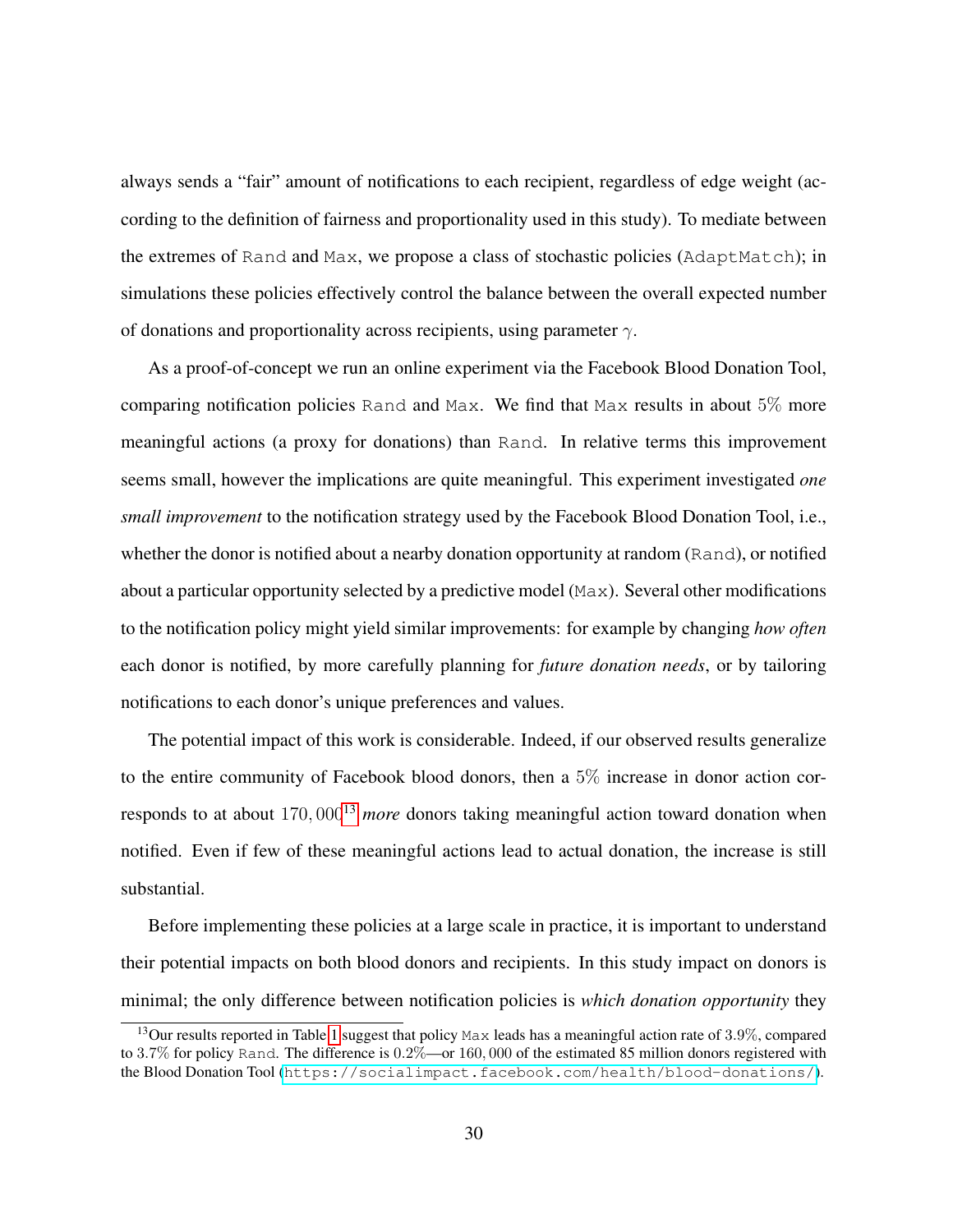are notified about. However our simulation results indicate that blood recipients may face significant impacts from changes in notification policy. For example policies that prioritize edges with a high likelihood of meaningful action (e.g., policy Max) may ignore certain recipients such as rural hospitals or small donation centers with a limited web presence. This observation is particularly troubling if low-weight recipients are *already* unlikely to recruit donors, which we expect is the case. Of course, this potential injustice is exactly the motivation for our stochastic policy AdaptMatch.

Blood donation is a global challenge, and has been the focus of many dedicated organizations and researchers for decades. In this paper we investigate a new opportunity to recruit and coordinate a massive network of blood donors and recipients, enabled by the widespread use of social networks. We formalize a matching problem around matching blood donors with recipients, and test these policies in both offline simulations and an online experiment using the Facebook Blood Donation Tool. Our findings suggest that a matching paradigm can significantly increase the overall number of donations, though it remains a challenge to do so while treating recipients equitably.

# References

- 1. Y. Guan, When voluntary donations meet the state monopoly: Understanding blood shortages in china. *The China Quarterly* 236, 1111 (2018).
- 2. A. F. Osorio, S. C. Brailsford, H. K. Smith, A structured review of quantitative models in the blood supply chain: a taxonomic framework for decision-making. *International Journal of Production Research* 53, 7191 (2015).
- 3. A. B. Carneiro-Proietti, *et al.*, Demographic profile of blood donors at three major brazilian blood centers: results from the international reds-ii study, 2007 to 2008. *Transfusion* 50,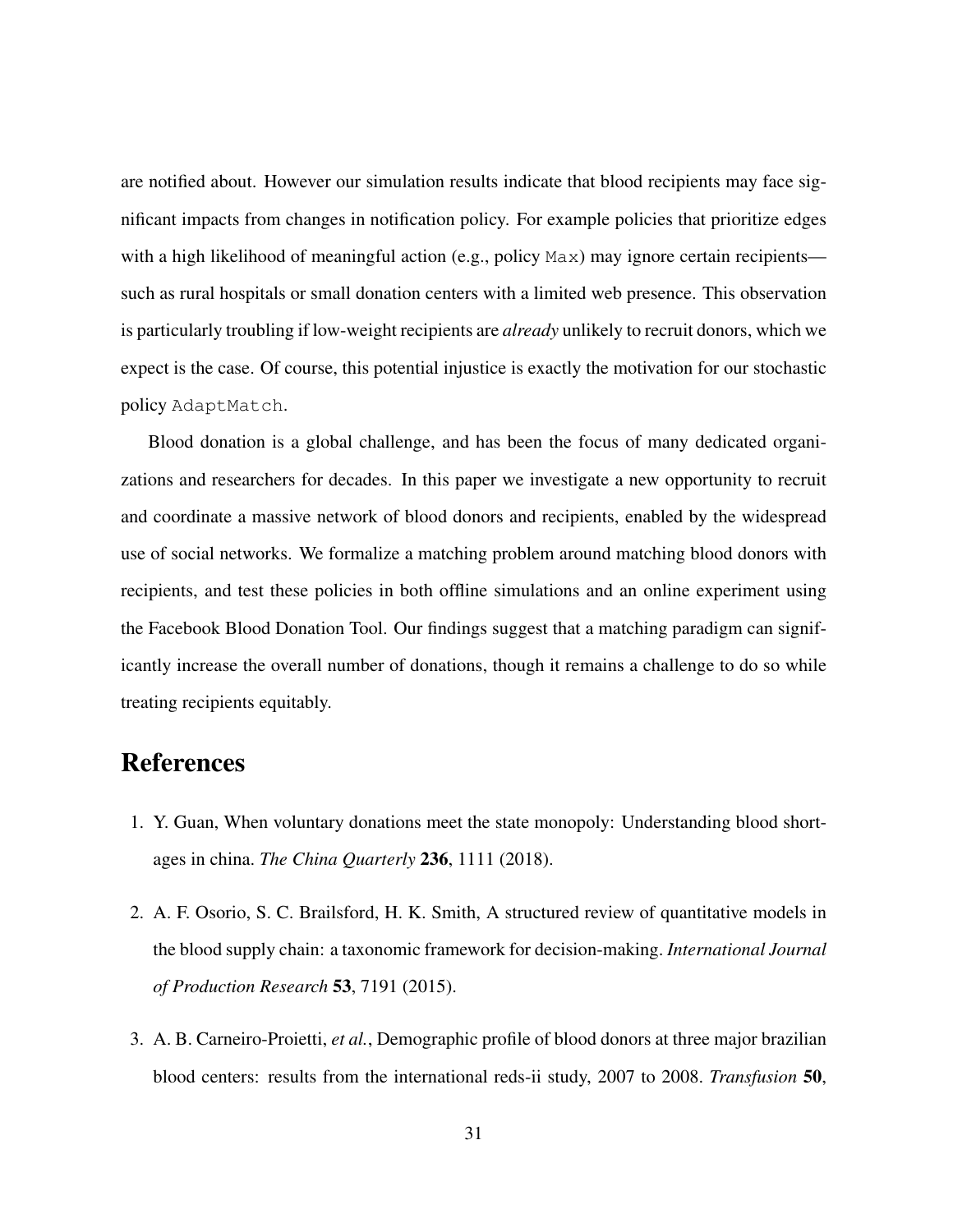918 (2010).

- 4. W. WHO, Blood safety and availability (2017). [Online; accessed 22-July-2004].
- 5. N. Roberts, S. James, M. Delaney, C. Fitzmaurice, The global need and availability of blood products: a modelling study. *The Lancet Haematology* 6, e606 (2019).
- 6. A. F. Osorio, S. C. Brailsford, H. K. Smith, S. P. Forero-Matiz, B. A. Camacho-Rodríguez, Simulation-optimization model for production planning in the blood supply chain. *Health Care Management Science* 20, 548 (2017).
- 7. K. Katsaliaki, S. C. Brailsford, Using simulation to improve the blood supply chain. *Journal of the Operational Research Society* 58, 219 (2007).
- 8. B. Zahiri, M. S. Pishvaee, Blood supply chain network design considering blood group compatibility under uncertainty. *International Journal of Production Research* 55, 2013 (2017).
- 9. M. Dillon, F. Oliveira, B. Abbasi, A two-stage stochastic programming model for inventory management in the blood supply chain. *International Journal of Production Economics* 187, 27 (2017).
- 10. H. El-Amine, E. K. Bish, D. R. Bish, Robust postdonation blood screening under prevalence rate uncertainty. *Operations Research* 66, 1 (2018).
- 11. G. P. Prastacos, E. Brodheim, Pbds: a decision support system for regional blood management. *Management Science* 26, 451 (1980).
- 12. B. N. Sojka, P. Sojka, The blood donation experience: self-reported motives and obstacles for donating blood. *Vox sanguinis* 94, 56 (2008).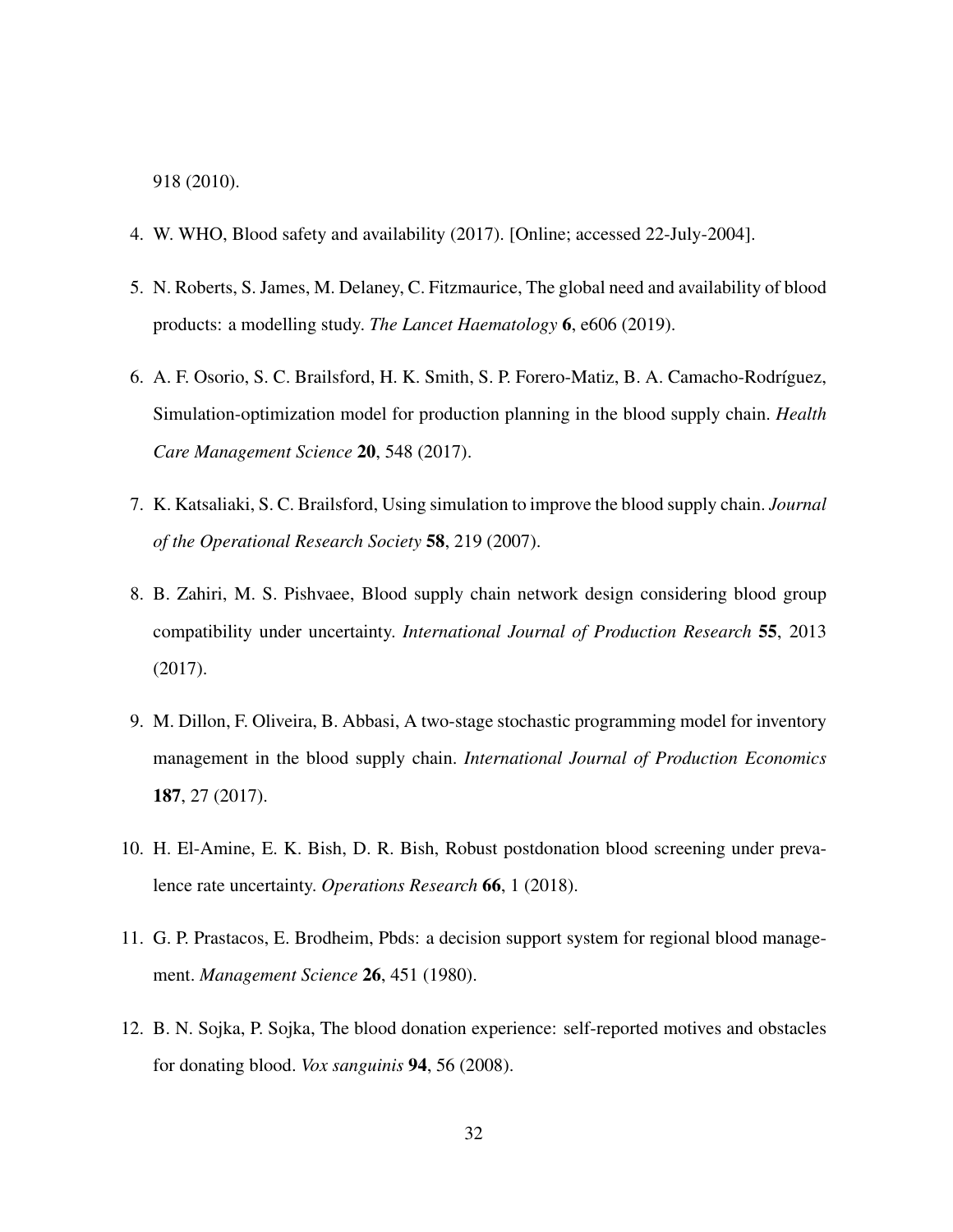- 13. P. Reich, *et al.*, A randomized trial of blood donor recruitment strategies. *Transfusion* 46, 1090 (2006).
- 14. K. Chell, T. E. Davison, B. Masser, K. Jensen, A systematic review of incentives in blood donation. *Transfusion* 58, 242 (2018).
- 15. A. Van Dongen, R. Ruiter, C. Abraham, I. Veldhuizen, Predicting blood donation maintenance: the importance of planning future donations. *Transfusion* 54, 821 (2014).
- 16. G. Godin, *et al.*, Factors explaining the intention to give blood among the general population. *Vox sanguinis* 89, 140 (2005).
- 17. A. C. Craig, E. Garbarino, S. A. Heger, R. Slonim, Waiting to give: stated and revealed preferences. *Management Science* 63, 3672 (2017).
- 18. S. Ouhbi, J. L. Fernández-Alemán, A. Toval, A. Idri, J. R. Pozo, Free blood donation mobile applications. *Journal of medical systems* 39, 52 (2015).
- 19. A. Sümnig, M. Feig, A. Greinacher, T. Thiele, The role of social media for blood donor motivation and recruitment. *Transfusion* 58, 2257 (2018).
- 20. T. Alanzi, B. Alsaeed, Use of social media in the blood donation process in saudi arabia. *Journal of Blood Medicine* 10, 417 (2019).
- 21. R. A. Abbasi, *et al.*, Saving lives using social media: Analysis of the role of twitter for personal blood donation requests and dissemination. *Telematics and Informatics* 35, 892 (2018).
- 22. R. M. Karp, U. V. Vazirani, V. V. Vazirani, *Proceedings of the Annual Symposium on Theory of Computing (STOC)* (1990), pp. 352–358.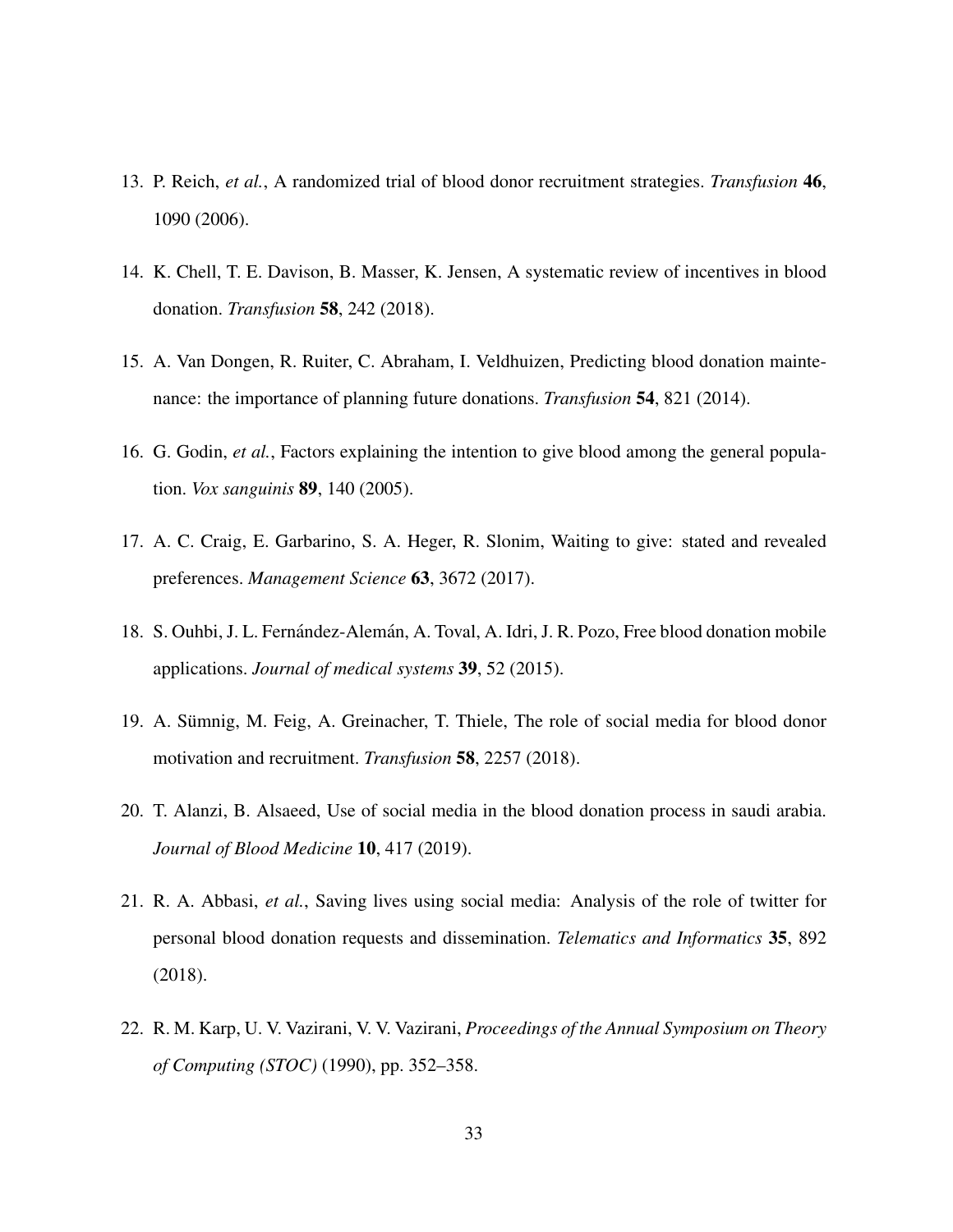- 23. A. Mehta, A. Saberi, U. Vazirani, V. Vazirani, Adwords and generalized online matching. *Journal of the ACM* 54 (2007).
- 24. J. P. Dickerson, K. A. Sankararaman, A. Srinivasan, P. Xu, *AAAI Conference on Artificial Intelligence (AAAI)* (2018).
- 25. M. Lowalekar, P. Varakantham, P. Jaillet, Online spatio-temporal matching in stochastic and dynamic domains. *Artificial Intelligence* 261, 71 (2018).
- 26. X. Wang, N. Agatz, A. Erera, Stable matching for dynamic ride-sharing systems. *Transportation Science* 52, 850 (2018).
- 27. S. Yuan, S. Chang, K. Uyeno, G. Almquist, S. Wang, Blood donation mobile applications: are donors ready? *Transfusion* 56, 614 (2016).
- 28. R. P. Anstee, A polynomial algorithm for b-matchings: an alternative approach. *Information Processing Letters* 24, 153 (1987).
- 29. G. Godin, M. Conner, P. Sheeran, A. Belanger-Gravel, M. Germain, Determinants of re- ´ peated blood donation among new and experienced blood donors. *Transfusion* 47, 1607 (2007).
- 30. H. Steihaus, The problem of fair division. *Econometrica* 16, 101 (1948).
- 31. J. Crowcroft, P. Oechslin, Differentiated end-to-end internet services using a weighted proportional fair sharing tcp. *ACM SIGCOMM Computer Communication Review* 28, 53 (1998).
- 32. SEDAC, The gridded population of the world (gpw) data (version 4), developed by the center for international earth science information network (ciesin), columbia university and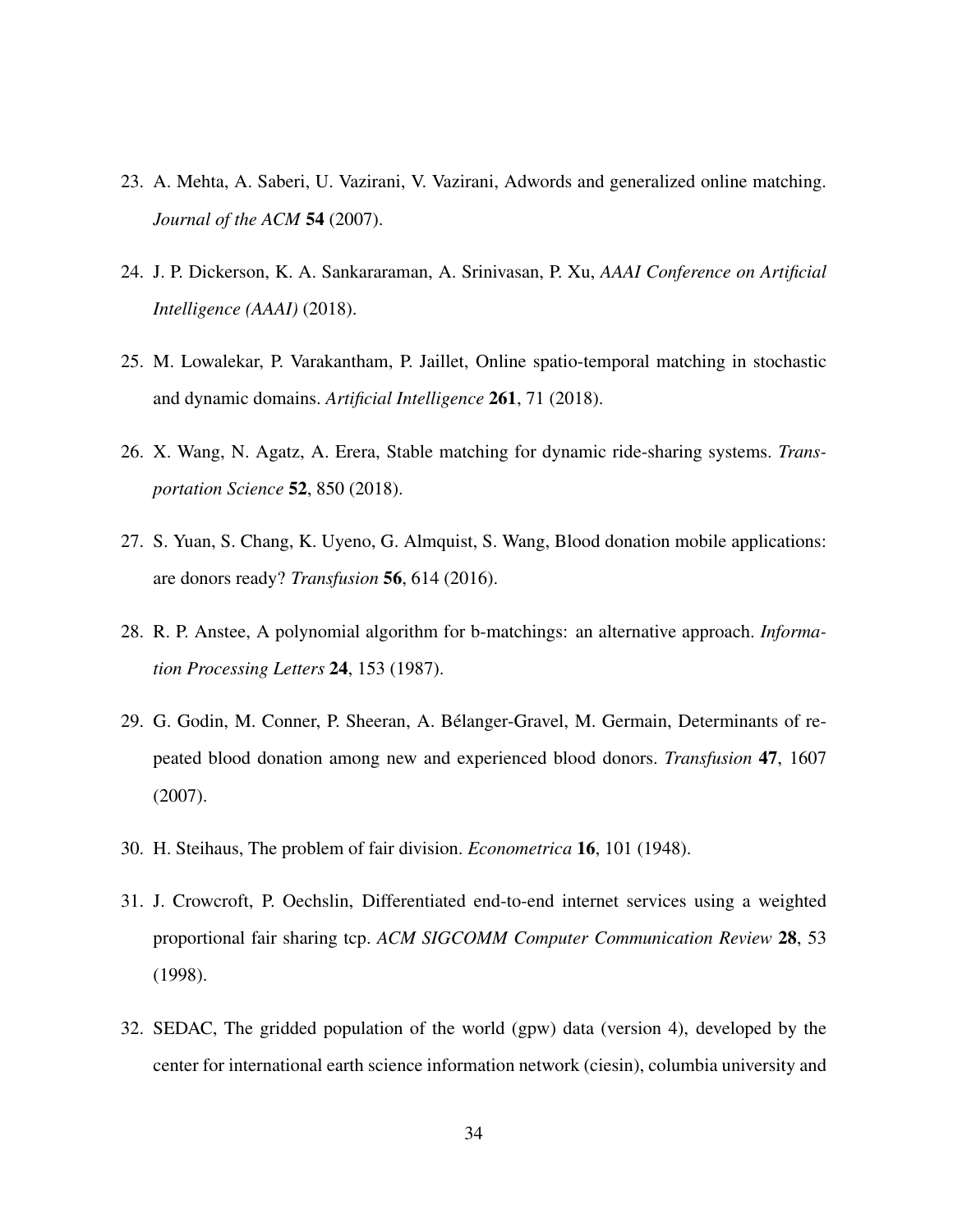were obtained from the nasa socioeconomic data and applications center (sedac), [http://](http://sedac.ciesin.columbia.edu/data/collection/gpw-v4) [sedac.ciesin.columbia.edu/data/collection/gpw-v4](http://sedac.ciesin.columbia.edu/data/collection/gpw-v4) (2020). Accessed: 7-10-2020.

33. M. Cieliebak, S. Eidenbenz, A. Pagourtzis, K. Schlude, On the complexity of variations of equal sum subsets. *Nord. J. Comput.* 14, 151 (2008).

Data and materials availability: The code used for all computational simulations in this paper is available in the supplementary material, as well as on Github.<sup>[14](#page-34-0)</sup> Data related to the Facebook blood donation tool cannot be released due to concerns for user privacy.

<span id="page-34-0"></span> $14$ Link removed during review. All code is included in the supplementary file code.zip.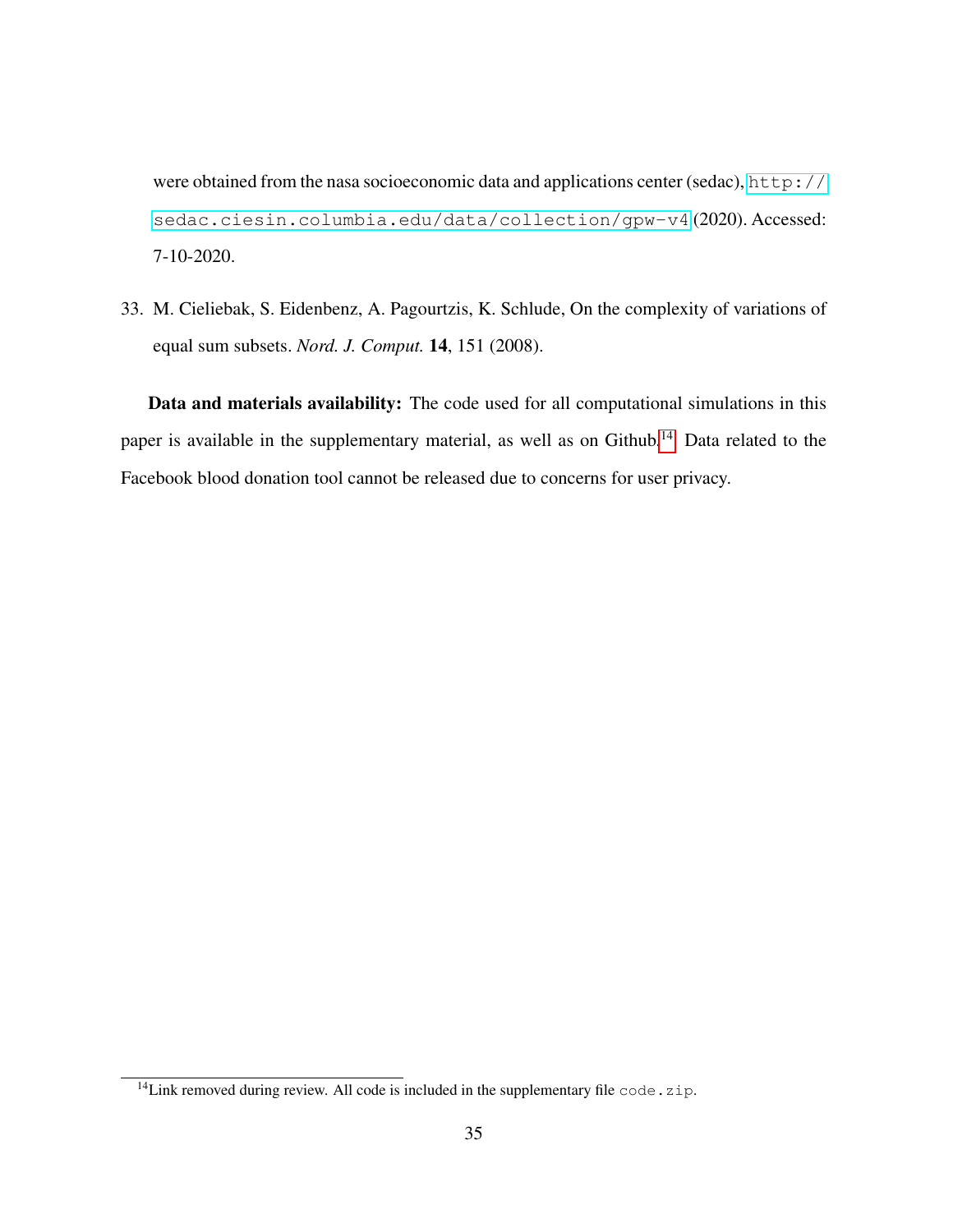### <span id="page-35-0"></span>A Computational Simulations using Synthetic Data

Here we provide additional simulation results using publicly-available data. All code used in this section is available online.<sup>[15](#page-35-1)</sup> We draw random donor and recipient locations from population distributions from four large cities around the world: Jakarta (Indonesia), Istanbul (Turkey), São Paulo (Brazil), and San Francisco (United States). All population distributions are generated using data from the Socioeconomic Data and Applications Center (SEDAC) ( (*32*)); distance between each donor and recipient is calculated using the Haversine approximation.

Edges: Edges are created for all donor-recipient pairs within 15km of each other. Edge weights are generated according to random attributes assigned to donors and recipients: each recipient is randomly assigned a "nominal" edge weight  $w_0 \sim U[0.01, 0.08]$ , and each recipient is randomly assigned a decay parameter  $k \in [5, 10, 20]$ . Edge weights are calculated using the expression  $w_0 \times \exp(-D/k)$ , where  $w_0$  is the recipient's nominal edge weight, k is the donor's decay rate, and  $D$  is the distance between donor and recipient (in km). These parameters are selected to roughly model the heterogeneity of real donation settings: some recipients are more popular or have a greater online presence than others (thus, higher  $w_0$ ); some donors are more willing to travel long distances than others (thus, higher  $k$ ).

**Recipient availability:** Half of all recipients are randomly assigned to be static (always available), while the other half are dynamic. Dynamic recipients have availability parameters  $p_{vt}$  generated as follows: we generate alternating sequences of *low* probability ( $p_{vt} = 0.1$ ) and *high* probability ( $p_{vt} = 0.9$ ); each sequence has random Poisson-distributed length, with mean 4. These sequences are appended together to create  $p_{vt}$  for all  $t \in \mathcal{T}$ ; the first sequence is randomly chosen to be low or high probability. For each matching scenario, we draw a single realization of recipient availability using parameter  $p_{vt}$ , and this realization remains fixed for the remainder of the experiment.

<span id="page-35-1"></span><sup>&</sup>lt;sup>15</sup>Link removed during review. All code is included in the supplementary file  $\c{code.zip}$ .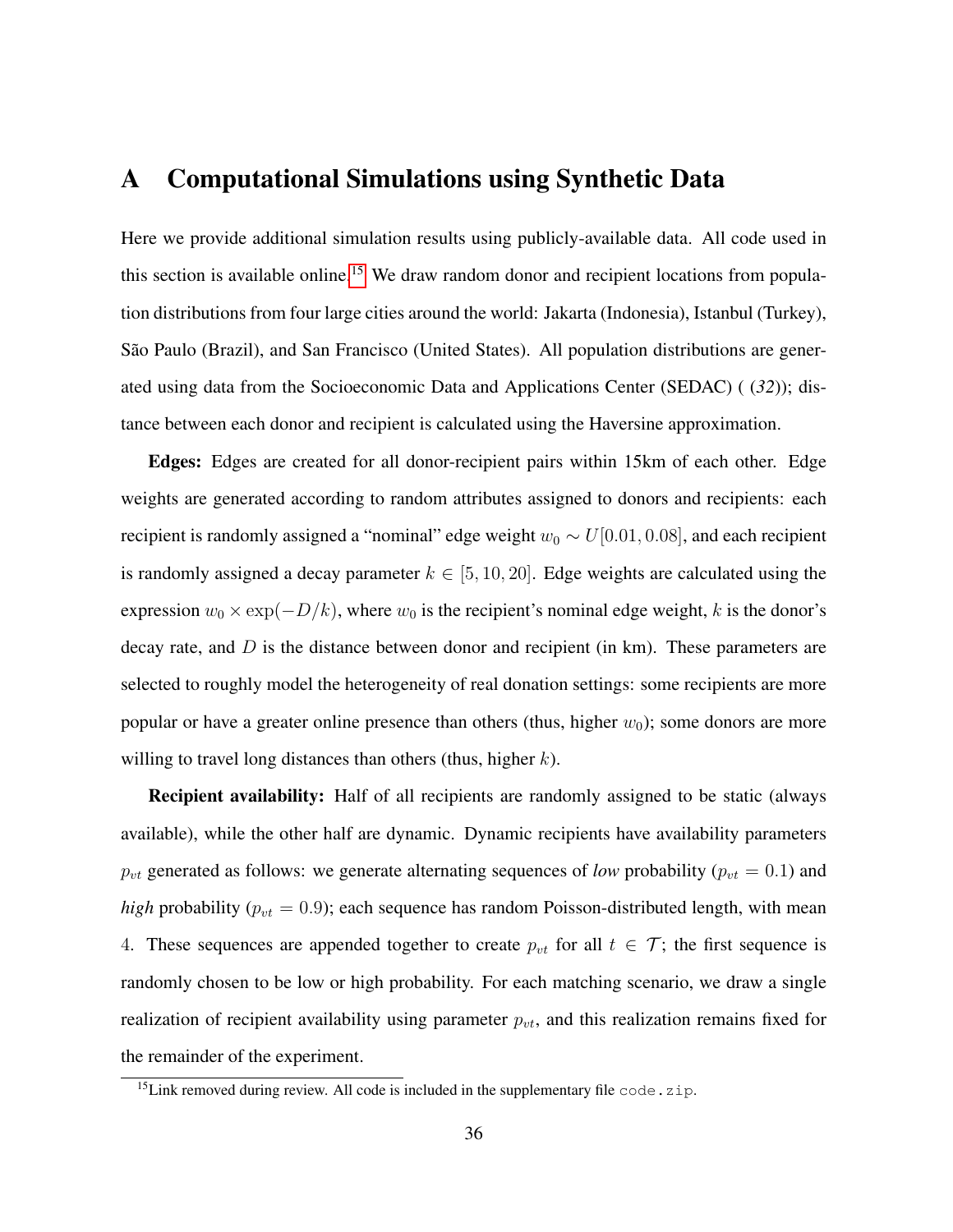Matching Simulation: We simulate an online donation scenario over 30 days, where each donor is notified exactly once every 7 days; each donor receives their first notification on a random day between the first and sixth day, so each donor is notified either 4 or 5 times in each simulation. We calculate recipient normalization scores by running 100 trials of Rand; normalization scores  $m_v$  are the average weight matched with each recipient v over all trials.

Results: For each policy we calculate the total matched weight, and the fraction of the maximum possible weight, matched by policy Max. To report proportionality we first calculate the normalized weight for each recipient  $Y_v/m_v$ : the total weight matched with a recipient, divided by their normalization score). For each policy we calculate a measure of proportionality Gamma, defined as:

$$
Gamma \equiv \max\{ \gamma \in [0,1] \, | \, \gamma Y_v / m_v \le Y_{v'} / m_{v'} \forall v, v' \in V \}.
$$

That is,  $Gamma$  is an empirical measure of proportionality for an allocation.

Figure [6](#page-37-0) shows simulation results for all four cities, with matching using policies Max, Rand, and AdaptMatch (with  $\gamma = 0.0, 0.1, 0.2, \ldots, 1.0$ ).

The top row of this figure shows the total weight matched by each policy, and the normalized recipient outcomes; horizontal error bars show the range of normalized recipient outcomes. A wider range corresponds to a less-proportional outcome, since some recipients receive much greater normalized matched weight than others. For example in San Francisco, policy Max matches some recipients with normalized weight of 4, while most other agents receive normalized weight near 0.

The bottom row shows matched weight as a fraction of Max, and proportionality  $Gamma$ . As expected, Max maximizes matched weight, though there is a wide range of recipient outcomes: for both Istanbul and San Francisco, at least one recipient remains unmatched by Max (and thus Gamma is zero).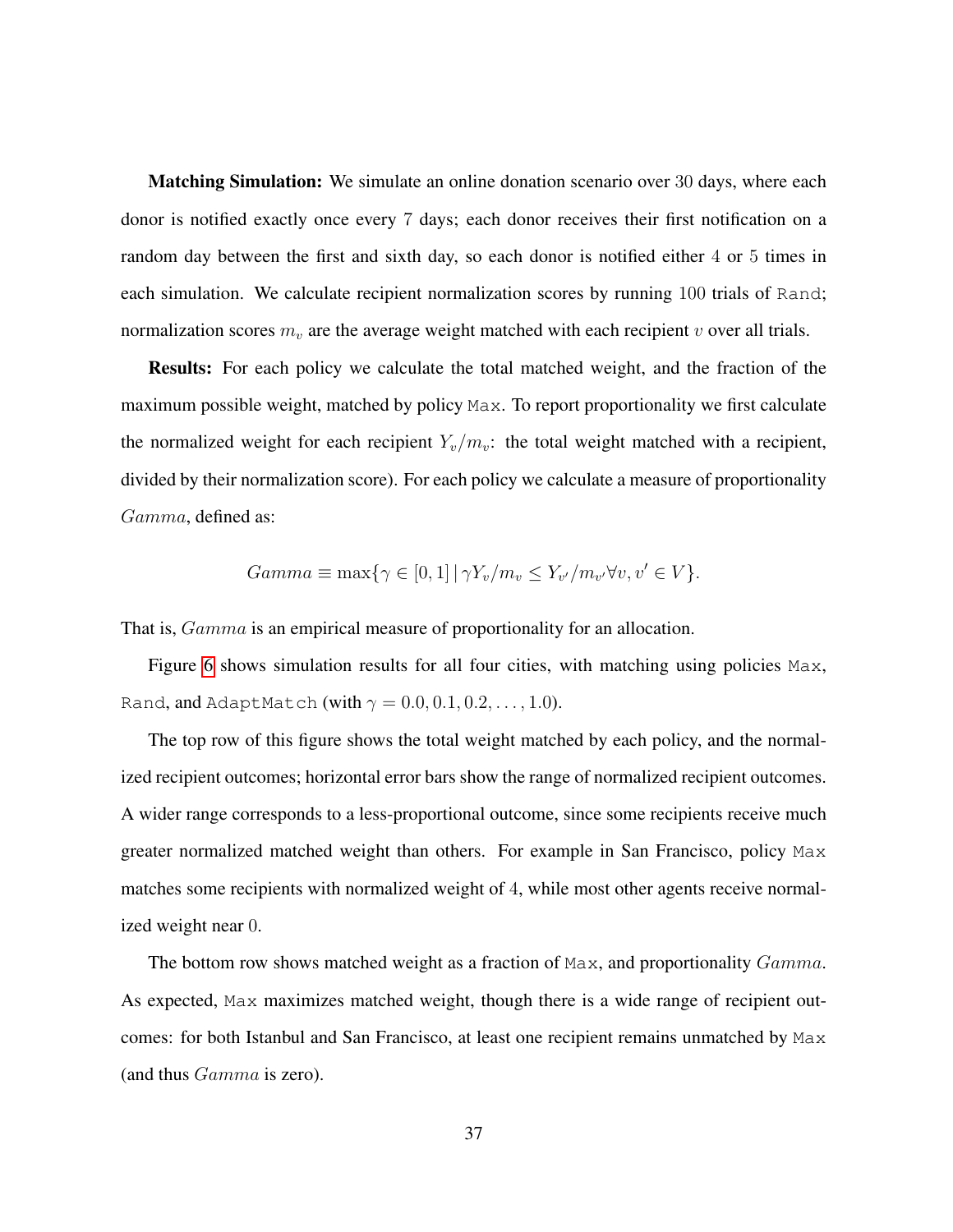<span id="page-37-0"></span>

Figure 6: Simulation results for four cities, for matching policy Max (red circle), Rand (blue "x") and AdaptMatch with  $\gamma = 0.0, 0.1, \ldots, 1.0$  (green "+"). Top Row: The vertical axis shows total matched weight for Max, and the average matched weight for Rand and AdaptMatch; the horizontal axis shows the range of normalized recipient outcomes  $Y_v/m_v$ ; the plot markers show the median value of the range. Bottom Row: The vertical axis shows total matched weight as a fraction of Max; the horizontal axis shows proportionality metric Gamma. Arrows on all plots indicate the  $\gamma$  values for AdaptMatch.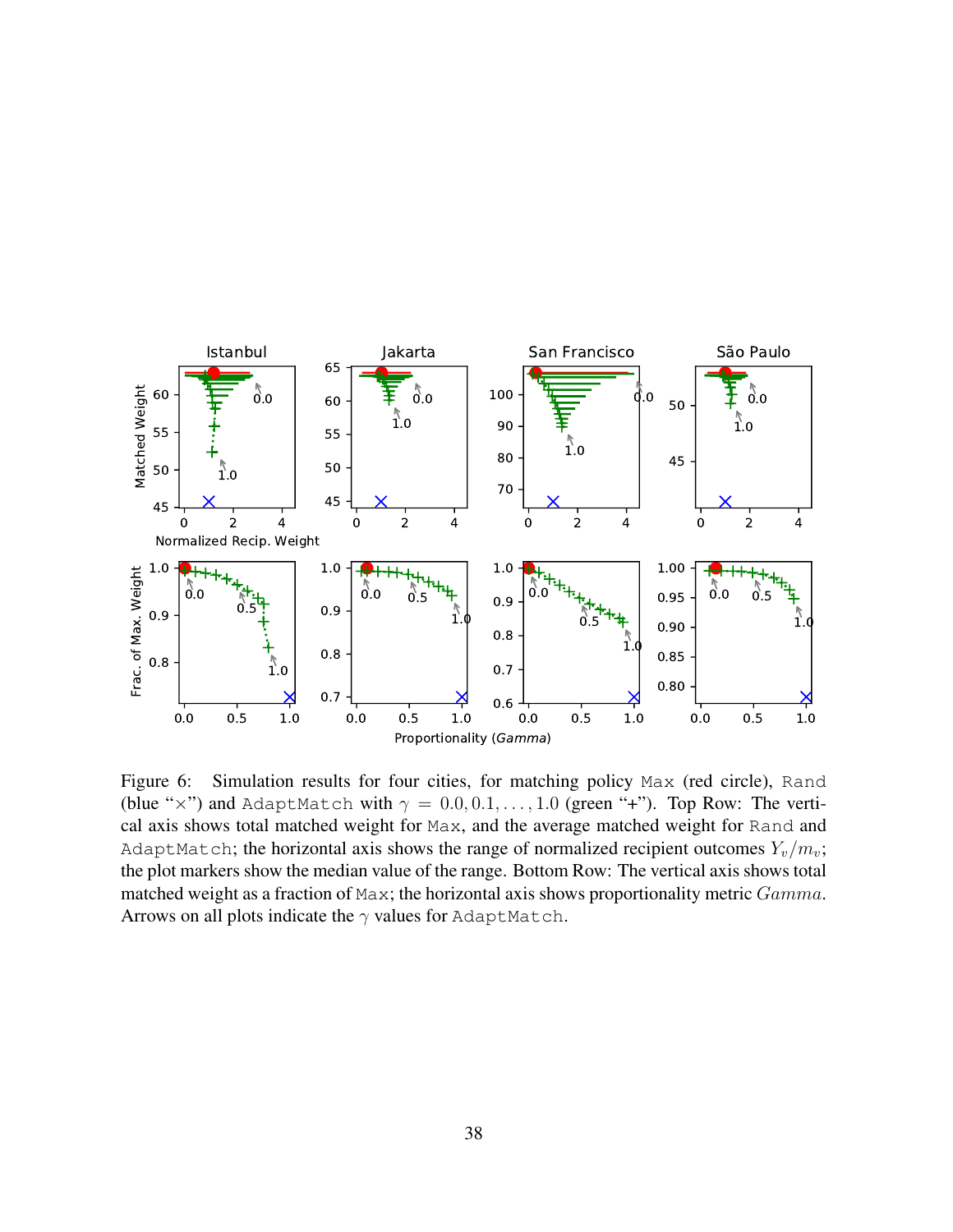On the other hand Rand by definition guarantees a proportional outcome, with  $Gamma =$ 1. This comes at a cost of matched weight: Rand matches between 60% and 80% of the weight matched by Max.

Policy AdaptMatch mediates between these two extremes, varying the trade-off between weight and proportionality with parameter  $\gamma$ .

Our two primary observations from these experiments are (1) while policy Max maximizes matched weight, it clearly treats recipients unequally; in the worst case, some recipients are never matched; (2) while policy Rand treats recipients equally, it results in a 20-30% reduction in matched weight. Policy AdaptMatch moderates smoothly between Max and Rand, using parameter  $\gamma$ ; often, this policy yields a Pareto improvement over both extremes.

#### <span id="page-38-0"></span>A.1 Real-World Online Experiments

Figure [7](#page-39-0) shows 95% confidence intervals (Wilson score) for MA rate in the online experiment. The top plot shows the aggregated MA rate, using the cumulative number of notifications and MAs up to each day in the experiment. The bottom plot shows MA rates for each individual day, using only notifications sent on each day.

### B Proofs omitted from the main paper

This section contains proofs of all theorems and lemmas omitted in the main paper.

#### Proof of Theorem [1](#page-12-0)

*Proof.* This proof uses a reduction from k-EQUAL-SUM-SUBSET and PARTITION, each of which are defined as follows: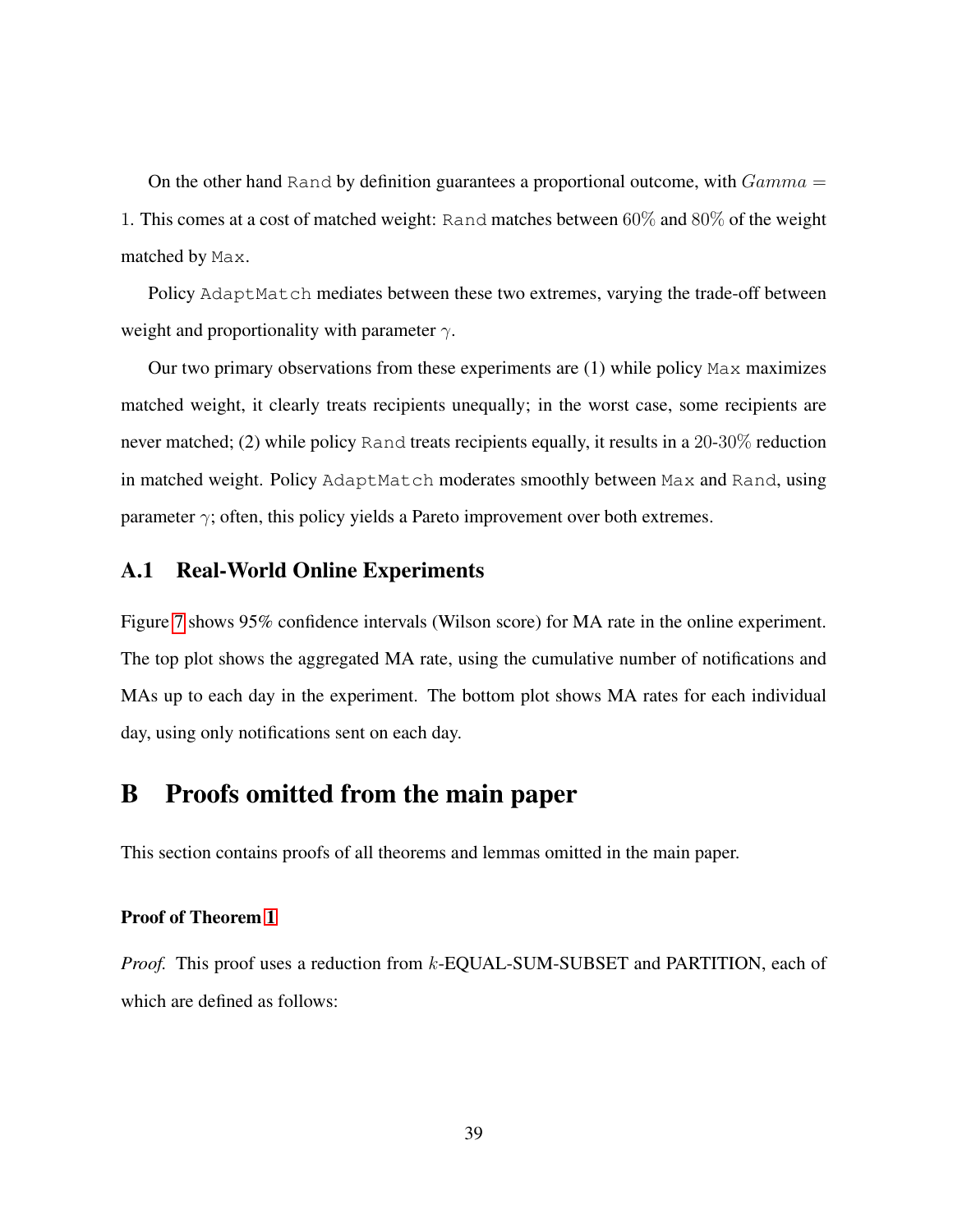<span id="page-39-0"></span>

Figure 7: (Top) Aggregate MA rate for both Rand and Max, for each day in the experiment. Rates are calculated using the cumulative number of notifications and MAs at each day in the experiment. Error bars show the 95% confidence interval (Wilson score interval), and points indicate the center of the interval. (Bottom) Daily MA rates, calculated using only the MAs and notifications for each day.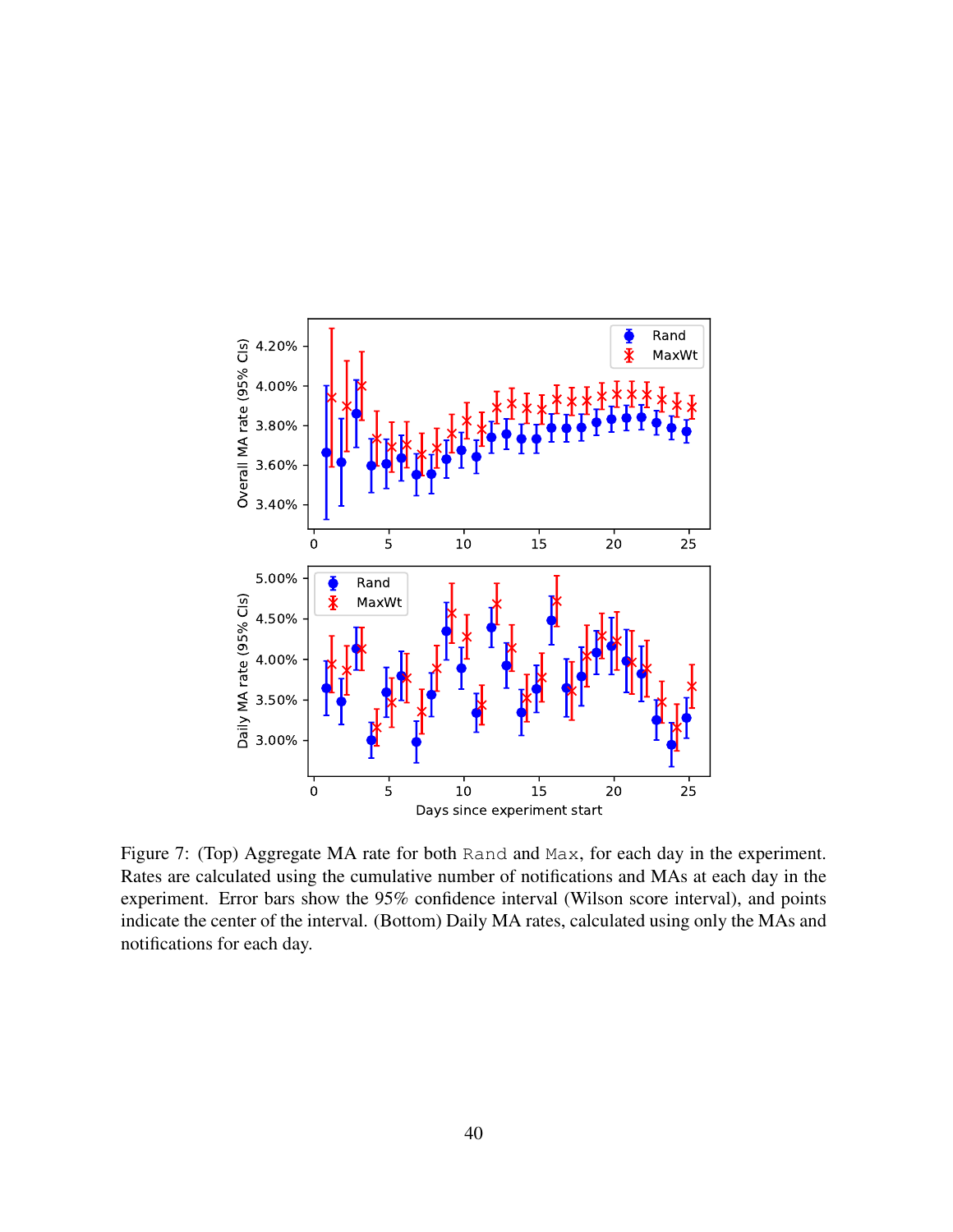k-**EQUAL-SUM-SUBSET:** given a multiset S of positive integers  $x_1, \ldots, x_N$ , determine whether there are k non-empty disjoint subsets  $S_1, \ldots, S_K \subset S$  such that the sum of integers in each subset is equal. This problem is NP-complete for any  $k > 1$ , and strongly NP-complete when k varies as a function of N and  $k = \Omega(N)$  (33).

**PARTITION:** given a set S of positive integers  $x_1, \ldots, x_N$ , determine whether there is a partition of S into subsets  $S_1, S_2 \subset S$ , with  $S_1 \cup S_2 = S$ , such that the sum of  $S_1$  and  $S_2$  are equal. This problem is NP-complete, though efficient pseudo-polynomial time algorithms exist. We consider two cases separately:  $\gamma = 1$  and  $\gamma \in (0, 1)$ :

- **Case 1:**  $\gamma = 1$ . *reduction from k-EQUAL-SUM-SUBSET*. Given an instance of k-EQUAL-SUM-SUBSET we construct a blood donor matching scenario as follows: let there be k recipients (one for each subset) and N donors (one for each integer  $x_i$ ). Each donor *i* has edge weight  $x_i$  to every recipient, thus G is a complete bipartite graph. Let all recipients have the same normalization score  $m_v = 1$ . In this case a non-empty  $\gamma$ -proportional allocation awards the same matched weight to every recipient, since all recipients have the same normalization score. If such an allocation exists, it can be used to construct an equal-sum partitioning of integers  $x_i, \ldots, x_N$  into k non-empty, disjoint subsets as follows: let  $M_j$  be the set of donor indices matched with recipient j, and let subsets  $S_1, \ldots, S_k$  be defined as  $S_j \equiv \{x_{i'} \mid i' \in \{1, \ldots, N\}, i' \in M_j\}$ ; thus,  $S_1, \ldots, S_k$ are non-empty disjoint equal-sum subsets of integers S.
- Case 2:  $\gamma \in (0, 1)$ . *reduction from PARTITION*. Given an instance of PARTITION we construct a blood donor matching scenario with  $N + 1$  donors and 3 recipients. Donors 1 through N correspond to integers  $x_1, \ldots, x_N$ , and recipients 1 and 2 correspond to subsets  $S_1$  and  $S_2$ ; as before, all recipient normalization scores are  $m_v = 1$ . All donors 1 through  $N$  are adjacent to both recipients 1 and 2, where all edges adjacent to donor  $i$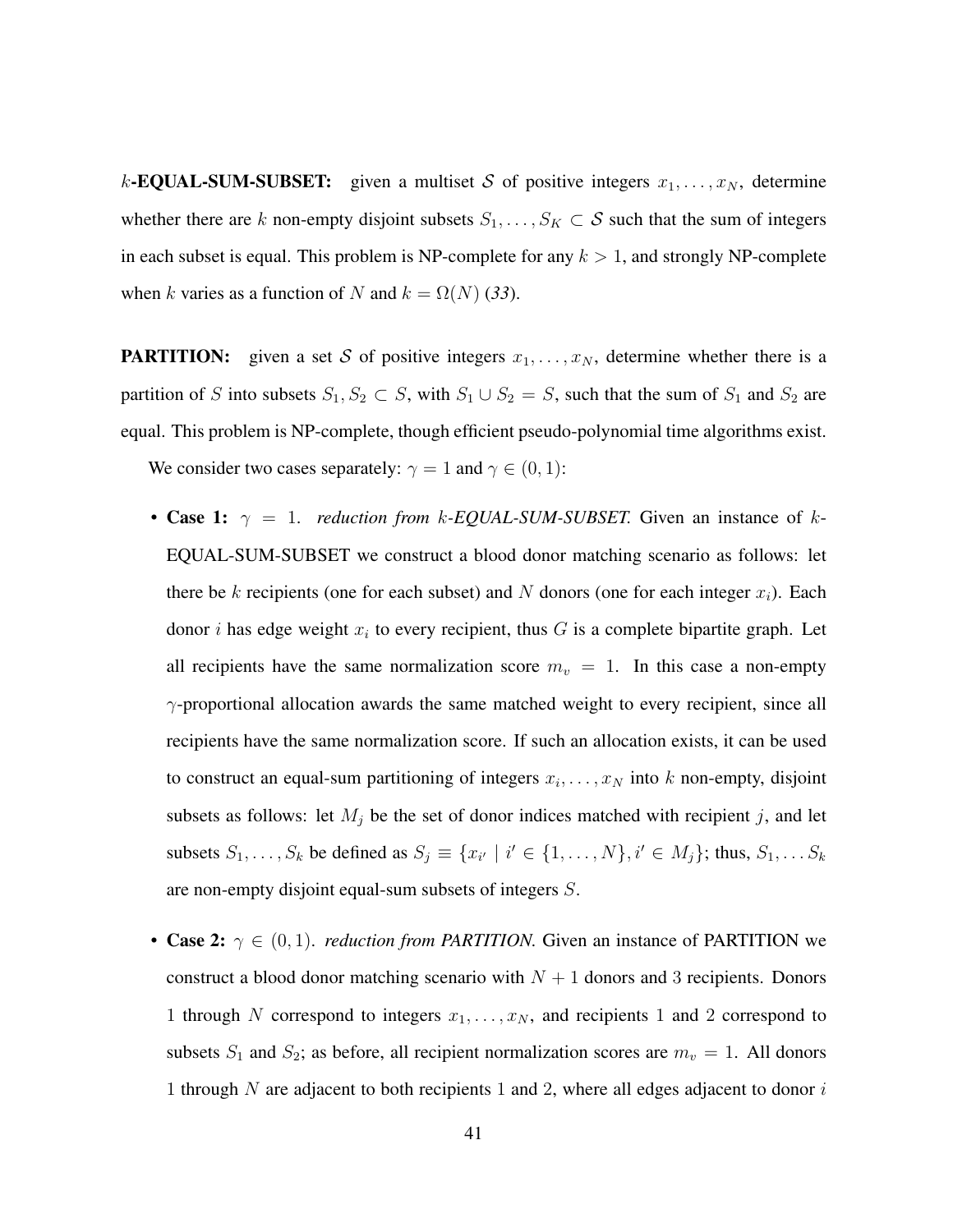have edge weight  $x_i$ . Donor  $N + 1$  and recipient 3 are adjacent *only to each other*, with edge weight  $\sum_i x_i/(2\gamma)$ . In this case, a non-empty  $\gamma$ -proportional allocation *must* match recipient 3, resulting in normalized matched weight  $\sum_i x_i/(2\gamma)$ . Due to proportionality constraints both recipients 1 and 2 must be matched with normalized matched weight at least  $\sum_i x_i/2$ ; thus, both recipients must be matched with *exactly* edge weight  $\sum_i x_i/2$ . If such an allocation exists, it can be used to construct an equal sum partition: let  $M_1$  and  $M_2$  be the indices of donors matched with recipients 1 and 2, respectively; let subsets  $S_1$ and  $S_2$  be defined as  $S_j \equiv \{x_{i'} \mid i' \in \{1, ..., N\}, i \in M_j\}$ . By definition, both  $S_1$  and  $S_2$ are equal-sum subsets of integers S, and  $S_1 \cup S_2 = S$ .

 $\Box$ 

#### Proof of Lemma [1:](#page-16-0) EP = 0 for **Max**

*Proof.* We provide a simple example where Max is 0-proportional. Let there be one donor and two recipients (A and B); the edge to recipient A has weight 0.9, while the edge to recipient B has weight 1.0. Suppose there is only one time step. Rand matches recipient  $A$  and  $B$  with equal probability, while Max never matches A. Thus for policy Max,  $E[Y_A] = 0$  and  $m_A > 0$ ; this means that there is no  $\gamma > 0$  such that this outcome is  $\gamma$ -proportional.  $\Box$ 

#### Proof of Lemma [2:](#page-16-1)  $CR = 1$  for Max, and with  $\gamma = 0$ , Max is equivalent to  $OPT(0)$

*Proof.* First we show that the edges matched by Max are an optimal solution to Problem [1](#page-13-0) without proportionality constraints, meaning that  $Max$  is an optimal solution  $OPT(0)$ .

*Proof by contradiction.* Let  $x_{et}$  be the decision variables representing edges matched by Max (i.e.,  $x_{et}$  is 1 is e is matched at time t by Max, and 0 otherwise). Suppose that  $x_{et}$  is not an optimal solution to Problem [1.](#page-13-0) Note that without proportionality constraints, Problem [1](#page-13-0) can be decomposed by both donors  $u \in U$  and time steps  $t \in \mathcal{T}$ . If  $x_{et}$  is not an optimal solution,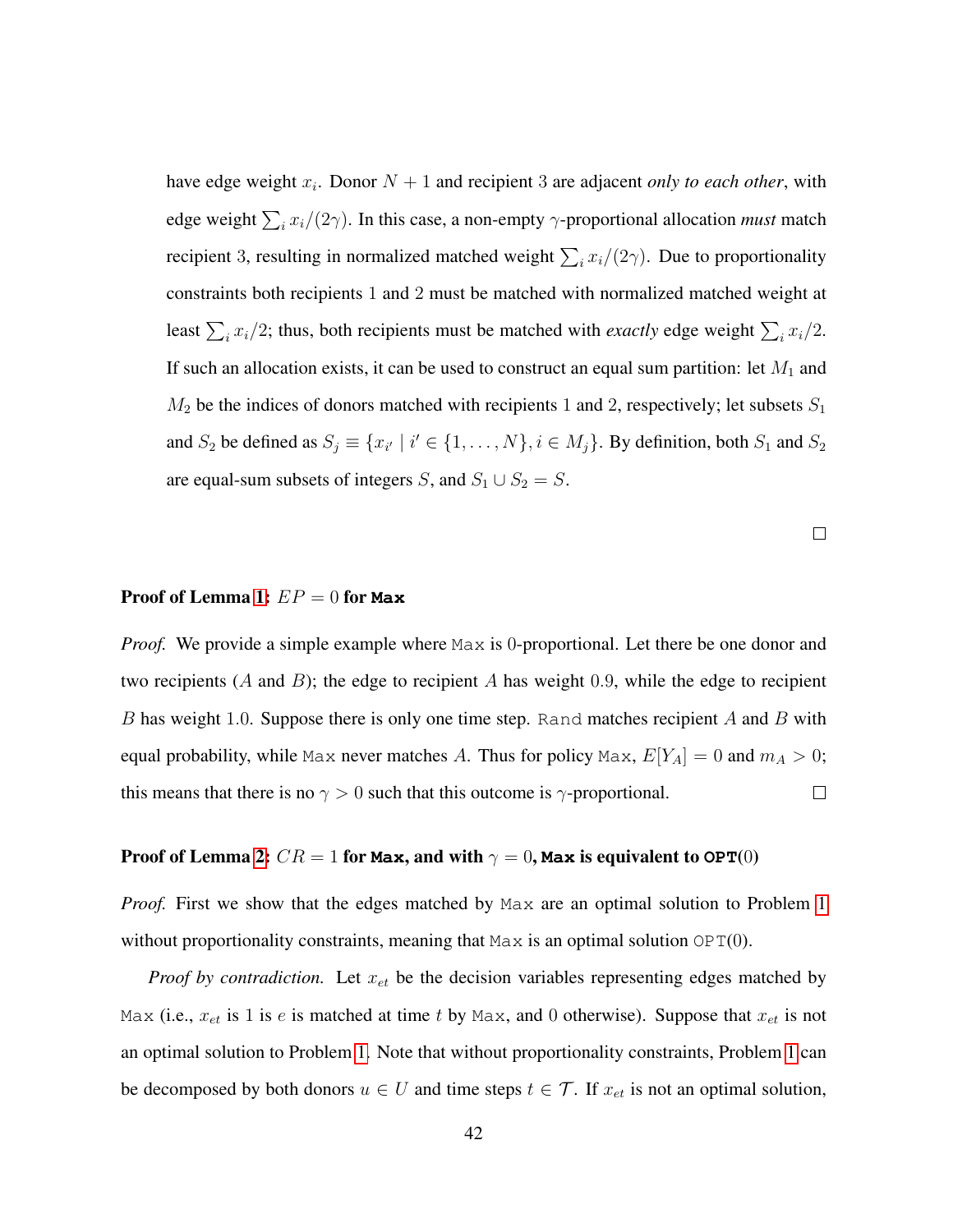then there is a donor  $u \in U$  and time  $t \in \mathcal{T}$  such that  $\sum_{e \in E_u^t} x_{e t} w_{e t}$  which is not optimal, i.e., e is not a maximal-weight edge for donor u at time t. In this case, solution  $x_{et}$  does not match a maximal-weight edge from  $E_{u}^{t}$ , and thus  $x_{et}$  was not produced by Max, a contradiction.  $\Box$ 

#### Proof of Lemma [3:](#page-16-2) CR = 1/N for **Rand**

*Proof.* Consider an example donation graph with N recipients and one donor; there is one edge from the donor to each recipient, and one time step during which all edges are available. One "high-weight" recipient has edge weight 1, while the remaining  $N - 1$  "low-weight" recipients have edge weight  $\epsilon \simeq 0$ . Policy Max matches the high-weight recipient with total weight 1 (due to Lemma [2,](#page-16-1) while Rand matches all recipients with equal probability, with expected weight  $1/N + \epsilon (N - 1)/N$ . As  $\epsilon \to 0$ , the expected matched weight of Rand is  $1/N$ , and thus  $CR = 1/N$ .  $\Box$ 

# **Proof of Lemma [5:](#page-17-0)**  $Z_{LP} \geq E[\textbf{OPT}(\gamma)]$

*Proof.* Let  $(x_{et}^* | \hat{p}_{vt})$  denote the optimal solution of Problem [1](#page-13-0) for demand realization  $\hat{p}_{vt}$ , and let  $\bar{x}_{et}^*$  denote the *expected value* of  $(x_{et}^* | \hat{p}_{vt})$  over all demand realizations drawn from distribution  $p_{et}$ . Note that  $\overline{x}_{et}^*$  is a feasible solution to Problem [1-](#page-13-0)LP: by taking the expected value of both sides of all constraints in Problem [1,](#page-13-0) we exactly recover Problem [1-](#page-13-0)LP (note that, by definition,  $E[\hat{p}_{vt}] = p_{vt}$ . Due to linearity of expectation, the expected objective of the offline optimal solution  $(x_{et}^* | \hat{p}_{vt})$  is exactly equal to the objective of  $\bar{x}_{et}^*$  in Problem [1-](#page-13-0)LP—we denote this expected objective by  $E[OPT(\gamma)]$ . In summary, the *expected* solution to Problem [1,](#page-13-0)  $\overline{x}_{et}^*$ , is a feasible solution to Problem [1-](#page-13-0)LP and the expected objective value of Problem [1](#page-13-0) is exactly equal to the objective of  $\overline{x}_{et}^*$  in Problem [1-](#page-13-0)LP. Therefore, LP( $\gamma$ )  $\geq E[\text{OPT}(\gamma)]$ .  $\Box$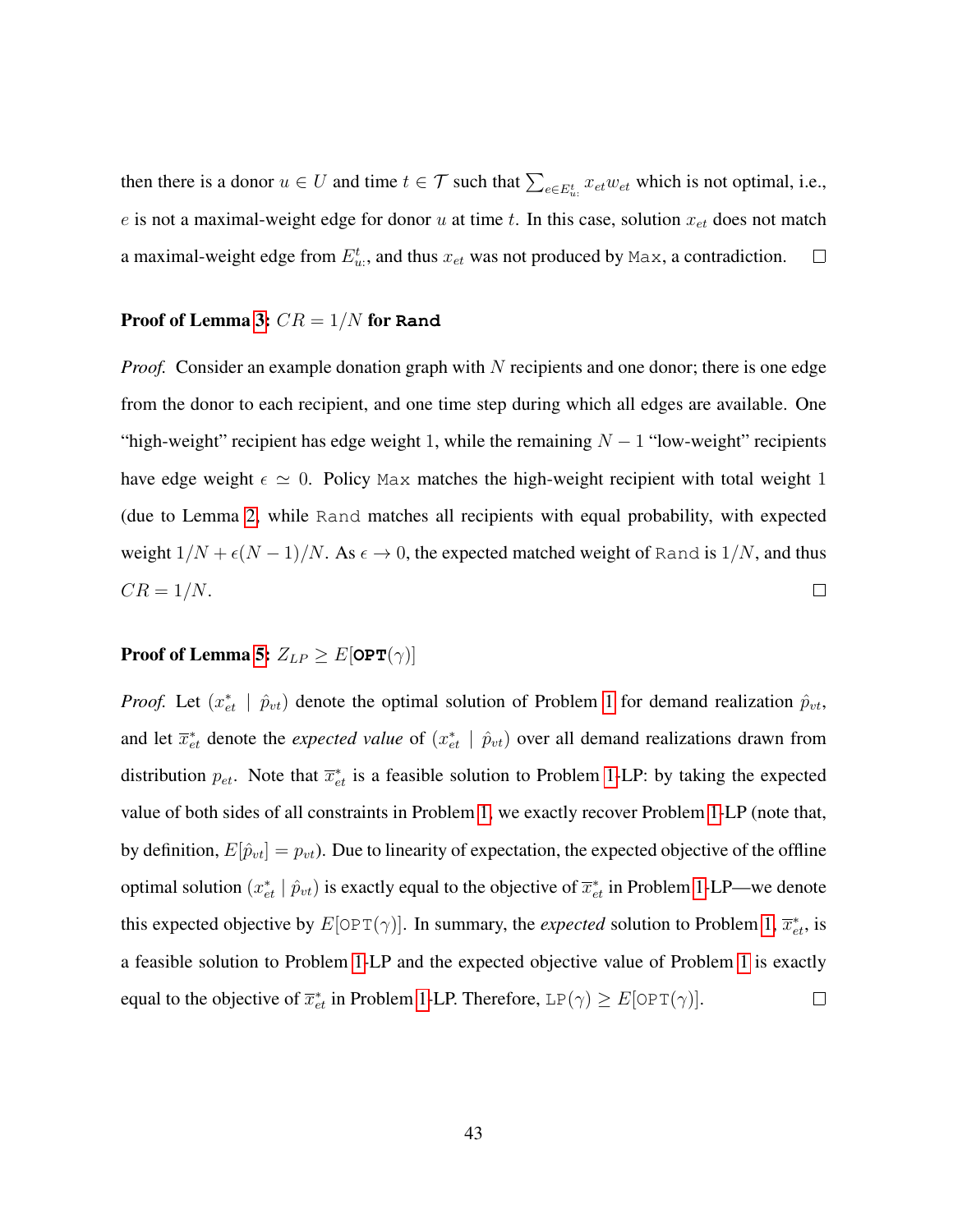Proof of Lemma [6:](#page-18-0) the unconditional probability of matching e at t with for **NAdapLP**( $\alpha$ ,  $\gamma$ ) is  $\alpha x_{et}^*$ 

*Proof.* Let  $R_v^t$  be the event that recipient v is available at time t, when using policy NAdapLP( $\alpha$ ,  $\gamma$ ). Let  $X_{uv}^t$  be the event that u is matched by NAdapLP( $\alpha$ ,  $\gamma$ ) using edge  $e = (u, v)$  at time t; note that  $X_{uv}^t$  and  $R_v^t$  are independent By conditioning on  $R_v^t$ , the probability of  $X_{uv}^t$  as follows

$$
X_{uv}^t = P[X_{uv}^t | R_v^t] = \alpha \frac{x_{et}^*}{p_{vt}} p_{vt}
$$

$$
= \alpha x_{et}^*
$$

 $\Box$ 

#### Proof of Lemma [7:](#page-19-0) **NadapLP**(1/D, γ) is always valid

*Proof.* Corollary [2](#page-19-1) states that the weight matched by NAdapLP( $\alpha$ ,  $\gamma$ ) is proportional to the optimal objective of Problem [3-](#page-44-1)LP, thus the competitive ratio of NAdapLP( $\alpha$ ,  $\gamma$ ) is  $\alpha$ . It remains to show that this policy is valid for  $\alpha = 1/D$ .

Constraints in Problem [3-](#page-44-1)LP state that  $x_{et}/p_{vt} \leq 1$ ; therefore  $\sum_{e \in E_{ut}^t} x_{et}^*/p_{vt} \leq |E_{ut}^t| \leq D$ and  $\frac{1}{D} \sum_{e \in E_{u}^t} x_{et}^*/p_{vt} \le 1$ , meaning that this policy is valid for  $\gamma = 1/D$ .  $\Box$ 

### **Proof of Lemma [8:](#page-20-1)**  $EP = \gamma$  and  $CR \ge 1/D$  for **NAdapOpt**( $\gamma$ )

*Proof.* First, since  $y_{et}^*$  is a feasible solution for Problem [2,](#page-20-0) Policy NAdapOpt( $\gamma$ ) has expected proportionality  $EP = \gamma$  due to constraints in Problem [2.](#page-20-0) Furthermore, if  $y_{et}^*$  is an optimal solution, then the corresponding NAdapOpt( $\gamma$ ) policy has both  $EP = \gamma$ , and maximal competitive ratio CR.

Since policy NAdapLP $(1/D, \gamma)$  achieves competitive ratio  $CR = 1/D$ , it follows that NAdapOpt Fixedtime achieves a competitive ratio at least  $1/D$ . To further illustrate this, consider the pre-match distribution used by policy NAdapLP $(1/D)$ : edge e is matched at time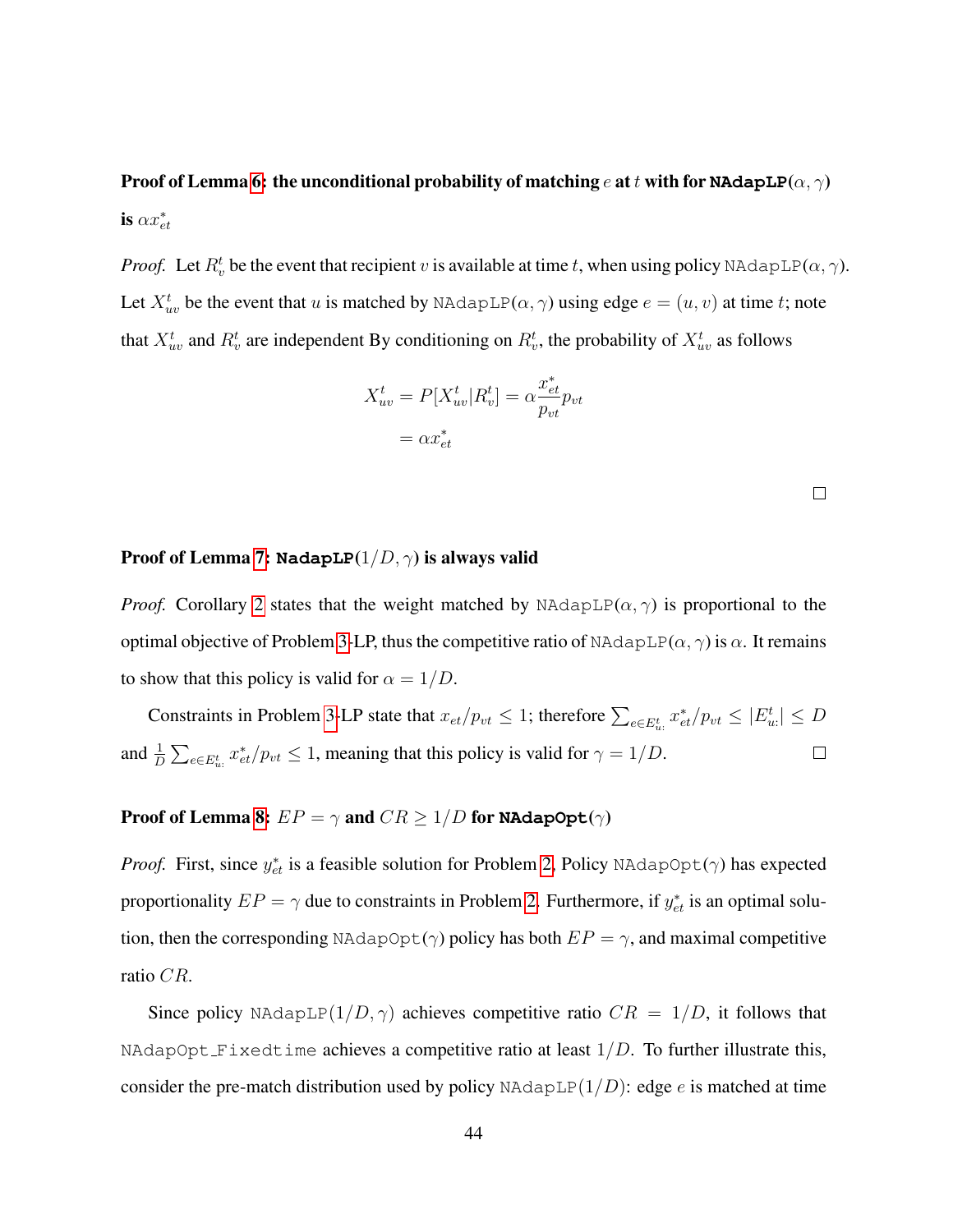t with probability  $\alpha x_{et}^*/p_{vt}$ , where  $x_{et}^*$  is an optimal solution to Problem [1-](#page-13-0)LP. Note that  $\overline{y}_{et}$   $\equiv$  $\frac{x_{et}^*}{p_{vt}}$  is a feasible solution to Problem [2](#page-20-0) (condition  $\sum_{e \in E_u^t} \overline{y}_{et} \le 1$  is met, due to constraints in 1 D Problem [1-](#page-13-0)LP). Since this non-adaptive policy achieves  $CR = 1/D$ , an optimal non-adaptive policy (corresponding to an optimal solution of Problem [2\)](#page-20-0) achieves competitive ratio  $CR \geq$  $1/D$ .  $\Box$ 

# <span id="page-44-0"></span>C Rate-Limited Notification Policies

Rather than fixing the time steps when donors can be notified ("fixed time" policies), here we consider policies which also determine *when* to notify donors, subject to a rate-limiting constraint. As discussed in Section [4](#page-12-1) it is necessary to limit the frequency that donors receive notifications; here, we require that donors are notified *at most* once every K days. As in the previous section, we first describe the offline-optimal policy for a known demand realization  $\hat{p}_{vt}$ ; this policy is identified using an optimal solution to Problem [3.](#page-44-1)

<span id="page-44-1"></span>
$$
\max \sum_{t \in \mathcal{T}} \sum_{e \in E} w_{et} x_{et}
$$
\n
$$
\text{s.t.} \quad x_{et} \in \{0, 1\} \qquad \forall e \in E \ t \in \mathcal{T}
$$
\n
$$
a_{ut} \in \{0, 1\} \qquad \forall u \in U \ t \in \mathcal{T}
$$
\n
$$
s_v \in \mathbb{R} \qquad \forall v \in V
$$
\n
$$
x_{et} \leq \hat{p}_{vt} \qquad \forall e = (u, v) \in E, t \in \mathcal{T}
$$
\n
$$
x_{et} \leq a_{ut} \qquad \forall e = (u, v) \in E, t \in \mathcal{T}
$$
\n
$$
\sum_{e \in E_{u}:} x_{et} \leq a_{ut} \qquad \forall u \in U, t \in \mathcal{T}
$$
\n
$$
a_{ut} = 1 - \sum_{t'=t-K+1}^{t-1} \sum_{e \in E_{u}:} x_{et} \qquad \forall u \in U, t \in \mathcal{T}
$$
\n
$$
s_v = \frac{1}{m_v} \sum_{t \in \mathcal{T}} \sum_{e \in E_{cv}} x_{et} w_{et} \qquad \forall v \in V
$$
\n
$$
\gamma s_v \leq s_{v'} \qquad \forall v, v' \in V, v \neq v'.
$$
\n
$$
(3)
$$

This problem differs from the fixed-time setting (Problem [1\)](#page-13-0) in that donor availability  $a_{ut}$  is not pre-determined, rather it depends on past matching decisions: on time  $t$ , if donor  $u$  has been matched in the prior K – 1 time steps, then  $a_{ut} = 1$ , and otherwise  $a_{ut} = 0$ ; thus,  $a_{ut} \in \{0, 1\}$ is an auxiliary variable defined using constraint  $a_{ut} = 1 \sum_{ }^{t-1}$  $t'=t-K+1$  $\sum$  $e \in E_u^t$  $x_{et}$ . Using an optimal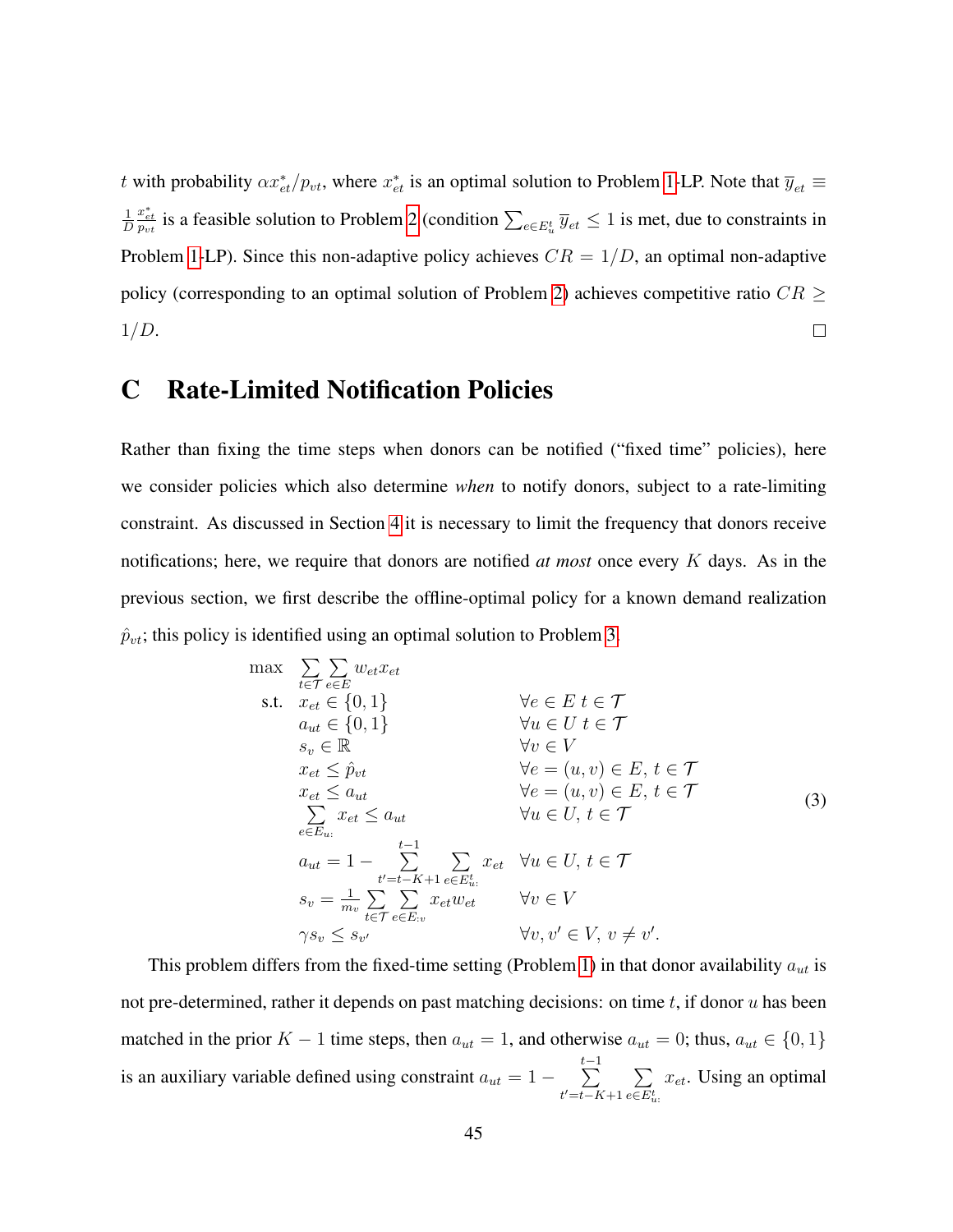solution to Problem [3,](#page-44-1) offline optimal policy  $OPT(\gamma)$  and competitive ratio CR are defined identically here as in the fixed-time setting.

Further, both baseline policies Rand and Max, as well as expected proportionality metric  $EP$  are defined identically here as in the fixed-time setting; however, in the rate-limited setting donors are *available* only if they have not been matched in any of the previous  $K - 1$  time steps. As before, Rand is 1-proportional by definition, while Max is still 0-proportional in the worst case (using the same example as in Lemma [1\)](#page-16-0).

However, unlike in the fixed-time setting, Max does not always maximize competitive ratio. This is intuitive: policies Rand and Max are myopic, in the sense that they ignore changes in edge weights or donor availability over time. Instead they match donors as soon as they are available (once every  $K$  days at most, if there is an available edge), which can lead to a matching with arbitrarily low weight. Consider an example donation graph with one donor and one recipient, with two time steps and  $K = 2$  (the donor may be matched once). For  $t = 1$  the edge weight is  $\epsilon \simeq 0$ , while for  $t = 2$  the edge weight is 1. Since both Max and Rand both match the donor on the first time step  $t = 1$ , the competitive ratio CR can be arbitrarily small.

**Lemma 9.** In the rate-limited setting, the competitive ratio for both Max and Rand is  $CR = \epsilon$ , *where*  $\epsilon$  *is the smallest edge weight in the graph.* 

As in the previous section, we investigate stochastic non-myopic policies. Mirroring our analysis of the fixed-time setting, we first investigate non-adaptive policies, and we extend these to develop approximate adaptive policies.

Non-Adaptive Rate-Limited Policies The policies in this section are analogous to the nonadaptive fixed-time policies, but for a rate-limited setting. Surprisingly, the guarantees on competitive ratio and expected proportionality for these policies are the identical to those in the fixed-time setting.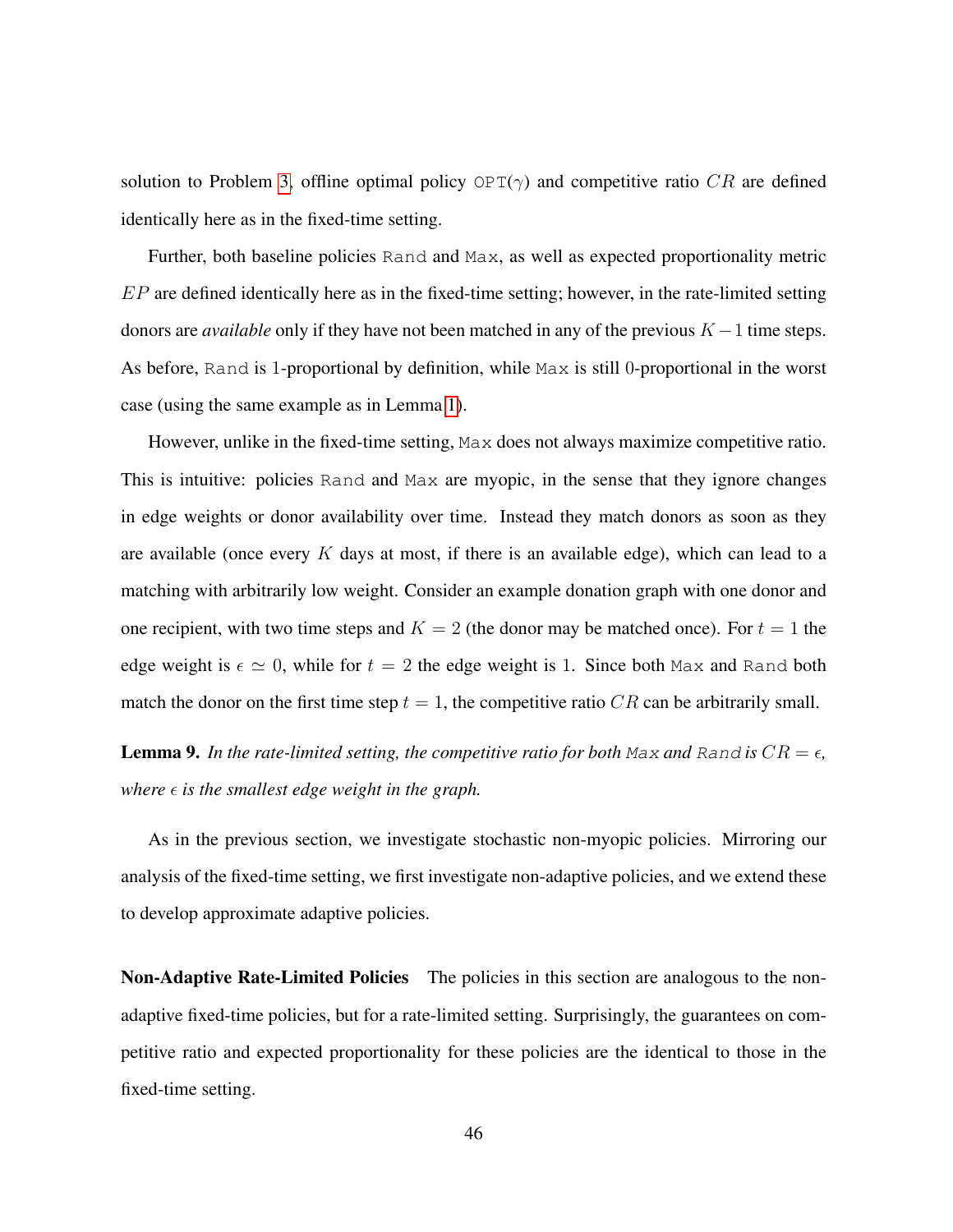We begin with a policy based on the an LP relaxation or Problem [3,](#page-44-1) which refer to as Problem [3-](#page-44-1)LP. As before, this relaxation is almost identical to Problem [3;](#page-44-1) the only difference being that variables  $x_{et}$  and  $a_{et}$  are continuous on [0, 1] rather than binary. As before, this problem yields a valid upper bound on the objective of Problem [3.](#page-44-1)

**Lemma 10.** Let  $Z_{LP}$  denote the optimal objective of Problem [3-](#page-44-1)LP for matching problem  $P =$  $(U, V, E, m_v, p_{vt}, \mathcal{T})$  and  $\gamma \in [0, 1]$ . Let  $E[OPT(\gamma)]$  be the expected objective of the offline*optimal policy, over all demand realizations. Then,*  $Z_{LP} \geq E[OPT(\gamma)]$ *.* 

The proof of this lemma is nearly identical to that of Lemma [5,](#page-17-0) and we omit it here.

The first non-adaptive policy for the rate-limited setting is based on an optimal solution to Problem [3-](#page-44-1)LP, and is analagous to NadapLP from the previous section:

**Definition 10** (NAdapLP\_Rate $(\alpha, \gamma)$ ). Let  $x_{et}^*$  denote an optimal solution to Problem [3-](#page-44-1)LP, *with proportionality parameter*  $\gamma$ *. For each time step*  $t \in \mathcal{T}$  *and each donor*  $u \in U$ *, edge*  $e \in E_u$ : is pre-matched with probability  $\alpha x_{et}^*/\beta_{ut} p_{vt}$ , and the donor is not pre-matched with probability  $1 - \alpha \sum_{e = (u,v) \in E_u}$  $\frac{x_{et}^*}{\beta_{ut} p_{vt}}$ . Each parameter  $\beta_{ut}$  is equal to the probability that donor u *is available at time* t *under this policy; these parameters are estimated via simulation.*[16](#page-46-0) *At each time step, all donors with a pre-matched edge for the time step are matched—if both the donor and recipient are available.*

Somewhat surprisingly, each of the important properties of NAdapLP also apply to NAdapLP\_Rate; the proofs are nearly equivalent to the corresponding proofs in the fixed-time setting, and we omit them here.

**Lemma 11.** Let  $x_{et}^*$  be the optimal solution used in policy NAdapLP\_Rate( $\alpha$ ,  $\gamma$ ). The uncon- $\hat{a}$  ditional probability that edge  $e$  is matched at time  $t$  by policy <code>NAdapLP\_Rate</code> is  $\alpha x_{et}^*$ .

<span id="page-46-0"></span><sup>16</sup>Please see (*24*) for a discussion of this method, which inspired this policy.